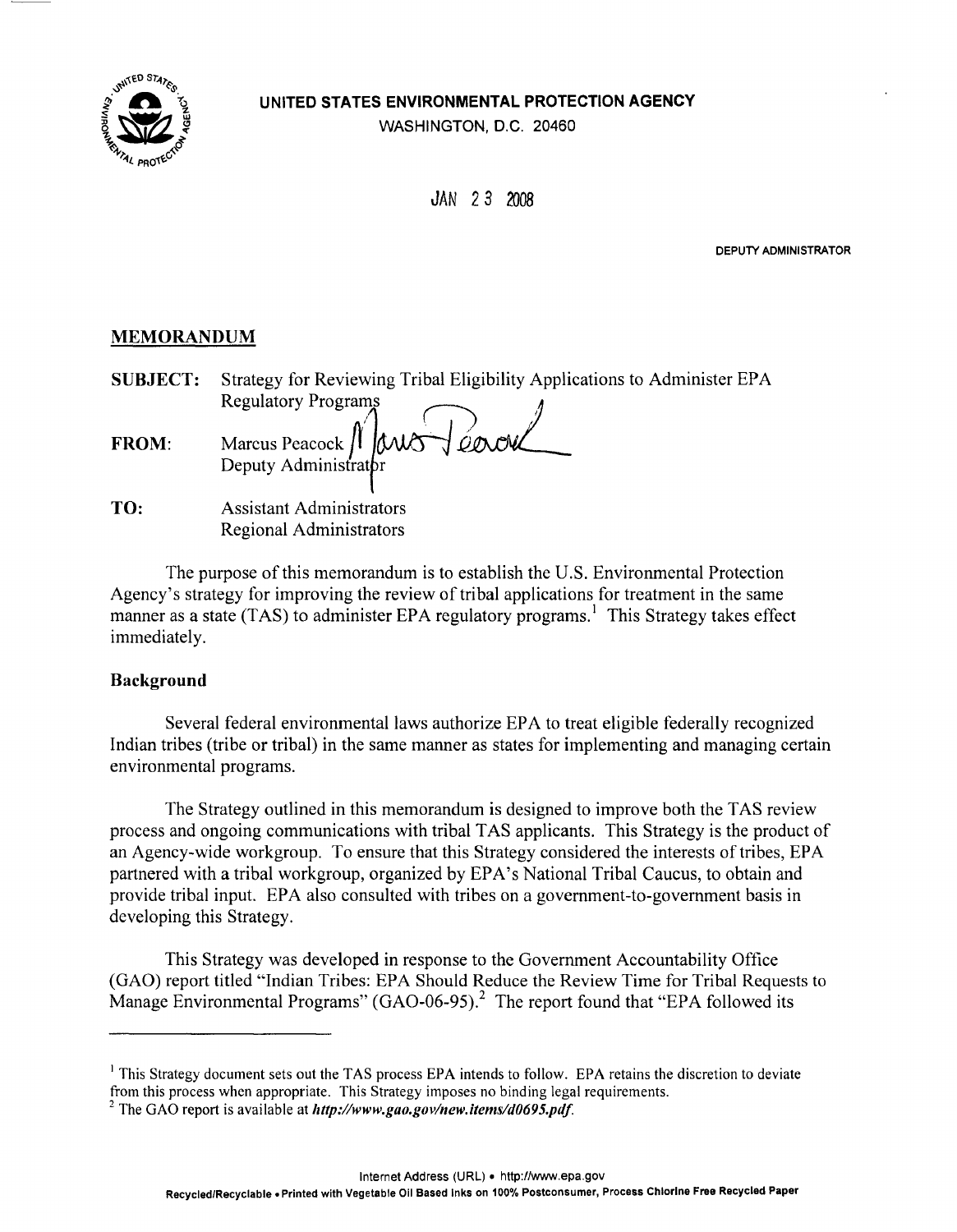processes in most respects for approving tribal requests for TAS status and program authorization for the 20 cases we reviewed, but we found some lengthy delays in these processes." The report also noted that some tribes are frustrated by what they perceive as difficulty in getting clear information about the status of pending TAS applications. GAO recommended that "EPA should develop a written strategy, including estimated time frames, for reviewing tribes' TAS applications for program authority and updating the tribes on the review status."

# **Applicability**

This Strategy guides EPA's internal processes for reviewing TAS eligibility applications to administer EPA regulatory programs. This Strategy does not address the processes used to review program submissions or TAS applications for grants or cooperative agreements.

### **Purpose**

The purpose of this Strategy is to improve the timeliness and efficiency of EPA's review process and provide regular, useful TAS information to applicant tribes. This Strategy will also strengthen implementation of EPA's long-standing policy regarding review of TAS applications for regulatory programs: that EPA works directly with each tribe on a government-togovernment basis throughout the application and review process and that EPA implements a process to ensure reliably defensible decisions without undue burdens or delays.

### **Strategic Actions**

This Strategy is designed to facilitate the timely review of TAS applications to administer EPA regulatory programs, consistent with the above purpose, and to improve ongoing communications with tribal applicants. Under this Strategy, EPA takes strategic actions in five specific areas:

- 1. **Common expectations** EPA works with tribes to establish common expectations concerning the TAS process.
- 2. **Tools for tribal applicants** EPA supplies additional tools to assist applicants in preparing TAS applications and to facilitate timely reviews.
- 3. **Internal review procedures** EPA establishes improved internal review procedures to facilitate more efficient TAS reviews and continues to promote consistent application of established TAS review criteria.
- 4. **Open communications**  EPA works with each tribal applicant to facilitate regular and effective communications regarding the TAS review process.
- 5. **Reaching out, where appropriate, to other governments and the public** EPA identifies potential approaches for EPA to reach out to other governmental entities and to the public to improve understanding of TAS.

Each of these strategic actions is described in detail below.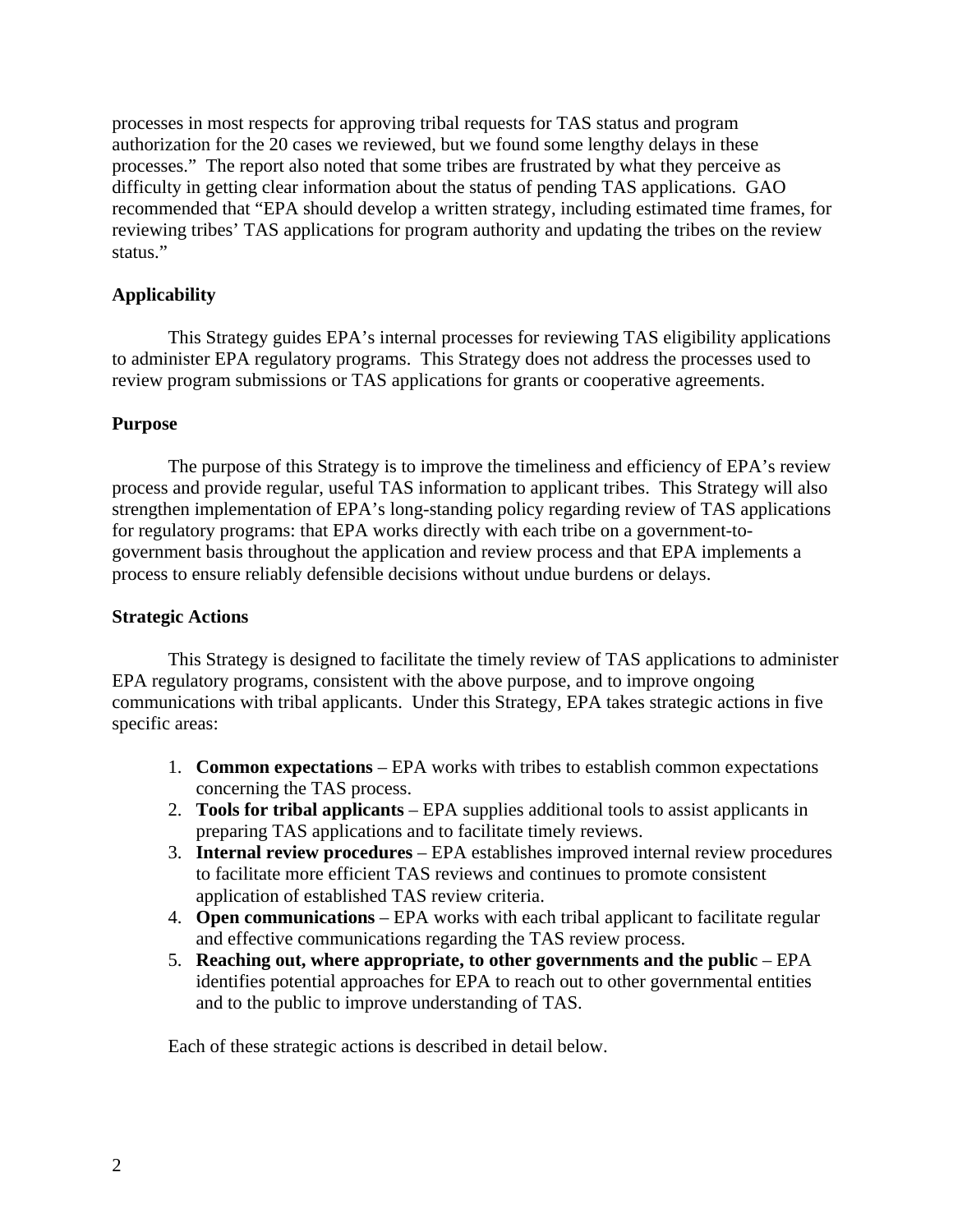### **1. Establish common expectations concerning the TAS process.**

EPA generally takes a case-by-case approach in reviewing TAS applications because each tribe's application may present unique circumstances concerning sources of pollution, geography, or legal authorities. Some applications raise issues about borders of or the status of certain categories of lands within reservations. This means that the amount of information needed for an application and the length of time to review the application can vary from application to application. An important component of a satisfactory TAS process is for both the tribal applicant and EPA to have an early, common understanding of what is involved in developing and reviewing a TAS application. Common understanding establishes realistic expectations of what preparing a complete application entails, what EPA needs to do to complete its review, and how long the process is likely to take.

# *Strategic Actions:*

- Meet or hold conference calls with the tribal applicant at the beginning of the TAS application process. Ideally, participants would include the lead attorney and lead program/technical staff assigned to the TAS application from both the tribe and EPA. In these calls or meetings, EPA clearly identifies, to the extent practicable, each TAS step and stage and discusses with the tribe the expected time frames for completing those steps.
- Maintain regular communication with the tribe using, where practicable, means preferred by the tribe. This could include meetings, telephone calls to designated tribal officials, email, or first class mail. See Section 4 for further discussion.
- Meet or hold conference calls with the tribal applicant within 45 days of the close of the comment period to discuss the next steps and establish a tentative schedule for completing the review if applicable regulations provide notice to appropriate government entities and the public. $3$
- Maintain continuity of EPA staff working on a tribe's application, where possible, including assigning backup staff to ensure continuity.

# **2. Supply additional tools to tribal applicants to assist in preparing TAS applications and in facilitating timely reviews.**

This Strategy provides for EPA to supply basic tools to tribal applicants for use in preparing a TAS application.

# *Strategic Actions:*

- Develop, where needed, and distribute on EPA's Web site, TAS information and related tools.<sup>[4](#page-2-1)</sup> Tools to develop and distribute include:
	- o The typical procedural steps in the TAS application and review process discussed in Section 1 above. See Attachments A and F for specific procedural steps for

<span id="page-2-0"></span> $3$  Or within 30 days after receiving a complete TAS application if notice to appropriate governmental entities and the public is not required.

<span id="page-2-1"></span>TAS information and related tools are available at *<http://www.epa.gov/tribalportal/laws/tas.htm>*.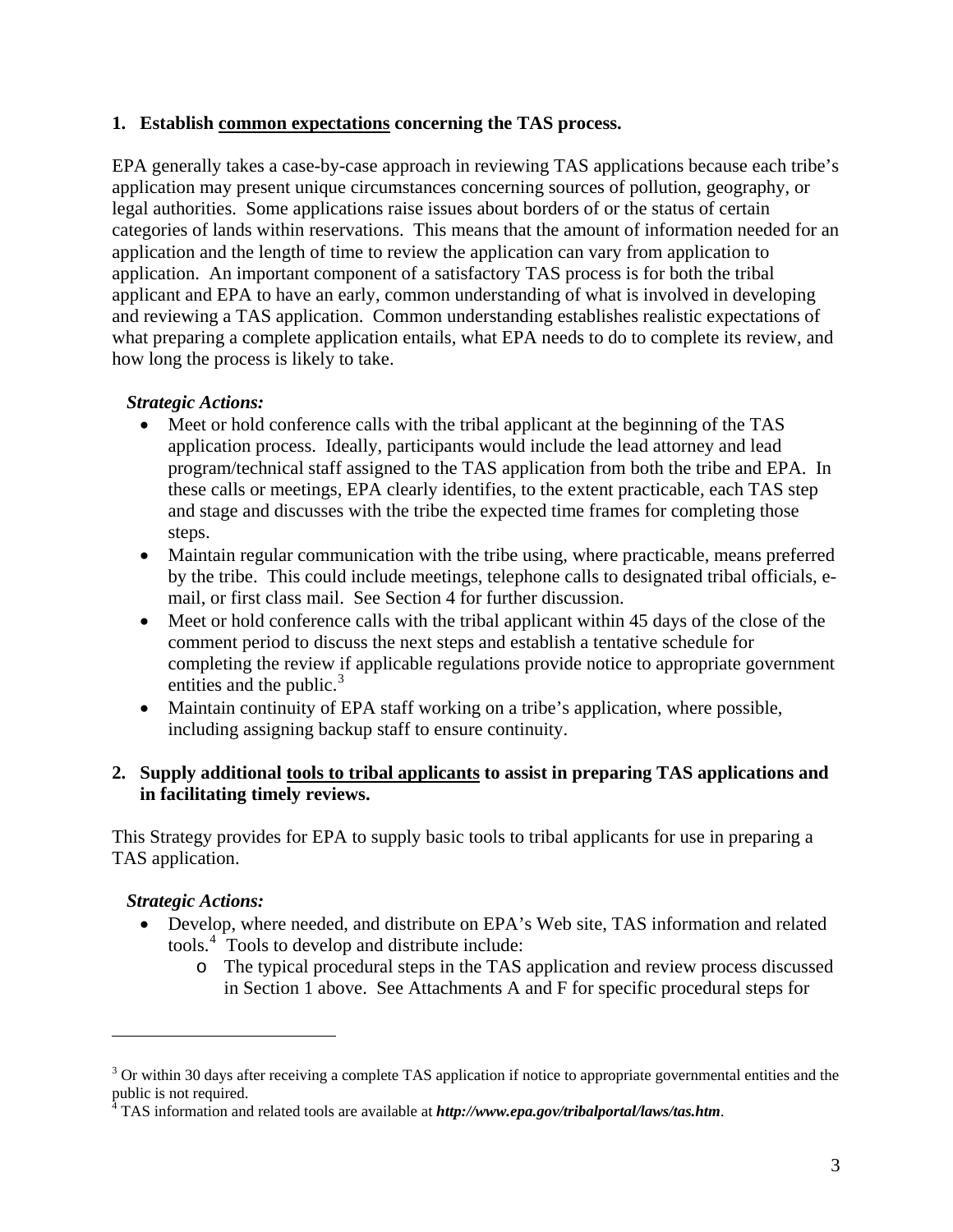TAS applications under the Clean Water Act (CWA) water quality standards (WQS) and certification programs and Clean Air Act (CAA) regulatory programs.

- o Examples of documentation for addressing regulatory provisions governing TAS applications, where possible. See Attachments B, G, and H for the CWA WQS and certification programs, the CAA regulatory programs, and the Safe Drinking Water Act (SDWA) public water system supervision (PWSS) program.
- o A Frequently Asked Questions (FAQs) document with answers concerning the overall TAS process for regulatory programs. See Attachment E for FAQs for the CWA WQS and certification programs and Attachment I for FAQs for the SDWA PWSS program.
- o Information on other possible approaches tribes can use to participate in environmental programs (regulatory or non-regulatory) apart from the TAS process. These could include various collaborative approaches, such as CWA Section 518(d) cooperative agreements; cooperative arrangements, such as the Direct Implementation Tribal Cooperative Agreements; grants; approaches to environmental and human health protection based on tribal law; or non-regulatory activities such as those described in EPA's *Final Guidance on Awards of Grants*  to Indian Tribes under Section 106 of the Clean Water Act issued in 2006.<sup>[5](#page-3-0)</sup>
- o Additional tools, developed as appropriate, for other TAS regulatory programs.
- Assist tribes interested in obtaining copies of completed TAS applications from other tribes with similar situations.
- Develop targeted TAS training for tribes and EPA staff. For example, EPA program offices and regions could offer an annual short course specifically on the TAS process or develop a TAS process training module that could be incorporated into other meetings and workshops with tribes.

# **3. Establish improved internal procedures to facilitate more efficient TAS reviews and continue to promote consistent application of established TAS review criteria.**

EPA places a high priority on efficient and effective reviews of TAS applications and the timely review and completion of EPA decision documents. This Strategy updates the procedures for review of nationally-significant issues raised by TAS determinations for environmental regulatory programs contained in the Cannon-Perciasepe Memorandum.<sup>[6](#page-3-1)</sup> In light of experience, we are updating that process to promote more timely and efficient decisions on TAS applications by having an EPA regional-headquarters team review each application. The strategic actions below are designed to carry out this priority.

<span id="page-3-0"></span><sup>&</sup>lt;sup>5</sup> The Final Guidance on Awards of Grants to Indian Tribes under Section 106 of the Clean Water Act is available at **http://www.epa.gov/owm/cwfinance/106tgg07.htm**. [6](http://www.epa.gov/owm/cwfinance/106tgg07.htm)

<span id="page-3-1"></span>This memorandum, *Adoption of the Recommendations from the EPA Workgroup on Tribal Eligibility Determinations*, was issued jointly by then-General Counsel Jonathan Cannon and then-Assistant Administrator for the National Indian Program Robert Perciasepe (March 19, 1998) and also provides other guidance that EPA continues to use in processing TAS applications.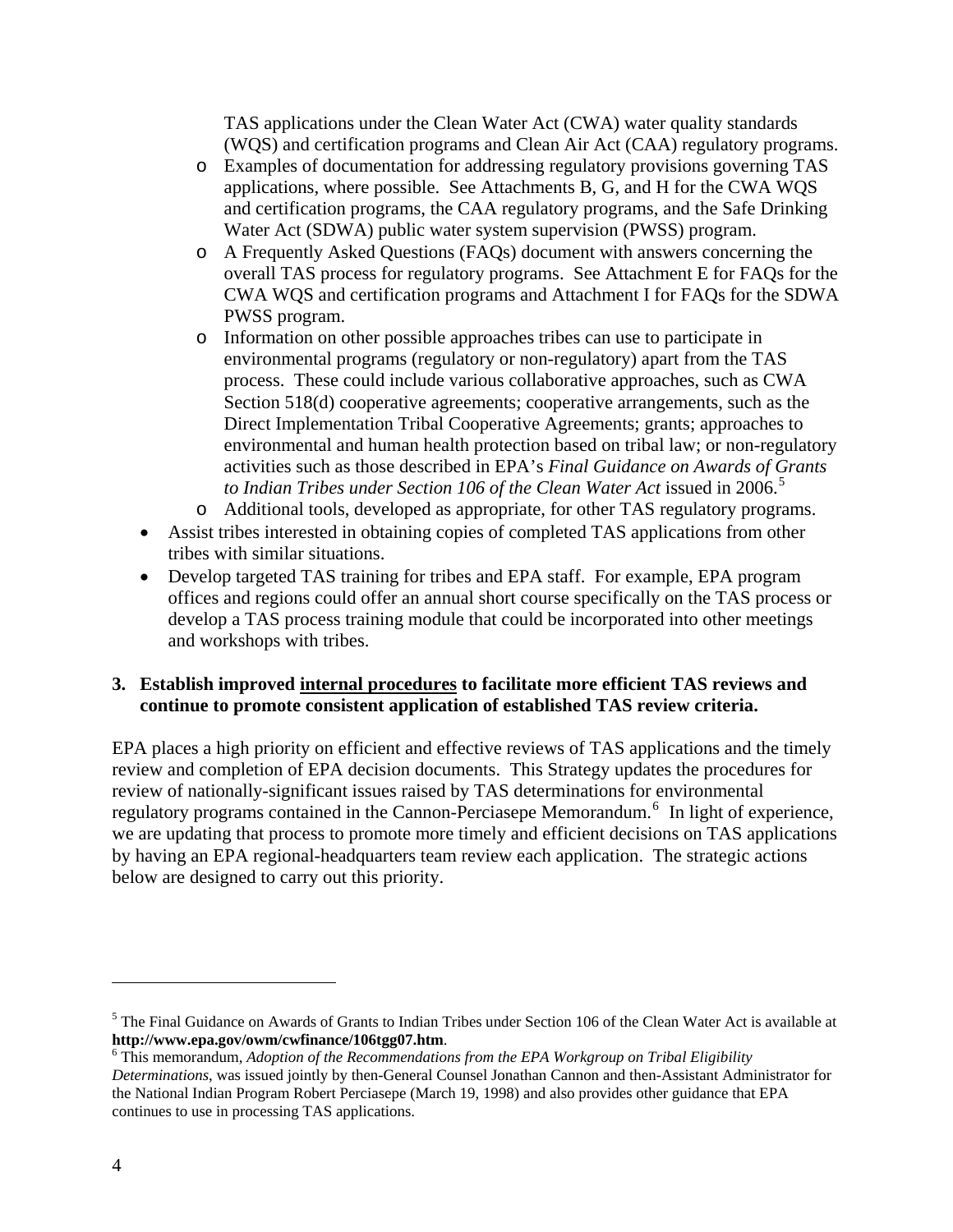# *Strategic Actions:*

- Continue with the joint EPA headquarters-regional "team approach" that EPA began using in late 2005 to review TAS applications for regulatory programs.<sup>[7](#page-4-0)</sup>
	- o The team for each TAS review is composed of EPA experts in tribal, program, and legal matters from both the EPA region and appropriate headquarters offices. The EPA region will have the lead for communicating with the tribe and will generally be the lead for the team. The team will collaborate on the substantive review of each TAS application and develop and review key TAS documents, e.g. the Proposed Findings of Fact (where appropriate), the Decision Document, and the Response to Comments.
	- o The team determines the relative efforts needed between regional and headquarters staff to ensure full consideration of relevant issues, including those that are nationally significant, as they arise, and how the team can expedite the TAS review process.
	- o While EPA regions remain responsible for issuing the TAS documents, the team works closely in advance of final actions to ensure that all appropriate EPA offices are afforded an opportunity to participate in a timely manner.
	- o The team approach has worked successfully in the past two years, resulting in an increasing rate of decisions on TAS applications.
- To ensure EPA executive-level involvement where needed to expedite TAS reviews, provide regular TAS reports to EPA's Indian Program Policy Council (IPPC). In particular, EPA managers provide an explanation to the IPPC when an application has remained at the same stage of EPA review for more than one quarter (90 days). The IPPC consists of each EPA Deputy Assistant Administrator, the EPA Principal Deputy General Counsel, and each EPA Deputy Regional Administrator for regions with federally recognized tribes.
- Tribal leaders may request that EPA managers check the status of their TAS application at any time.

# **4. Establish open communications by working with each tribal applicant to facilitate regular and effective communications regarding the TAS review process.**

Under this Strategy, EPA seeks to place a priority on regular and open communications with the tribal applicant during the TAS review process.

# *Strategic Actions:*

• Keep the tribe informed about the status of its application regularly, but not less frequently than quarterly. The tribe can request that this status report be written. EPA keeps the tribe informed of the stage and timing of the review process, the nature of issues being addressed, and whether there are any additional steps the tribe could take to enhance the review.

<span id="page-4-0"></span><sup>&</sup>lt;sup>7</sup> Since the inception of the "team approach," there has been a significant increase in the rate of TAS decisions. For example, in the two years since August 2005, EPA has approved TAS applications from ten tribes to administer the Water Quality Standards program. This is the largest number of such TAS approvals in a comparable period since 1996.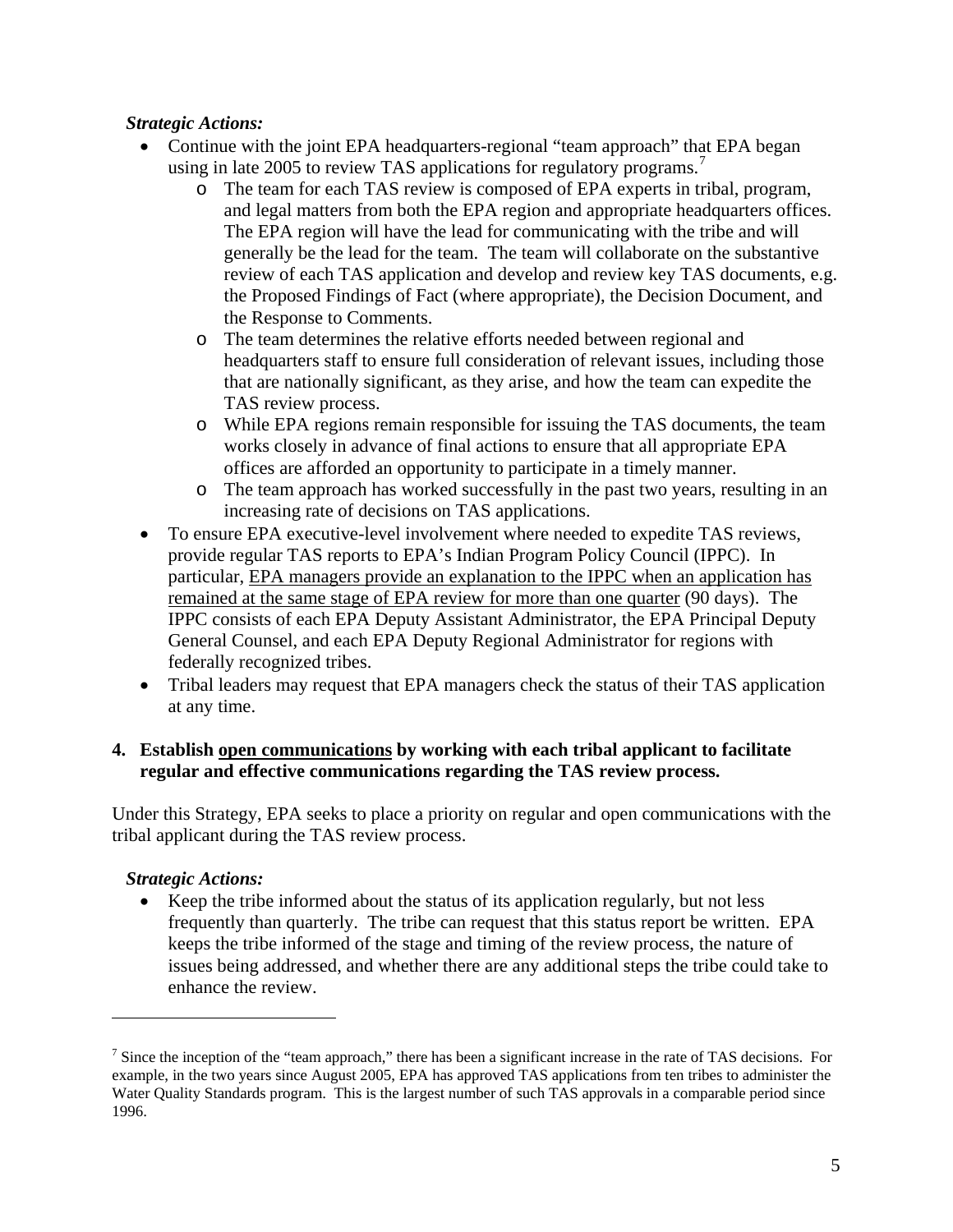- Maintain regular communication with the tribe using, where practicable, means preferred by the tribe. This could include meetings, telephone calls to designated tribal officials, email, or first class mail. It is important to maintain two-way communication at all times.
- Establish a process to treat certain TAS applications as "inactive." This can occur when the tribe has not taken agreed-upon actions for an extended time (a year or more) and attempts to follow up have failed. In these cases, EPA informs the tribe that its application has been identified as being in "inactive status" for tracking purposes and that EPA will retain the current files as inactive until notified in writing of a change in status. Tribes are able to submit new or supplemental applications at any time. An explanation of the steps the tribe can take to reactivate the application will be provided at the time the tribe is notified that its application has been identified as being in "inactive status."

### **5. Reach out, where appropriate, to other governments and the public to improve understanding of TAS.**

A variety of governmental entities and members of the public often express an interest in a tribe's TAS application. EPA and tribal applicants have sometimes found it useful to reach out to governmental entities and members of the public and provide additional opportunities for input during the TAS process, beyond what is required under EPA regulations. The purpose of this strategic action is to facilitate such additional outreach where it would be beneficial in order to facilitate timely TAS approvals.

# *Strategic Actions:*

- EPA may sponsor outreach activities associated with a TAS application and/or assist the tribe in its own outreach activities. EPA should consult with the tribe as to whether particular outreach activities would be beneficial and appropriate, and should tailor the activities to the specific circumstances. Listed below are examples of outreach approaches that EPA and tribes have used successfully in the past. They are provided here to outline a range of available outreach options.
	- o Education concerning the overall TAS process.
	- o Explanation of the tribe's environmental goals and its expectations for the environmental program for which it is applying.
	- o Description of the opportunities for public participation offered by EPA during the TAS process.
	- o Collaborative discussions between the tribe and the state where there is mutual interest.
- For TAS applications for the CWA's WQS and certification programs, examples of approaches that EPA and tribes have used to reach out to governmental entities and the public include:
	- o Providing a document on FAQs to interested parties regarding the TAS process for WQS, with answers for governmental entities and the public. FAQs can be included in the notification packages EPA sends to appropriate governmental entities. See FAQs in Attachment E.
	- o Explaining the differences between EPA's TAS decision on eligibility for a WQS program and EPA's decision on actual new or revised tribal WQS.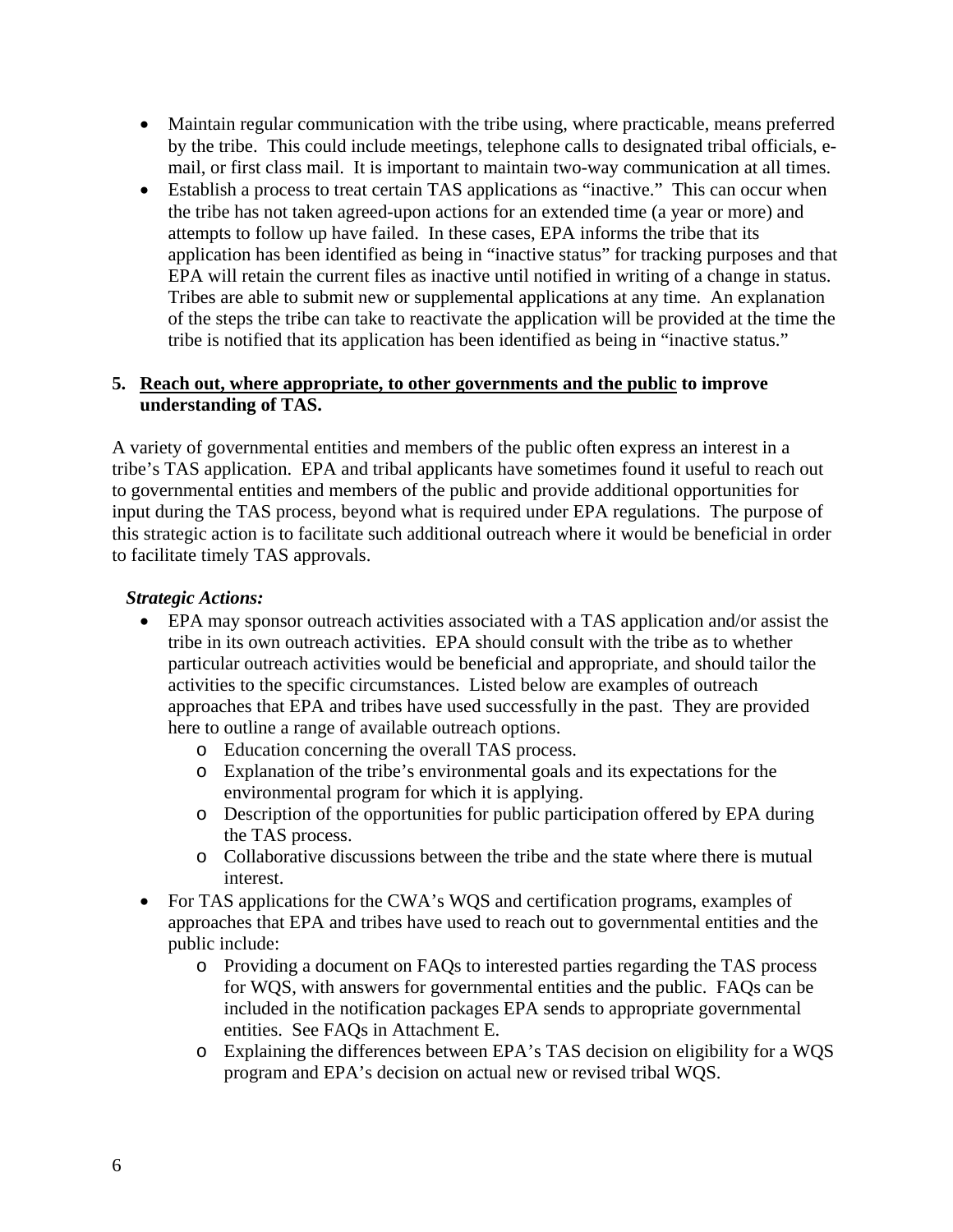- o Describing the process that the tribe would use to adopt standards, including roles governments and nonmembers of the tribe will have.
- o Describing possible collaborative methods to work together cooperatively on water quality issues.

# **Attachments to the Strategy**

This Strategy includes the following attachments to assist in implementation:

- Attachment A is a document titled "Procedural Steps for Processing Tribal Applications" for TAS Eligibility for the Clean Water Act Water Quality Standards and Certification Programs." This document outlines a set of steps, including estimated time frames for TAS WQS eligibility reviews.
- Attachment B lists the regulatory provisions governing TAS eligibility under the WQS and certification programs and provides examples of documentation for addressing those provisions.
- Attachment C provides examples of information for EPA to use in assessing tribal authority over the activities of nonmembers on a reservation under the *Montana* test for TAS WQS application reviews.
- Attachment D provides an overview on the significance of TAS for WQS.
- Attachment E provides answers to FAQs regarding the TAS eligibility process for the WQS program, including public input.
- Attachment F is a document titled "Procedural Steps for Processing Tribal Applications" for TAS Eligibility for Regulatory Programs under the Clean Air Act." This document outlines a set of steps, including estimated time frames for TAS eligibility reviews under the CAA for the purpose of regulatory programs.
- Attachment G lists the regulatory provisions governing TAS eligibility under the CAA and provides examples of documentation for addressing those provisions.
- Attachment H lists the regulatory provisions governing TAS eligibility under the SDWA PWSS program and provides examples of documentation for addressing those provisions.
- Attachment I provides answers to FAQs regarding the TAS eligibility process for the PWSS program.

# **Future Updates to the Strategy**

This Strategy also provides for continuous EPA review of progress under this Strategy to decide whether further tools are needed, such as additional outreach materials or materials for other TAS regulatory programs. The American Indian Environmental Office (AIEO) will oversee this review and, in coordination with appropriate EPA offices, will issue new or revised attachments to the Strategy from time-to-time as needed. The AIEO will notify affected offices when changes are made and will maintain updated information on its Tribal Portal Web site, *[http://www.epa.gov/tribalportal/](http://www.epa.gov/tribalportal)*.

The Strategy and attachments include estimated time frames for a number of the steps in the TAS process for the water quality standards and air programs. This Strategy and attachments will be reviewed and amended, as appropriate, in approximately three years to include additional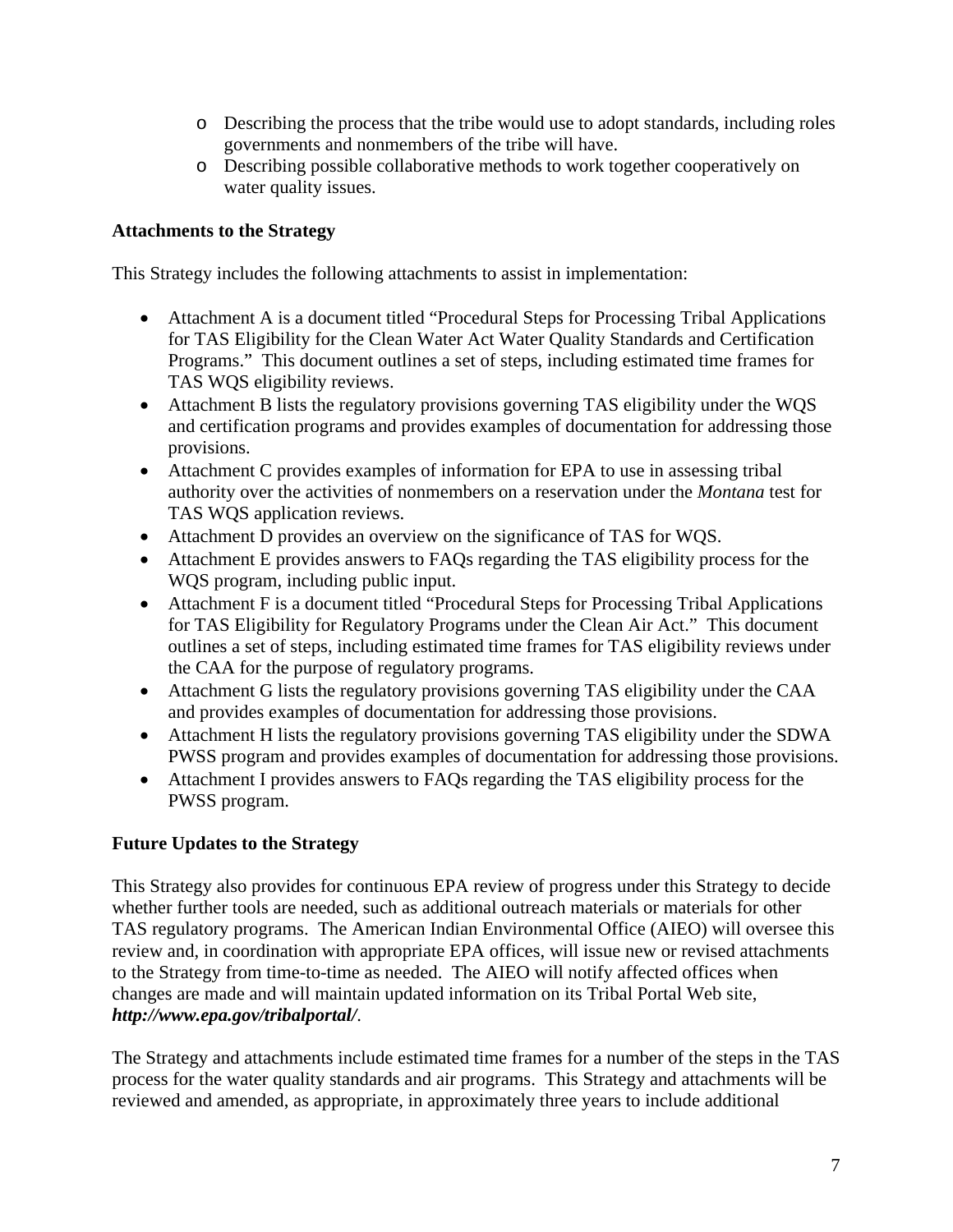estimated time frames for the review steps in the TAS process based on experience gained in implementing this Strategy.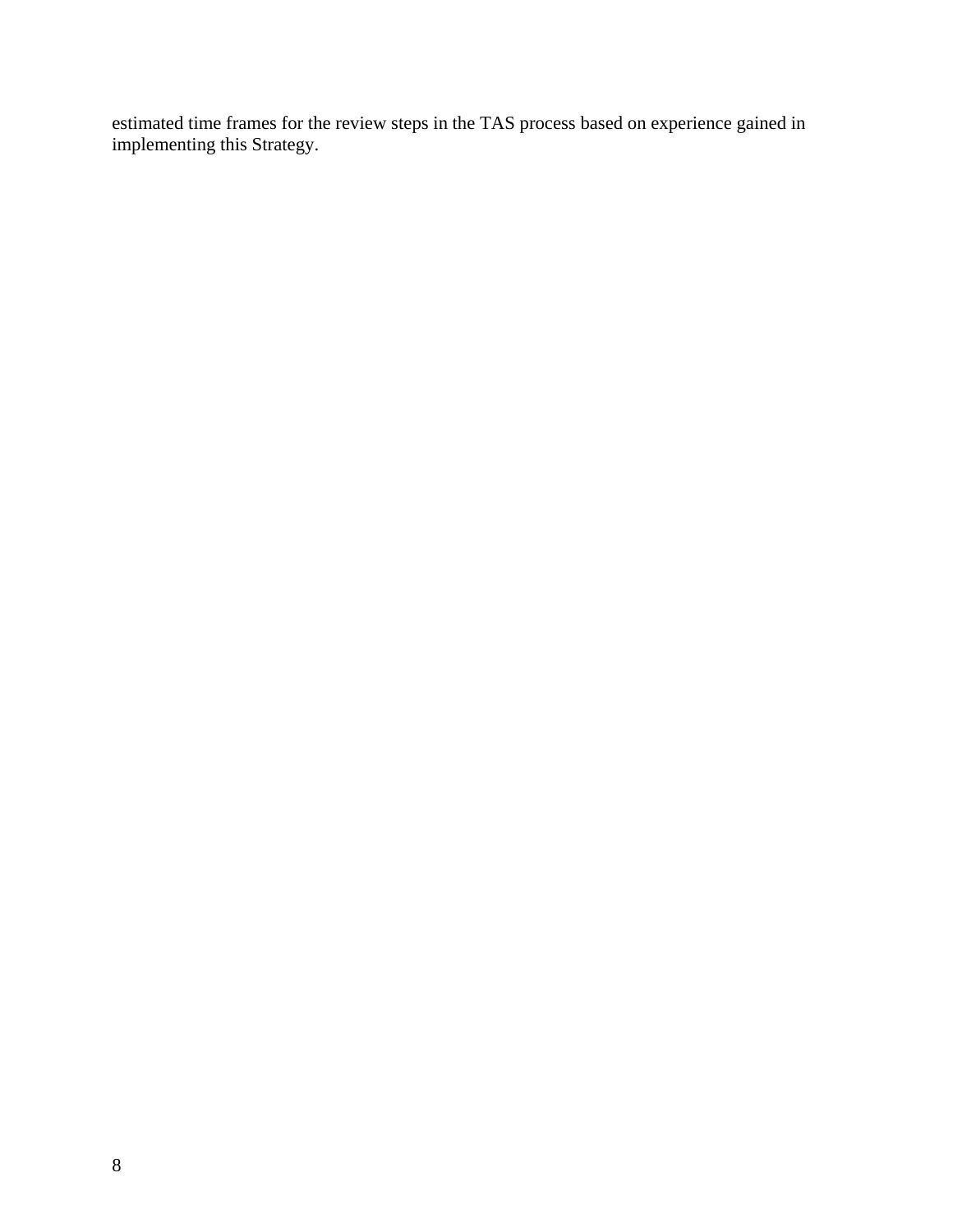## **Procedural Steps for Processing Tribal Applications for TAS Eligibility for the Clean Water Act Water Quality Standards and Certification Programs[1](#page-8-0)**

As a general matter, the U.S. Environmental Protection Agency process for reviewing federally recognized Indian tribes' (tribe or tribal) applications for treatment in the same manner as a state (TAS) eligibility for the Clean Water Act (CWA) water quality standards (WQS) and certification programs consists of five steps. They are:

• **Step 1: The Tribe Submits an Application.[2](#page-8-1)** Tribes are encouraged to work with EPA in developing their TAS eligibility applications to administer a WQS and certification program. Drafts or components of the application may be shared with EPA before being formally submitted to the Agency. After EPA examines the tribe's application, EPA may request additional information.

| <b>Step</b> | <b>Description</b>                                                                                    | <b>Responsibility</b> |
|-------------|-------------------------------------------------------------------------------------------------------|-----------------------|
| 1A          | Pre-application discussions and technical assistance (if<br>appropriate)                              |                       |
| 1Β          | EPA review of pre-application materials (if requested)                                                | Joint Tribe-EPA       |
| 1C          | Tribe submits application to EPA                                                                      |                       |
| 1D          | EPA initial review and request for additional information<br>(as appropriate) as soon as practicable. | EPA (Region) $3$      |
| 1Ε          | Tribe submits additional information (if requested)                                                   | Tribe                 |

• **Step 2: Comment Period.** Within 30 days of receipt of an application that is ready for review, EPA provides appropriate governmental entities with notice of the tribe's application, including information as to the substance and basis of the tribe's claims regarding authority to regulate reservation water quality, and provides 30 days for comments on the tribe's assertion of authority. EPA also publishes a notice in relevant newspapers, offering the public the opportunity to provide comments on tribal authority through appropriate governmental entities. EPA then affords the tribe the opportunity to respond to the comments.

<span id="page-8-0"></span><sup>&</sup>lt;sup>1</sup> This document sets out the procedures EPA intends to follow in processing TAS applications under the CWA WQS and certification programs. EPA retains the discretion to deviate from this process when appropriate. This document imposes no binding legal requirements.

<span id="page-8-1"></span><sup>&</sup>lt;sup>2</sup> Special provisions of law apply to tribes in the State of Oklahoma. Tribes in Oklahoma should contact EPA for more information on TAS eligibility for EPA regulatory programs.

<span id="page-8-2"></span> $3$  EPA regions always have the lead for communicating with the tribe and will generally be the lead for the EPA team, which consists of EPA regional and headquarters personnel, involved in processing a particular application. The team is generally activated when an application is received and works collaboratively as needed, especially in later stages of substantive review and preparation of decision documentation.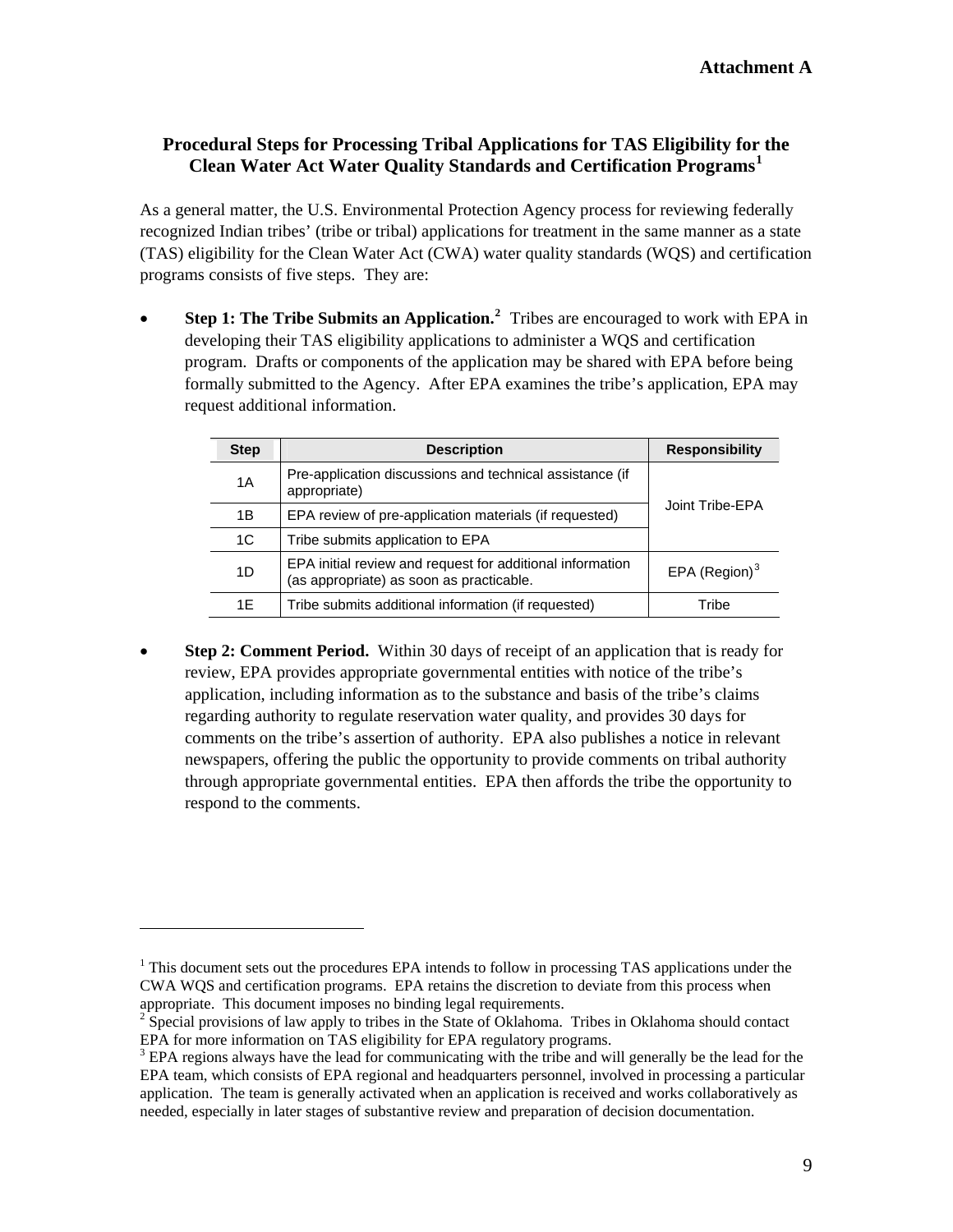| <b>Step</b> | <b>Description</b>                                                                                                                                             | <b>Responsibility</b> |
|-------------|----------------------------------------------------------------------------------------------------------------------------------------------------------------|-----------------------|
| 2A          | EPA notifies appropriate governmental entities and the<br>public (within 30 days after receipt of a tribal application<br>that is ready for review)            | EPA (Region)          |
| 2B          | Comment period (30 days) <sup>4</sup>                                                                                                                          | Commenters            |
| 2C          | Within 45 days of the close of the comment period, EPA<br>assembles comments, provides them to the tribe, and<br>discusses a tentative schedule and next steps | EPA (Region)          |
| 2D          | Tribe responds to comments (if any)                                                                                                                            | Tribe                 |

 application to determine whether it meets the requirements for eligibility. EPA may • **Step 3: EPA Review.** A team of EPA regional and headquarters staff reviews the request additional information from the tribe, as appropriate.

| <b>Step</b> | <b>Description</b>                                                                                                                                                    | <b>Responsibility</b> |
|-------------|-----------------------------------------------------------------------------------------------------------------------------------------------------------------------|-----------------------|
| 3A          | EPA reviews comments and tribal response (if any)                                                                                                                     | EPA (Team)            |
| 3B          | Within 90 days, to the extent practicable, of the close of<br>the comment period, EPA discusses the need for any<br>additional information with the tribe (as needed) | EPA (Region)          |
| 3C          | Tribe provides additional information (if requested)                                                                                                                  | Tribe                 |

• **Step 4: Proposed Findings of Fact (if needed).** Where appropriate, EPA prepares a proposed Findings of Fact document regarding tribal authority over nonmember activities on the reservation that would form a basis for EPA's decision on whether the tribe has adequate authority for purposes of the WQS and certification programs. After EPA has received comments from the tribe, if any, on the draft proposed findings of fact, EPA provides the proposed findings of fact to appropriate governmental entities. EPA also offers the public the opportunity to provide comments on the proposed factual findings through appropriate governmental entities. The tribe is given the opportunity to respond to comments received.

<span id="page-9-0"></span><sup>&</sup>lt;sup>4</sup> In some cases, it may be appropriate for EPA to extend the comment period. EPA coordinates with the tribe prior to allowing an extension of the comment period.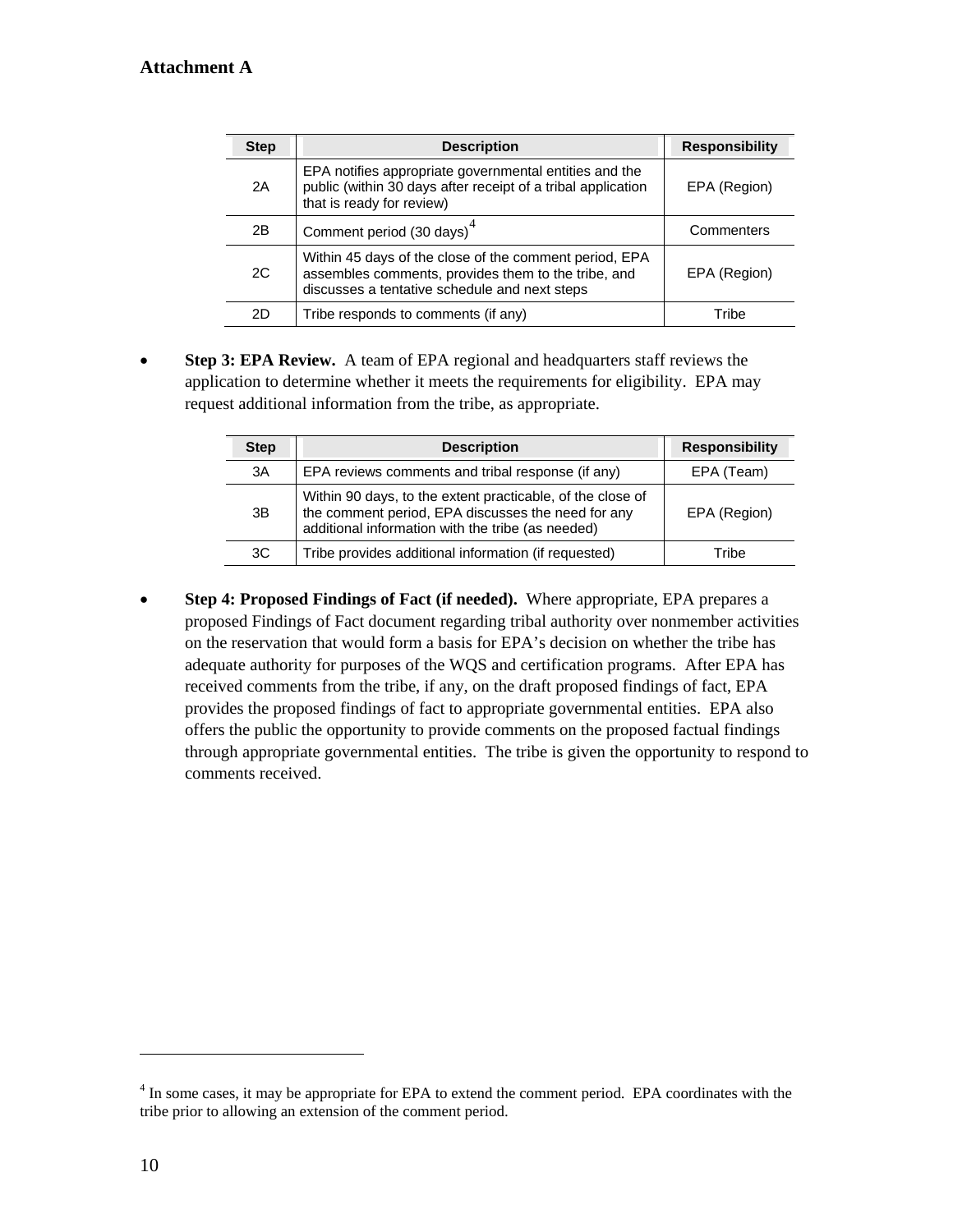| <b>Step</b> | <b>Description</b>                                                                                                                                             | <b>Responsibility</b> |
|-------------|----------------------------------------------------------------------------------------------------------------------------------------------------------------|-----------------------|
| 4A          | EPA reviews comments, tribal response to comments (if<br>any), and additional information (if any)                                                             | EPA (Team)            |
| 4B          | EPA prepares a draft proposed Findings of Fact                                                                                                                 | EPA (Team)            |
| 4C          | Tribe provides comments, if any, on draft proposed<br><b>Findings of Fact</b>                                                                                  | Tribe                 |
| 4D          | EPA issues proposed Findings of Fact and notifies<br>appropriate governmental entities <sup>5</sup> and the public                                             | EPA (Region)          |
| 4E          | Comment period (30 days) <sup>6</sup>                                                                                                                          | Commenters            |
| 4F          | Within 45 days of the close of the comment period, EPA<br>assembles comments, provides them to the tribe, and<br>discusses a tentative schedule and next steps | EPA (Region)          |
| 4G          | Tribe responds to comments (if any)                                                                                                                            | Tribe                 |

• **Step 5: Final Decision**. Based on its review of all of the materials – including the application, any proposed findings of fact, and all comments submitted – the EPA team prepares a draft decision document, including a response to comments, and submits it for final review within the Agency. If EPA approves the tribe's application, the findings of fact may be included as an appendix to the decision document. The EPA regional office notifies the tribe in writing of EPA's decision regarding the tribe's application. Where EPA approves the application, the approval letter and the decision document are transmitted to the tribe.

| Step | <b>Description</b>                                                                   | <b>Responsibility</b> |
|------|--------------------------------------------------------------------------------------|-----------------------|
| 5A   | EPA prepares decision document, response to<br>comments                              | EPA (Team)            |
| 5B   | EPA regional official signs decision document and<br>notifies the tribe <sup>7</sup> | EPA (Region)          |

<span id="page-10-0"></span> $<sup>5</sup>$  EPA also provides supplemental application information, if any, to appropriate governmental entities.</sup>

<span id="page-10-1"></span><sup>&</sup>lt;sup>6</sup> In some cases, it may be appropriate for EPA to extend the comment period. EPA coordinates with the tribe prior to allowing an extension of the comment period.

<span id="page-10-2"></span> $<sup>7</sup>$  In accordance with EPA's delegation manual, regions will seek headquarters concurrence on the first TAS</sup> application for each program (including WQS) within a region.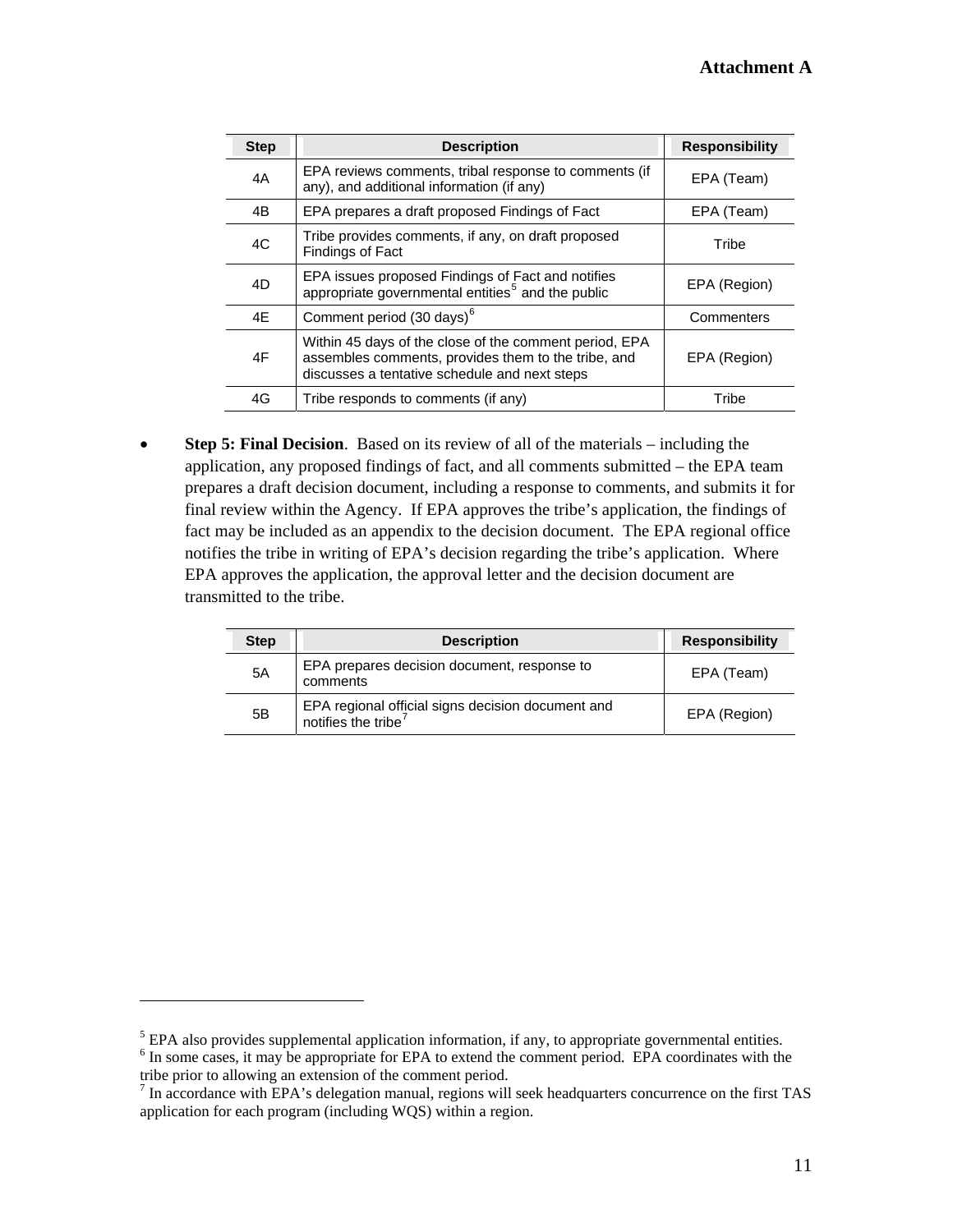# **Attachment A**

**This page deliberately blank**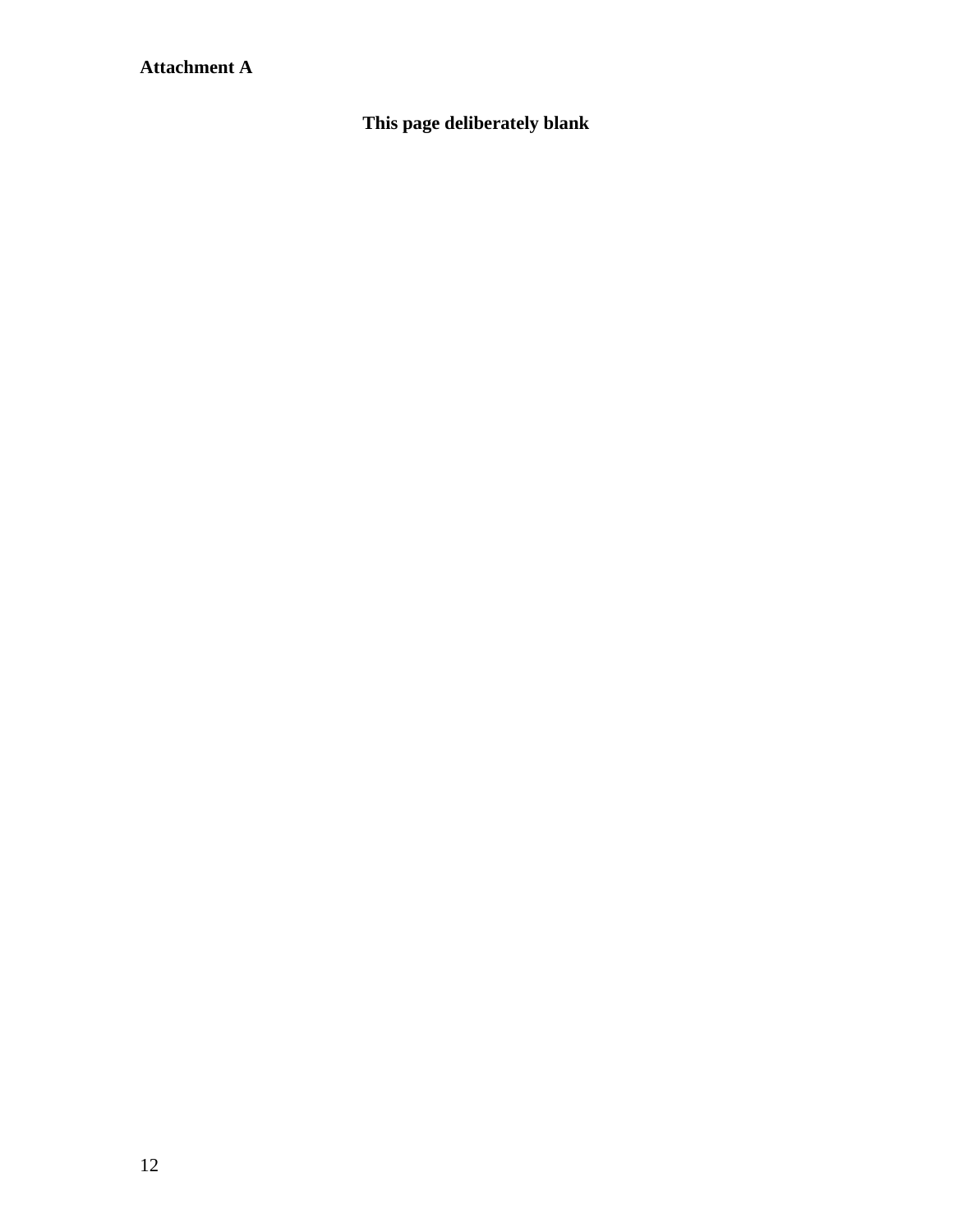### **Regulatory Requirements for TAS Eligibility Under the Clean Water Act Water Quality Standards and Certification Programs and Examples of Supporting Documentation**

The information below identifies the regulatory requirements the U.S. Environmental Protection Agency considers in assessing a federally recognized Indian tribe (tribe or tribal) eligibility for treatment in the same manner as a state (TAS) under the Clean Water Act (CWA) water quality standards (WQS) and certification programs set forth in 40 CFR 131.8 and 131.4(c) and provides examples of documentation that has been provided by tribes to meet those requirements.<sup>1</sup>

| <b>Regulatory Provision</b>                                                                                                                                                                                                                                                                                                                                       | <b>Examples of Documentation</b>                                                                                                                                                                                                                                                                                  |
|-------------------------------------------------------------------------------------------------------------------------------------------------------------------------------------------------------------------------------------------------------------------------------------------------------------------------------------------------------------------|-------------------------------------------------------------------------------------------------------------------------------------------------------------------------------------------------------------------------------------------------------------------------------------------------------------------|
| 1) The Indian tribe is recognized by the Secretary<br>of the Interior and exercises governmental<br>authority over a reservation. 40 CFR 131.8(a)(1);<br>$131.3(k)$ and (I).<br>An application must include a statement that the<br>tribe is recognized by the Secretary of the<br><b>Interior.</b> 40 CFR 131(b)(1).                                             | The Secretary of the Interior publishes in the Federal<br>Register (FR) a list of federally recognized Indian<br>tribes. See<br>http://www.usa.gov/Government/Tribal_Sites/<br>Applicants often submit a recent copy of the FR list<br>to establish that the tribe has federal recognition.                       |
| 2) The Indian tribe has a governing body<br>carrying out substantial governmental duties<br>and powers. 40 CFR 131.8(a)(2).<br>An application must include a descriptive<br>statement demonstrating that the tribal<br>government is carrying out substantial<br>governmental duties and powers over a defined<br>area. 40 CFR 131.8(b)(2). The statement should: |                                                                                                                                                                                                                                                                                                                   |
| • Describe the form of the tribal government.<br>40 CFR 131.8(b)(2)(i).                                                                                                                                                                                                                                                                                           | Applications discuss the organizational structure of<br>the tribe and identify and describe the entities that<br>exercise the executive, legislative, and judicial<br>functions of government.                                                                                                                    |
| • Describe the types of governmental<br>functions currently performed by the tribal<br>government, such as, but not limited to, the<br>exercise of police powers affecting (or<br>relating to) the health, safety, or welfare of<br>the affected population, taxation, and the<br>exercise of eminent domain.<br>40 CFR 131.8(b)(2)(ii).                          | Applications discuss specific regulatory, legislative,<br>executive and judicial activities the tribe undertakes,<br>including actions to exercise its police power to<br>protect the environment, e.g. establishing regulatory<br>programs or carrying out permitting and enforcement<br>activities.             |
| • Identify the source of the tribal<br>government's authority to carry out the<br>governmental functions currently being<br>performed. 40 CFR 131.8(b)(2)(iii).                                                                                                                                                                                                   | Applications identify sources of the tribal<br>government's authority, which may include oral or<br>written tradition, an oral or written tribal constitution,<br>tribal ordinances, codes, by-laws, charters, and<br>resolutions, relevant provisions of federal treaties,<br>executive orders or statutes, etc. |

<span id="page-12-0"></span> $1$  If information or a document is provided for one purpose, it need not be reproduced again for other purposes, as long as it is identified and explained. Where a tribe has previously qualified for TAS for another CWA program or Safe Drinking Water Act program, it need only submit the required information not previously provided. *See* 40 CFR 131.8(b) (6).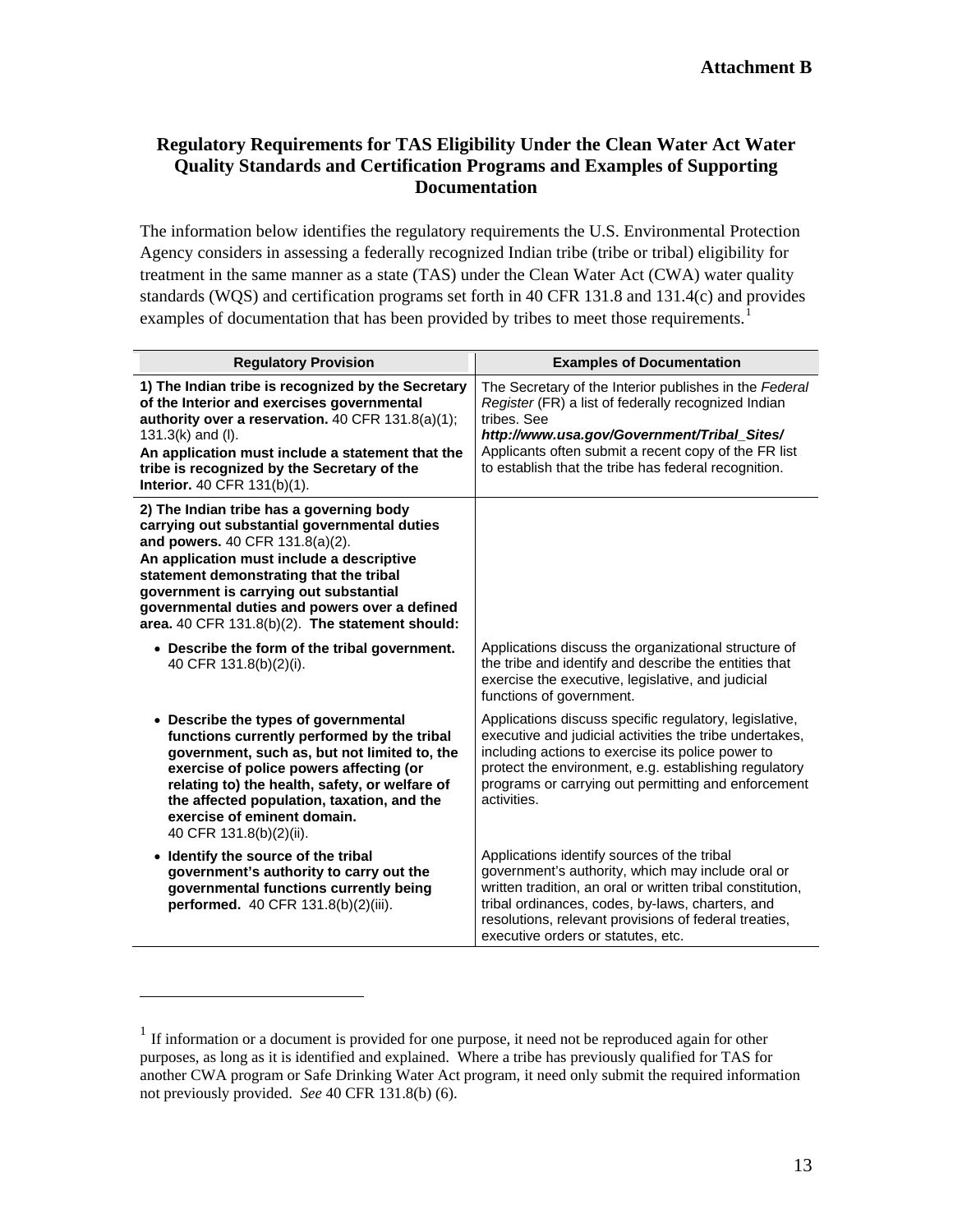| <b>Regulatory Provision</b>                                                                                                                                                                                                                                                                                                                                                               | <b>Examples of Documentation</b>                                                                                                                                                                                                                                                                                                                                                                                                                                                                                                                                                                                                                                                                                                                                                                              |
|-------------------------------------------------------------------------------------------------------------------------------------------------------------------------------------------------------------------------------------------------------------------------------------------------------------------------------------------------------------------------------------------|---------------------------------------------------------------------------------------------------------------------------------------------------------------------------------------------------------------------------------------------------------------------------------------------------------------------------------------------------------------------------------------------------------------------------------------------------------------------------------------------------------------------------------------------------------------------------------------------------------------------------------------------------------------------------------------------------------------------------------------------------------------------------------------------------------------|
| 3) The WQS program to be administered by the<br>Indian tribe pertains to the management and<br>protection of water resources that are within the<br>borders of the tribe's reservation. 40 CFR<br>131.8(a)(3). An application must include a<br>descriptive statement of the Indian tribe's<br>authority to regulate water quality. 40 CFR<br>131.8(b)(3). That statement should include: |                                                                                                                                                                                                                                                                                                                                                                                                                                                                                                                                                                                                                                                                                                                                                                                                               |
| • A map or legal description of the area over<br>which the tribe asserts authority to regulate<br>surface water quality. 40 CFR 131.8(b)(3)(i).                                                                                                                                                                                                                                           | Applications include maps showing the area and<br>water resources over which the tribe asserts<br>authority. Some tribes provide maps based on an<br>official survey by the U.S. Department of the Interior<br>or an official map of the reservation prepared by the<br>Bureau of Indian Affairs. A written legal description<br>discusses with some specificity the locations of the<br>boundaries of the reservation areas over which the<br>tribe asserts authority.                                                                                                                                                                                                                                                                                                                                       |
| • A statement by the tribe's legal counsel (or<br>equivalent official) that describes the basis<br>for the tribe's assertion of authority, and that<br>may include a copy of documents such as<br>tribal constitutions, by-laws, charters,<br>executive orders, codes, ordinances, and/or<br>resolutions that support the tribe's assertion<br>of authority. 40 CFR 131.8(b)(3)(ii).      | Legal counsel statements identify and discuss the<br>legal basis for the tribe's assertions of authority over<br>areas/waters covered by the application, with special<br>attention to showing the tribe has jurisdiction over<br>nonmember activities within the reservation, if<br>applicable. (Attachment C provides more<br>information about how EPA addresses the<br>jurisdiction of tribes over nonmember activities.)<br>Statements may provide land ownership information,<br>including maps and summary information on tribal<br>trust, Indian trust, Indian fee, nonmember fee, and<br>other types of land status or ownership. Statements<br>summarize information within relevant provisions of<br>listed documents and explain how the documents<br>support the tribe's assertion of authority. |
| • An identification of the surface waters for<br>which the tribe proposes to establish water<br>quality standards.<br>40 CFR 131.8(b)(3)(iii).                                                                                                                                                                                                                                            | Applications identify rivers, lakes, reservoirs,<br>tidelands, wetlands, or other surface waters for which<br>the tribe is proposing to establish water quality<br>standards and may include a map that shows the<br>locations and configurations of those waters. Where<br>a tribe has been developing water quality standards,<br>the application may use information from that effort<br>to identify covered surface waters.                                                                                                                                                                                                                                                                                                                                                                               |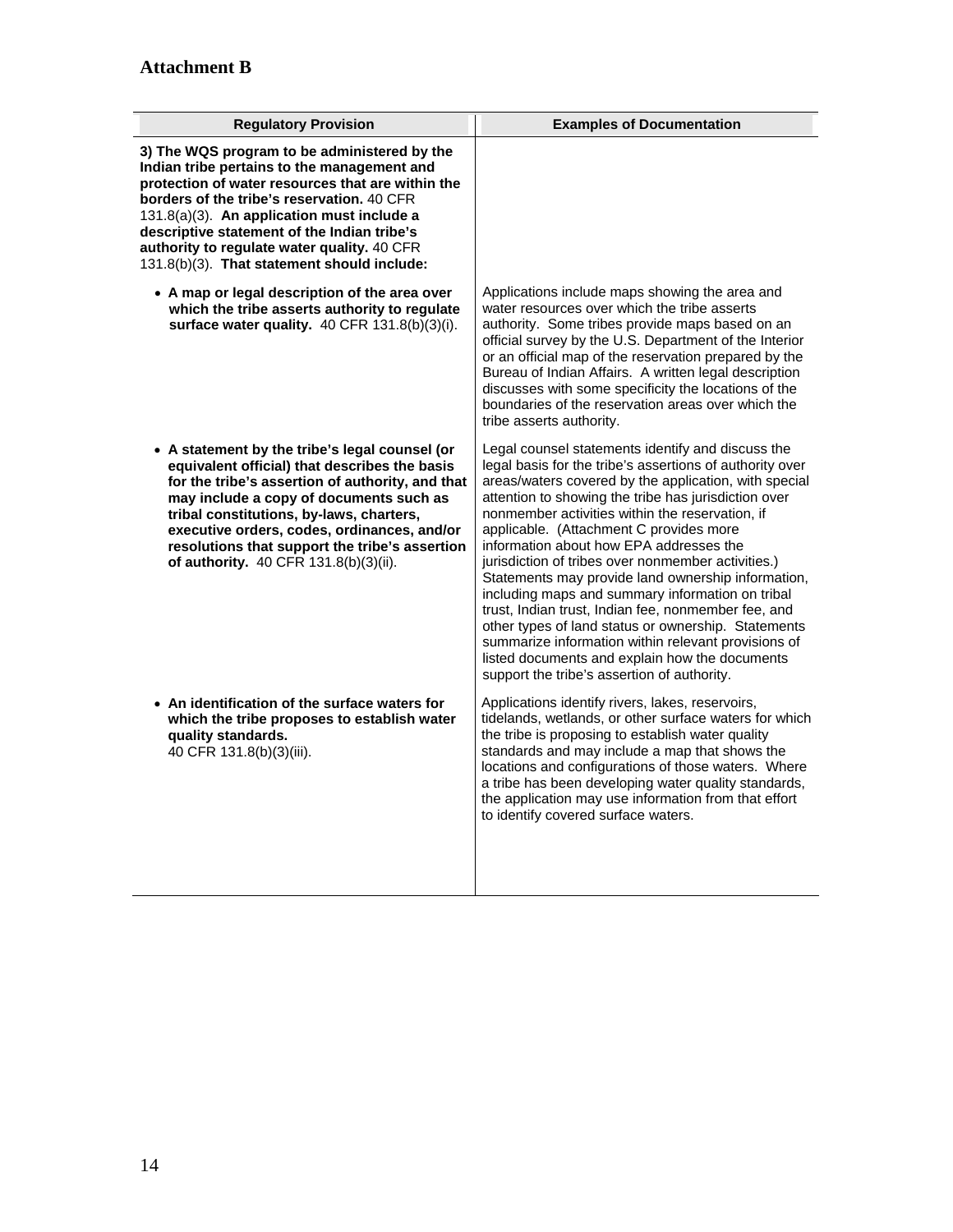| <b>Regulatory Provision</b>                                                                                                                                                                                                                                                                                                                                                                                                         | <b>Examples of Documentation</b>                                                                                                                                                                                                                                                                                                                                                                                                                                                                                                                                                                                                                       |
|-------------------------------------------------------------------------------------------------------------------------------------------------------------------------------------------------------------------------------------------------------------------------------------------------------------------------------------------------------------------------------------------------------------------------------------|--------------------------------------------------------------------------------------------------------------------------------------------------------------------------------------------------------------------------------------------------------------------------------------------------------------------------------------------------------------------------------------------------------------------------------------------------------------------------------------------------------------------------------------------------------------------------------------------------------------------------------------------------------|
| 4) The tribe is reasonably expected to be capable<br>of administering an effective WQS program. 40<br>CFR 131.8(a)(4). The application must include a<br>narrative statement describing the tribe's<br>capability to administer an effective program. 40<br>CFR 131.8(b)(4). The narrative statement should<br>include:                                                                                                             |                                                                                                                                                                                                                                                                                                                                                                                                                                                                                                                                                                                                                                                        |
| • A description of the tribe's previous<br>management experience, which may include<br>the administration of programs and services<br>authorized by the Indian Self-Determination<br>and Education Assistance Act (25 U.S.C. 450<br>et seq.), the Indian Mineral Development Act<br>(25 U.S.C. 2101 et seq.), or the Indian<br><b>Sanitation Facility Construction Activity Act</b><br>(42 U.S.C. 2004a).<br>40 CFR 131.8(b)(4)(i). | In addition to experience with the federal programs<br>listed in the regulation, tribal applications may also<br>discuss the tribe's previous management experience<br>with its own tribal programs. This discussion need<br>not address environmental program management<br>experience, which is included in the next heading.                                                                                                                                                                                                                                                                                                                        |
| • A list of existing environmental or public<br>health programs administered by the tribal<br>governing body and copies of related tribal<br>laws, policies, and regulations. 40 CFR<br>$131.8(b)(4)(ii)$ .                                                                                                                                                                                                                         | Applications describe a tribal air, water, or waste<br>management program, or any other environmental or<br>public health programs administered by the tribe, as<br>well as tribal experience with resource management,<br>including forestry and fisheries. Relevant documents<br>include copies or summaries of tribal laws and<br>regulations governing the described program(s). A<br>tribe is not required to have experience in<br>administering environmental programs, but a tribe<br>with such experience may wish to provide such<br>information.                                                                                            |
| • A description of the entity (or entities) that<br>exercise the executive, legislative, and<br>judicial functions of the tribal government.<br>40 CFR 131.8(b)(4)(iii).                                                                                                                                                                                                                                                            | Applications describe the tribal governmental<br>system. This information may overlap with or<br>duplicate information about the tribal governmental<br>structure and functions discussed under 40 CFR<br>131.8(b)(2)(i) above, and a tribe may refer to, rather<br>than repeat, that information.                                                                                                                                                                                                                                                                                                                                                     |
| • A description of the existing, or proposed,<br>agency of the tribe that will assume primary<br>responsibility for establishing, reviewing,<br>implementing, and revising water quality<br>standards.<br>40 CFR 131.8(b)(4)(iv).                                                                                                                                                                                                   | Applications describe the tribe's environmental<br>management program. Before a tribe can be<br>authorized to issue water quality certifications, 40<br>CFR 121.1(e) requires that it identify the tribal entity<br>that will be responsible for conducting water quality<br>certifications under CWA § 401.                                                                                                                                                                                                                                                                                                                                           |
| • A description of the technical and<br>administrative capabilities of the staff to<br>administer and manage an effective water<br>quality standards program or a plan that<br>proposes how the tribe will acquire<br>additional administrative and technical<br>expertise. The plan must address how the<br>tribe will obtain the funds to acquire the<br>administrative and technical expertise. 40<br>CFR 131.8(b)(4)(v).        | Applications describe the qualifications of tribal staff,<br>including resumes. Position descriptions are also<br>useful documentation, since individual staff may<br>change in future years. Or an application may<br>include a plan that describes how the tribe will<br>acquire the needed expertise to operate an effective<br>program and how it will obtain the funds required to<br>develop technical and administrative expertise.<br>Evidence of management of previous EPA financial<br>grants may be included. A tribe may choose, but is<br>not required, to submit draft water quality standards<br>as part of the showing of capability. |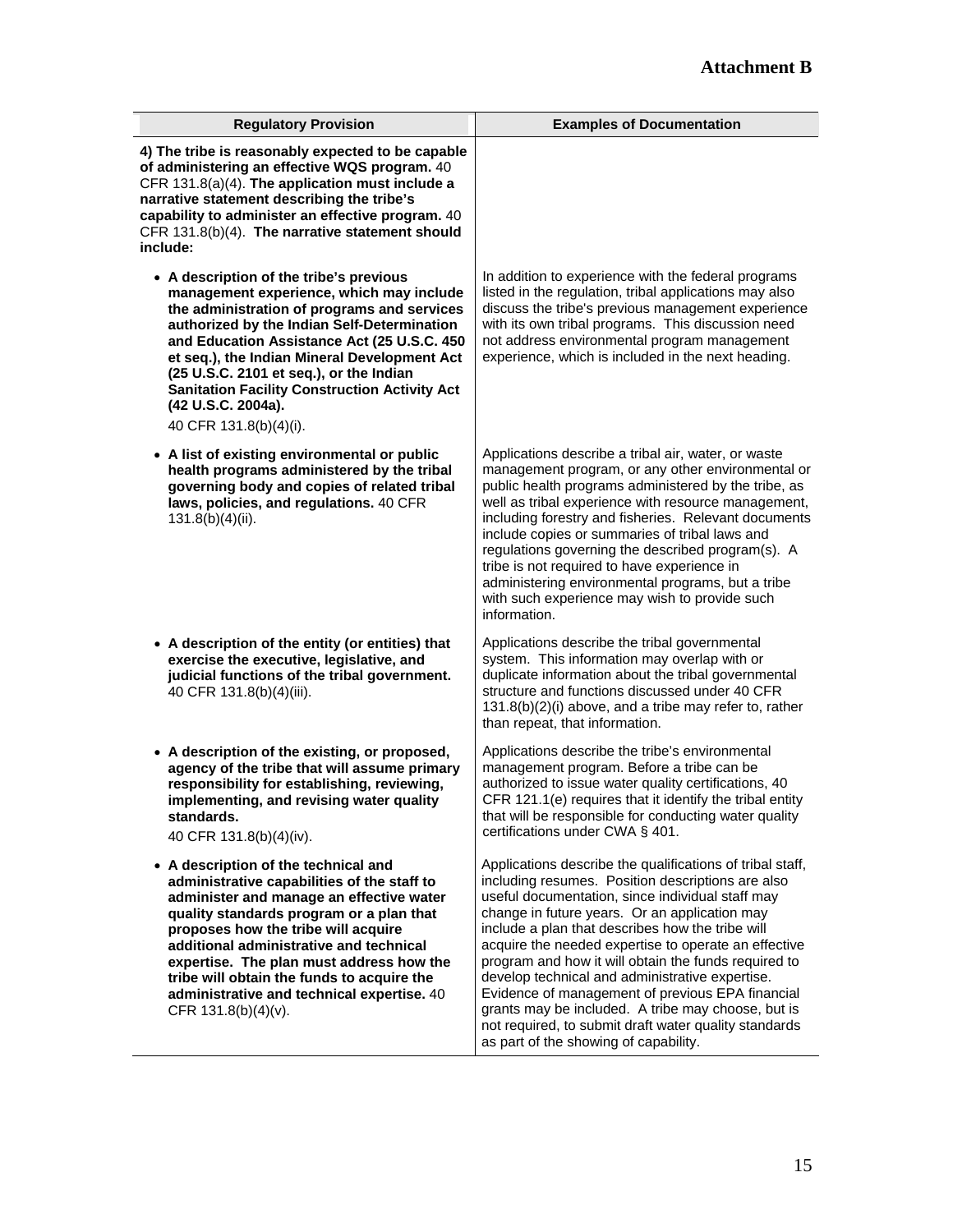| <b>Regulatory Provision</b>                                                                                                                     | <b>Examples of Documentation</b>                                                               |
|-------------------------------------------------------------------------------------------------------------------------------------------------|------------------------------------------------------------------------------------------------|
| 5) Additional documentation required by EPA<br>that, in EPA's judgment, is necessary to support<br>a tribal application.<br>40 CFR 131.8(b)(5). | Additional documentation from a tribe when needed<br>to clarify or supplement the application. |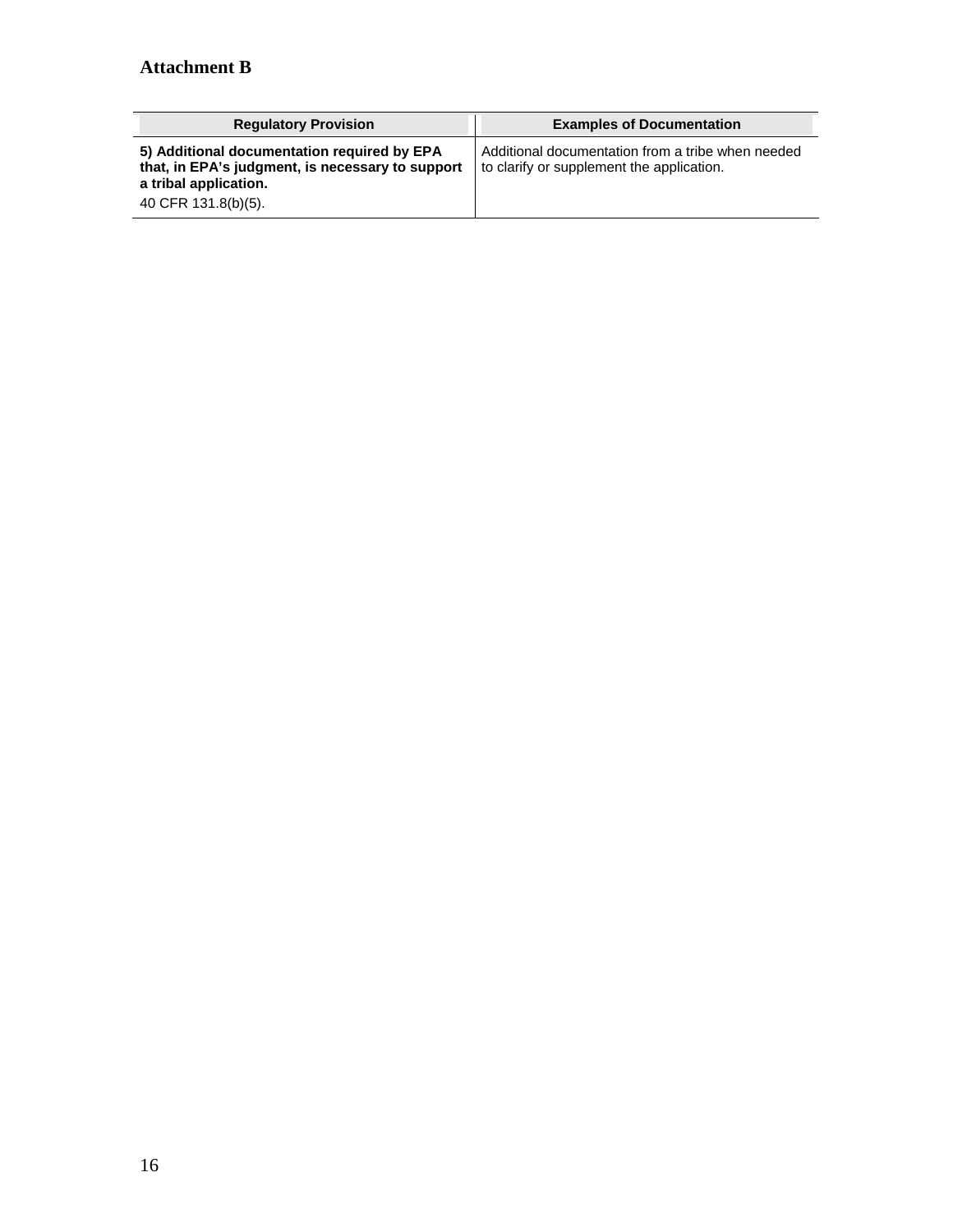### **Examples of Information to Show Tribal Authority over Nonmember Activities Under** *Montana v. United States***: Impacts of Nonmember Activities on Tribal Political Integrity, Economic Security, or Health or Welfare[1](#page-16-0)**

The information below briefly summarizes the jurisdictional showing a tribe must generally make to establish eligibility for treatment in the same manner as a state (TAS) approval for the water quality standards (WQS) and certification programs and provides examples of the types of information federally recognized Indian tribes (tribe or tribal) have found useful in making that showing. Please note, the showing any specific tribe must make will be case-specific, based on facts applicable to the tribe's reservation. Thus, a tribe using these examples should carefully consider how each example applies to the tribe's reservation – some examples may be helpful and appropriate, but others may have only limited application, or may not apply at all. Finally, a tribe may find that the facts concerning its reservation make it appropriate to provide information not contained in these examples.

### **Introduction**

The Clean Water Act (CWA) Section 518(e) (2) authorizes the U.S. Environmental Protection Agency to treat a tribe as a state for functions that pertain to management and protection of water resources "within the borders of an Indian reservation." EPA has interpreted this provision to require that a tribe show authority over the water resources for which it seeks TAS approval, including any authority the tribe asserts over nonmember activities on the reservation. 56 Fed. Reg. 64876, 64880 (Dec. 12, 1991). EPA analyzes a tribe's inherent authority over nonmember activities under the test established in *Montana v. United States*, 450 U.S. 544 (1981) (*Montana*  test). *Montana* held that absent a federal grant of authority, tribes generally lack inherent jurisdiction over nonmember activities on nonmember fee land, but retain inherent civil jurisdiction over nonmember activities within the reservation where (i) nonmembers enter into "consensual relationships with the tribe or its members, through commercial dealing, contracts, leases, or other arrangements" or (ii) "… [nonmember] conduct threatens or has some direct effect on the political integrity, the economic security, or the health or welfare of the tribe." *Id*. at 566.

In the preamble to EPA's 1991 water quality standards regulation, the Agency noted that, in applying the second prong of the *Montana* test and assessing the impacts of nonmember activities on a tribe, EPA will rely upon an operating rule that evaluates whether the potential impacts of regulated activities on the tribe are serious and substantial. 56 Fed. Reg. at 64878-79. EPA also recognized that the analysis of whether the *Montana* test is met in a particular situation necessarily depends on the specific circumstances presented by the tribe's application. *Id.* at 64878. Thus, EPA's approach to the second prong of the *Montana* test involves a fact-specific inquiry to determine whether the tribe has shown that existing and potential nonmember activities

<span id="page-16-0"></span><sup>&</sup>lt;sup>1</sup> EPA first announced this test in the Water Quality Standards preamble, but generally uses the test whenever it needs to determine a tribe's inherent authority over nonmember activities.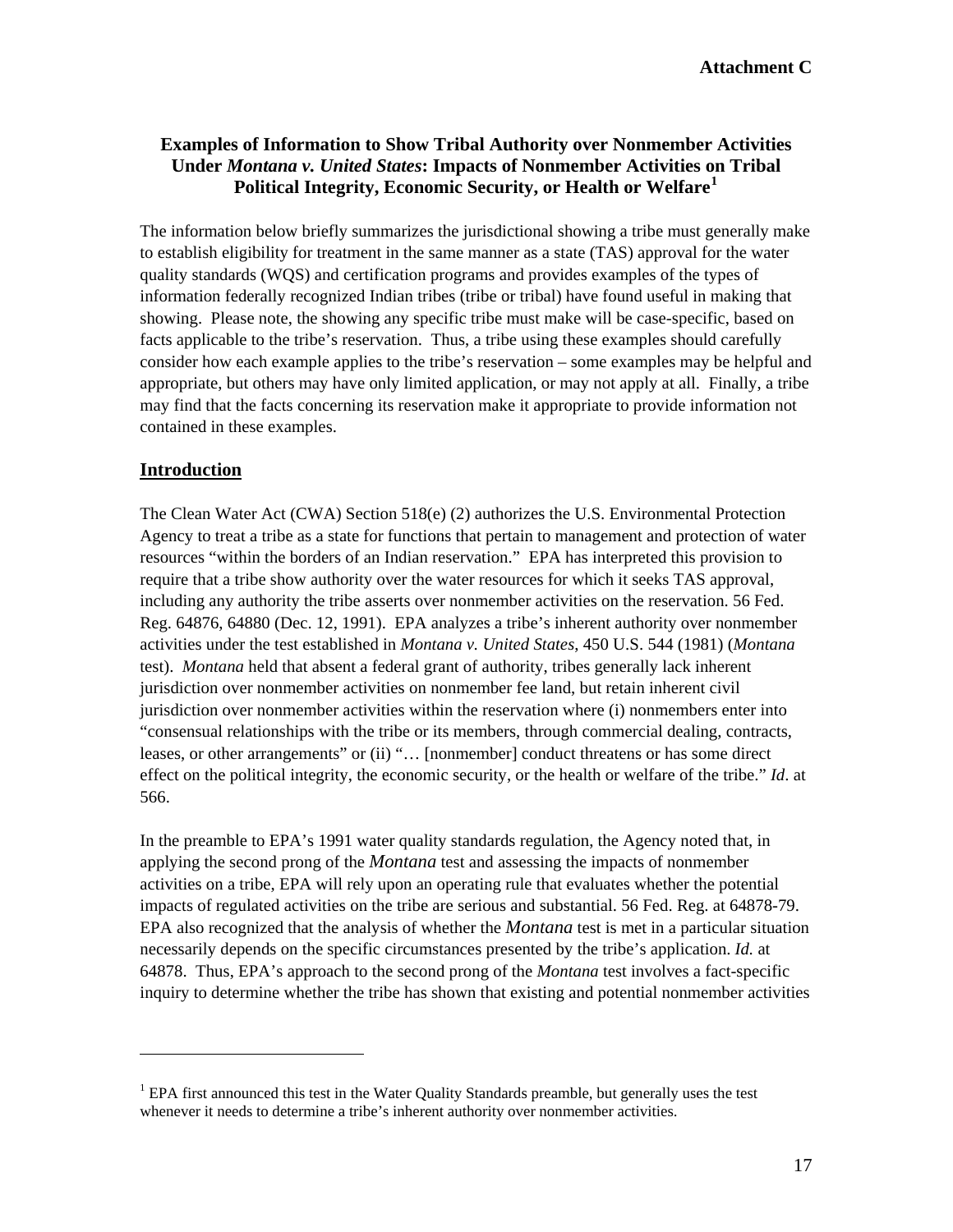# **Attachment C**

within the reservation affecting water quality have or may have serious and substantial direct impacts on the political integrity, economic security, or health or welfare of the tribe.

## **Examples of General Information to Support a Claim of Inherent Authority to Protect Water Quality[2](#page-17-0)**

To support a claim of inherent authority to protect water quality, a tribal application documents the importance of protecting reservation waters to the tribe. General information that may help in showing this importance could describe how the following relate to water quality protection for these waters:

- The tribe:
	- o tribal culture
	- o tribal political and social organization
	- o tribal lifestyles, folkways, and values
	- o tribal religion
- The reservation:
	- o economic activity currently taking place
	- o economic activity that the reservation's characteristics could support, such as information about:
		- natural resources
		- climate
		- soil conditions
		- topography

The following types of land use information could be relevant to this inquiry:

- A copy of the Bureau of Indian Affairs map of the area over which the Indian tribe asserts authority for purposes of the TAS application under Section 518 of the CWA
- Land ownership information (maps and summary information on tribal trust, Indian trust, Indian fee, nonmember fee and other lands)
- Zoning maps and information about the tribe's zoning requirements
- Sewer districts or irrigation districts (maps and summary information)
- Water Resources and hydrogeology of the reservation:
	- o Watersheds (maps and summary information about how water flows from lands into downstream water bodies)
	- o Water bodies on and around the reservation (location, description, water quality issues, uses, environmental sensitivity)
	- o Wetlands and sensitive areas
	- o Groundwater and surface water, including hydrogeologic connectivity, and how pollution in one surface water body can migrate to other water bodies, or to ground water that may be used as a drinking water source

<span id="page-17-0"></span> $2<sup>2</sup>$  The discussion below and the examples of information provided in tribal applications generally focus on the second prong of the *Montana* test relating to impacts of nonmember activities. Tribes should, however, also consider providing information regarding consensual relationships with nonmembers that may be relevant to a demonstration of authority under the first prong of the test.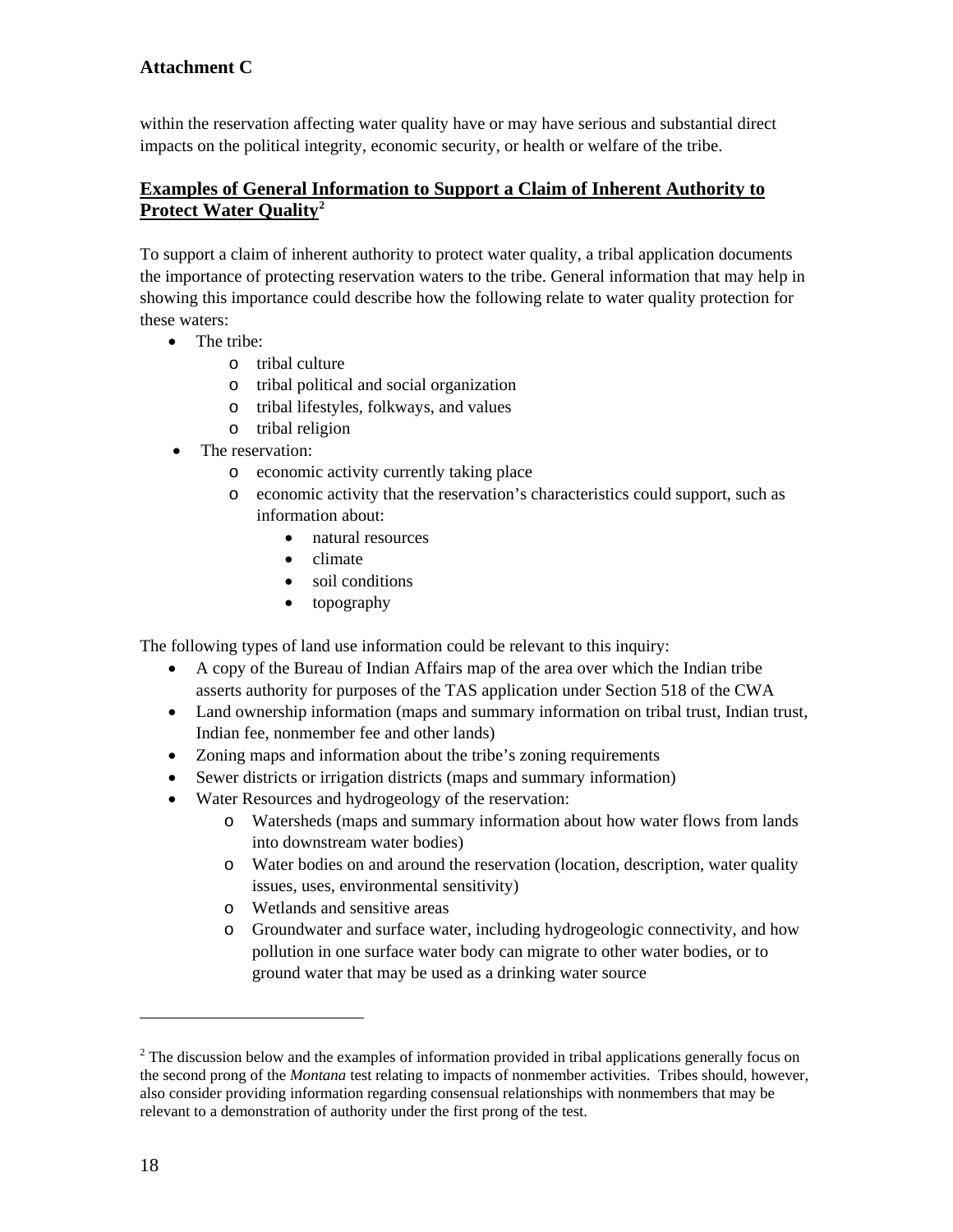In addition to the above, EPA's analysis may focus on the following specific types of information:

### **Examples of Information About Uses of Water to be Protected**

Tribal applications have identified various ways tribes use or depend on reservation waters:

- Cultural, ceremonial, etc.
- Domestic drinking water supply
- Fisheries management
- Fishing, gathering plants, and other in-water activities
- Fish and wildlife watering habitat
- Ranching/grazing (stock watering)
- Recreation
- Water rights
- Agriculture (source of irrigation water)

# **Examples of Nonmember Activities Identified in Tribal Applications**

EPA analyzes nonmember activities that actually occur on the reservation or that could occur, consistent with the reservation's characteristics, and the environmental consequences of those activities, including the following:

- Agriculture:
	- o Uses of pesticides or fertilizers
	- o Diversion of water for irrigation
- Businesses, Schools, Places of Worship:
	- o Wastewater facilities or septic systems
	- o Underground storage tanks
	- o Industrial operations
	- o Automotive repair chemicals
- Construction:
	- o Stormwater runoff
	- o Erosion and sedimentation
	- o Increase in amount of impervious surfaces
	- o Use of road chemicals
	- o Operation of vehicles and machinery
- Energy Development and Transport (e.g. pipelines):
	- o Oil and gas operations
	- o Coal or other mining operations
- Ranching/Grazing:
	- o Streambank erosion
	- o Concentrated animal feeding operations
	- o Animal access to surface water
- Residences:
	- o Wastewater facilities or septic systems
	- o Use of lawn chemicals
	- o Improper disposal of household hazardous chemicals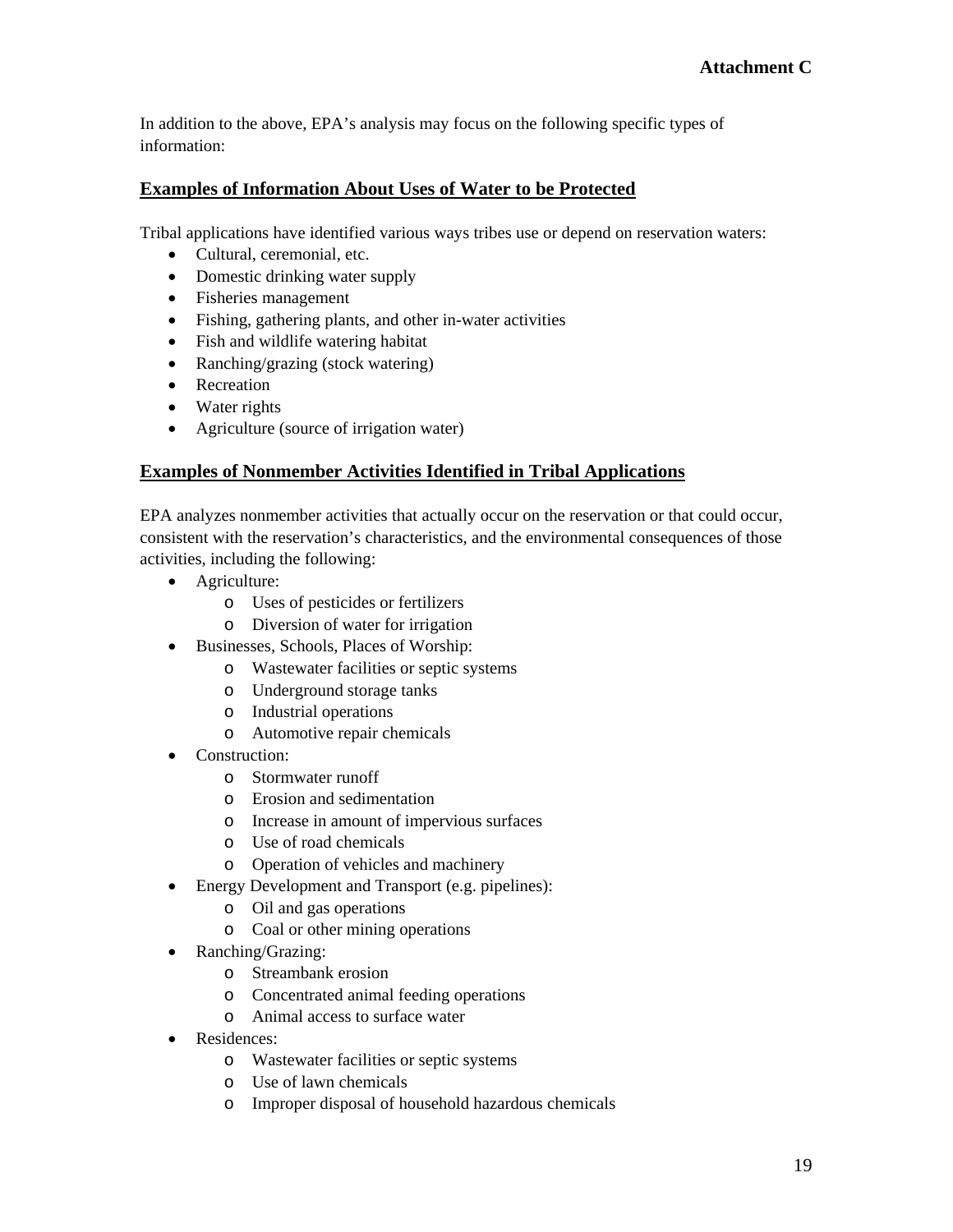# **Attachment C**

- Forestry and Timber harvesting:
	- o Erosion
	- o Reduction in extent or quality of stream buffers
- Recreation:
	- o Boating
	- o Fueling facilities
	- o Waste facilities or septic systems
	- o Marinas and docks
	- o Increase in aquatic invasive species

# **Examples of How Pollutants May Affect a Tribe**

Applications have also discussed how pollutants actually or potentially released by nonmember activities could affect the tribe, its members, or its resources. Those discussions have included the following types of information:

- Impact of pollution on natural resources available to tribal members shellfish, fin fish, plants (e.g. wild rice)
- Impact of pollution on natural resources affecting the income of the tribe and tribal members
- Impact of pollution on drinking water sources:
	- o Human health
	- o Costs of meeting treatment requirements
	- o Costs and difficulties caused by need to obtain water supplies from other sources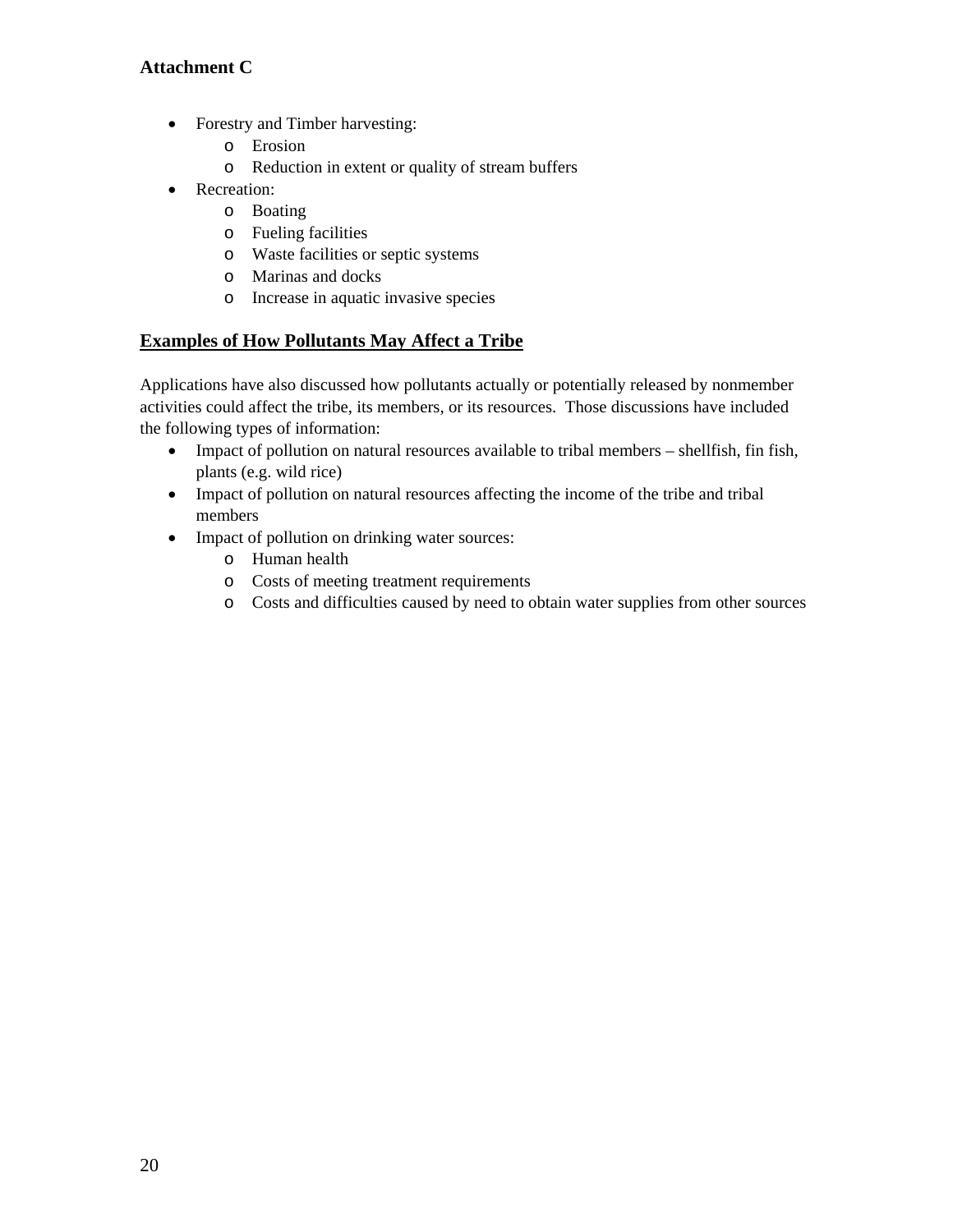### **Attachment D**

### **Overview of a Tribe's TAS Eligibility for the CWA Water Quality Standards Program**

This document briefly describes the significance of a federally recognized Indian tribe's (tribe or tribal) application for the U.S. Environmental Protection Agency's approval to be treated in the same manner as a state (TAS) under Section 518(e) of the Clean Water Act (CWA) for purposes of water quality standards (WQS) and certification programs. The CWA authorizes TAS for a tribe that meets the requirements set forth in CWA Section 518(e) and 40 CFR 131.8, which include a showing that the tribe has adequate authority over the reservation waters covered by the application. Before making a decision on an application, EPA provides notice to appropriate governmental entities, as well as other interested stakeholders, as to the substance and basis of the tribe's assertions regarding its authority.

When EPA approves a tribe's TAS application the tribe becomes *eligible* to seek federal approval of its WQS. WQS consist of designated uses for water bodies, water quality criteria to protect those uses, and an antidegradation policy consistent with 40 CFR 131.12. A tribe's WQS would establish water quality goals for specific water bodies and serve as the regulatory basis for establishing water quality-based treatment controls and strategies. To obtain federal approval of its standards, a tribe must develop proposed standards, make them available for public comment, hold a public hearing regarding those proposed standards, and submit them to EPA for approval. Upon EPA approval, tribal WQS would apply to the reservation waters covered by the tribal TAS application. However, under the CWA, standards do not impose any direct enforceable requirements on any party, unless and until they are incorporated into a permit or used as the basis for some other regulatory decision.

WQS are an important step in protecting water quality. Such protection benefits everyone, including tribal members and nonmembers (including property owners), by helping ensure that waters are fishable and swimmable.

In addition, when EPA determines a tribe is eligible for TAS for purposes of WQS, the tribe is likewise eligible for and (once it designates a certifying agency, *see* 40 CFR 121.1(e)) assumes authority for issuing water quality certifications under CWA Section 401 for the reservation waters covered by the approval (*see* 40 CFR 131.4(c)). Under CWA Section 401, a federal entity cannot issue a permit or license to discharge into waters of the United States unless the relevant state or eligible tribe certifies that the discharge will comply with applicable water quality requirements, including WQS, or waives such certification. EPA retains authority for issuing water quality certifications within Indian country where a tribe has not been approved as eligible for TAS for WQS and water quality certifications. EPA regulations at 40 CFR part 121 address issuance of water quality certifications.

TAS approval for WQS does not give a tribe authority to administer the National Pollutant Discharge Elimination System or any other federal permitting program. Federal approval for issuing permits would require a separate TAS approval.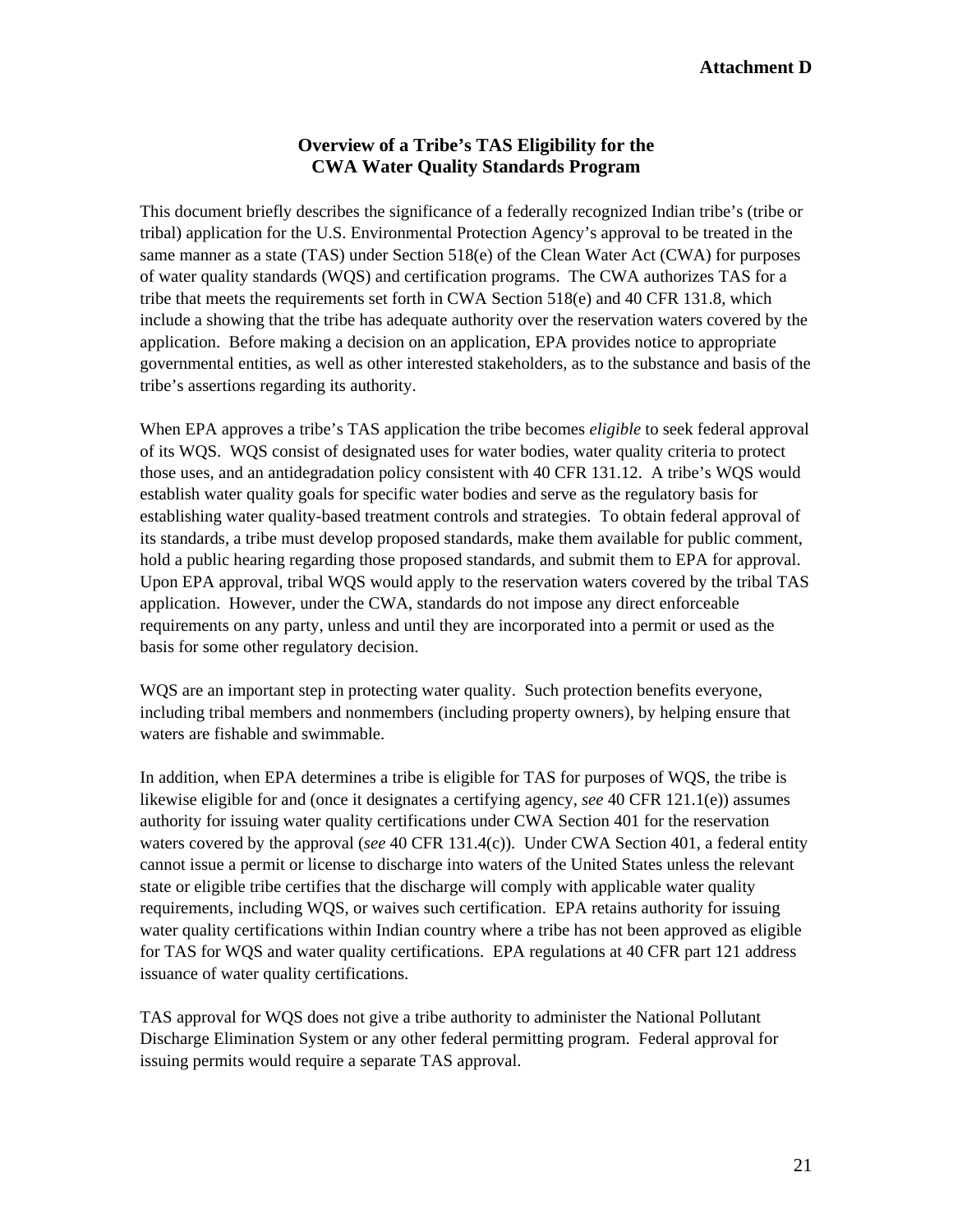# **Attachment D**

**This page deliberately blank**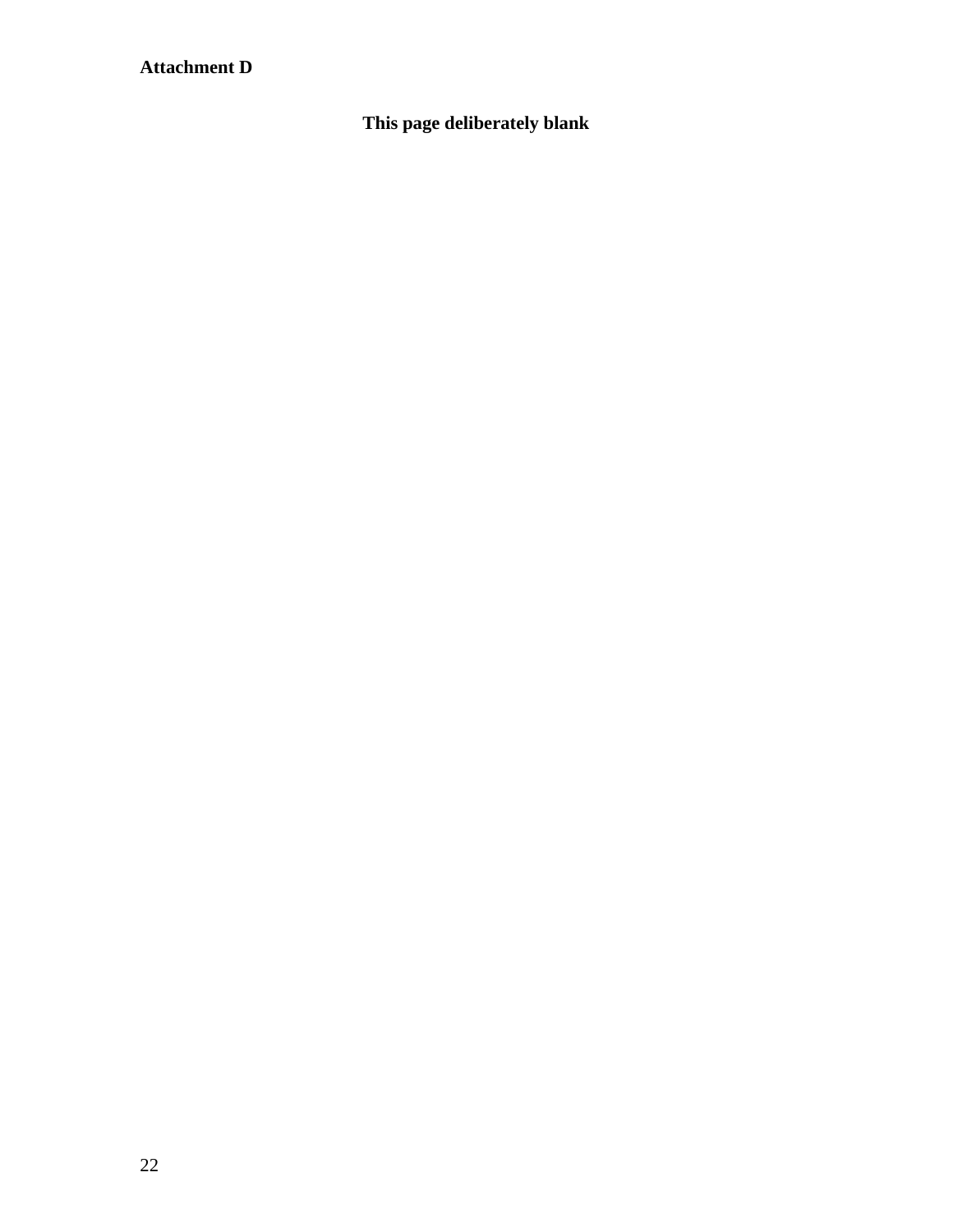### **Frequently Asked Questions: TAS Eligibility Process for the Clean Water Act Water Quality Standards and Certification Programs**

This document provides answers to FAQs about the treatment in the same manner as a state (TAS) eligibility process for the Clean Water Act (CWA) water quality standards (WQS) and certification programs. It explains the processes under which governmental entities or other stakeholders can provide input during the U.S. Environmental Protection Agency's review of TAS eligibility applications and on WQS proposed by a federally recognized Indian tribe (tribe or tribal). It also provides information on how WQS and certifications are implemented through other CWA programs.

#### **1. What requirements must a tribe meet in order to obtain approval of a TAS application under the CWA?**

**Answer:** In 1987, Congress amended the CWA by adding Section 518 to address the role of tribes. Section 518 provides a method for tribes to be treated in the same manner as states for certain CWA programs. Section 518(e) describes the criteria a tribe must meet in order to be eligible for TAS. In accordance with CWA Section 518(e), EPA established regulations at 40 CFR 131.8 that describe the process and requirements for TAS approval to establish WQS and provide water quality certifications under the CWA (*see also* 40 CFR 131.4(c)). To obtain approval for WQS TAS under CWA Section 518(e) and EPA regulations at 40 CFR 131.8, a tribe must show that it:

- is federally recognized by the Secretary of the U.S. Department of the Interior;
- has a governing body carrying out substantial governmental duties and powers over a reservation;
- is proposing to carry out water quality standards functions that pertain to the management and protection of water resources within a reservation and has authority to regulate water quality; and
- is reasonably expected to be capable of carrying out the functions of an effective WQS program.

#### **2. What public participation opportunities are available for TAS applications?**

**Answer:** Under EPA's regulations, EPA provides notice of a tribe's assertion of authority over waters included in its TAS application to appropriate governmental entities (states, tribes, and other federal entities located contiguous to the reservation of the tribe applying for TAS) for comment. Comments are limited to the tribe's assertion of authority. EPA also provides notice to local governments and the public, whose comments are submitted through appropriate governmental entities. In addition, EPA provides similar opportunities for comment regarding tribal authority over nonmember activities when it develops a Proposed Findings of Fact document and makes that available for review prior to issuing a decision.

### **3. What does it mean if a tribe receives TAS for WQS and 401 certification under the CWA?**

**Answer:** Once EPA approves a tribe's TAS status for a particular program under the CWA, the tribe is generally eligible to administer that program as a state would, with TAS status limited to the specific program covered by EPA's TAS decision. Thus, when a tribe submits a TAS application requesting CWA authority under Section 303(c) and Section 401, EPA's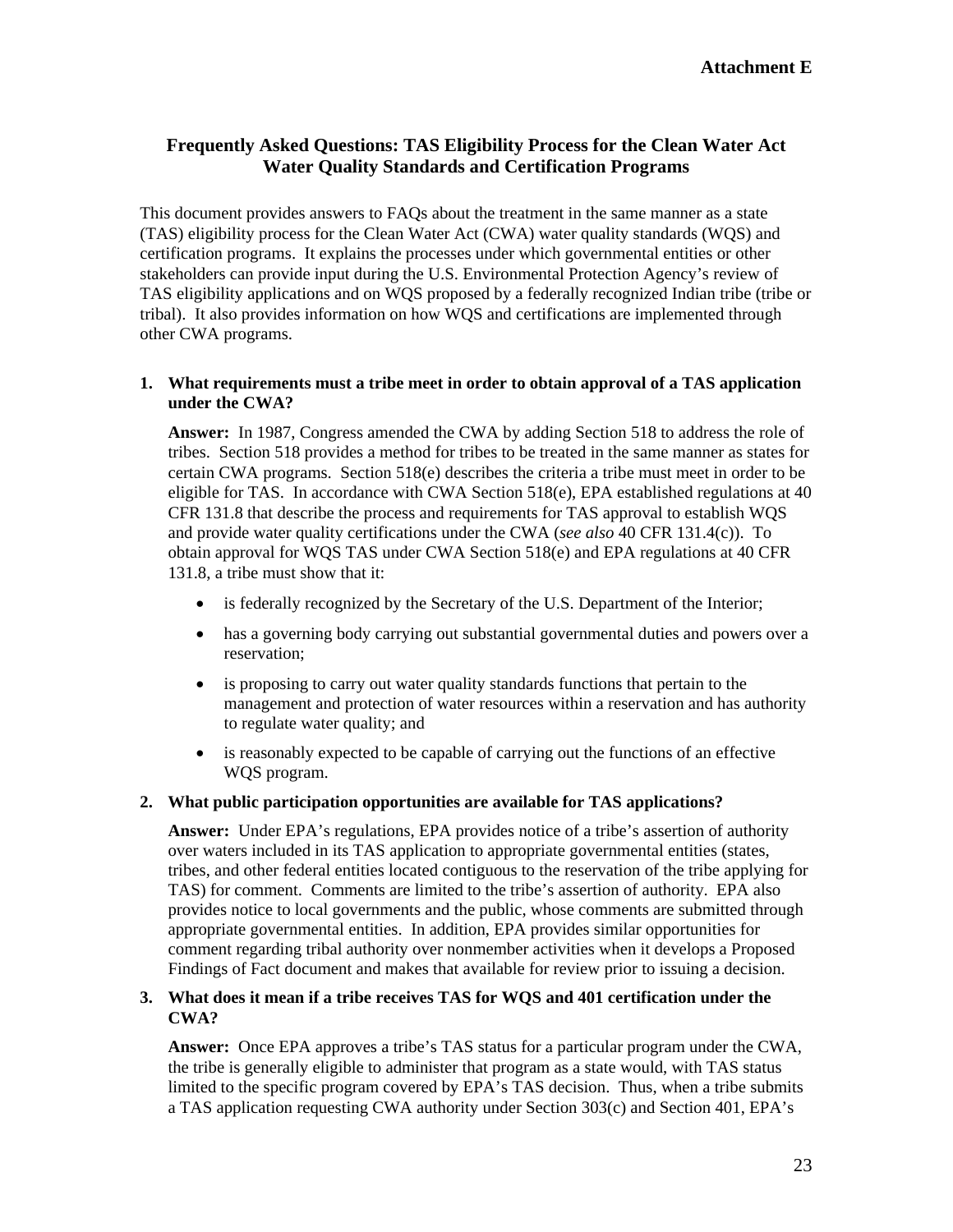## **Attachment E**

approval of the TAS application would apply only to those programs, and only to the reservation waters for which the tribe seeks approval.

#### **4. Is EPA's approval of a TAS application for Sections 303(c) and 401 of the CWA the same as EPA approval of tribal WQS?**

**Answer:** No. TAS approval is not the same as EPA approval of tribal WQS. TAS makes a tribe eligible to administer a WQS program. A tribe with TAS must still obtain federal approval of the WQS it submits to EPA before those standards can become effective under the CWA.

WOS consist of designated uses for water bodies, water quality criteria to protect those uses, and an antidegradation policy consistent with 40 CFR 131.12. A tribe's WQS would set goals for how clean reservation waters covered by the TAS approval should be and establish benchmarks for how activities that affect those waters can maintain acceptable water quality. EPA approval of the tribe's standards would enable the standards to serve as a basis for limitations in permits for discharges into reservation waters and would enable reservation waters to be protected by federally approved tribal CWA standards just as waters outside Indian country may be protected by federally approved state CWA standards.

#### **5. What is the process for development and EPA review of tribal WQS?**

**Answer:** Like states, all tribes with TAS must follow the procedures for developing EPAapproved standards set forth at 40 CFR 131.20. Thus a tribe would develop proposed standards, make them available to the public, hold a public hearing regarding the proposed standards, and submit standards to EPA for approval within 30 days of adopting the standards. A tribe with TAS that has previously developed and adopted WQS under tribal law may use this process to seek EPA approval for its existing standards, or, where necessary, may modify its standards to comply with the CWA. Or a tribe may develop new standards and seek EPA approval of such standards. But in every case, a tribe with TAS must obtain EPA approval of its standards following the same process a state must follow before the standards take effect under the CWA.

#### **6. Will the public be able to comment on the tribe's WQS?**

**Answer:** Yes. The tribe would need to hold a public hearing for the purpose of reviewing water quality standards in accordance with provisions of tribal law, as provided in EPA's water quality standards regulation at 40 CFR part 131, and the public participation regulations at 40 CFR part 25, including the requirement to make the proposed standards and supporting analyses available to the public prior to the hearing. *See* 40 CFR 131.20. The tribe would evaluate the public's comments, adopt any appropriate revisions, and then submit the WQS to EPA for review. EPA reviews the tribe's standards following the same process it uses to review WQS submitted by a state. The tribe's WQS would be in effect under the CWA only after EPA approval.

#### **7. Do federally approved state WQS apply to waters in Indian country?**

**Answer:** State standards generally do not apply to waters in Indian country under the CWA unless the state has demonstrated authority to set such standards and EPA has expressly found state authority and approved state standards for Indian country.

### **8. Are state and tribal WQS expected to be compatible?**

**Answer:** Tribal WQS should be developed considering the quality and designated uses of waters entering and leaving reservations. EPA's regulations require that a state or tribe ensure that its WQS provide for the attainment and maintenance of the WQS of downstream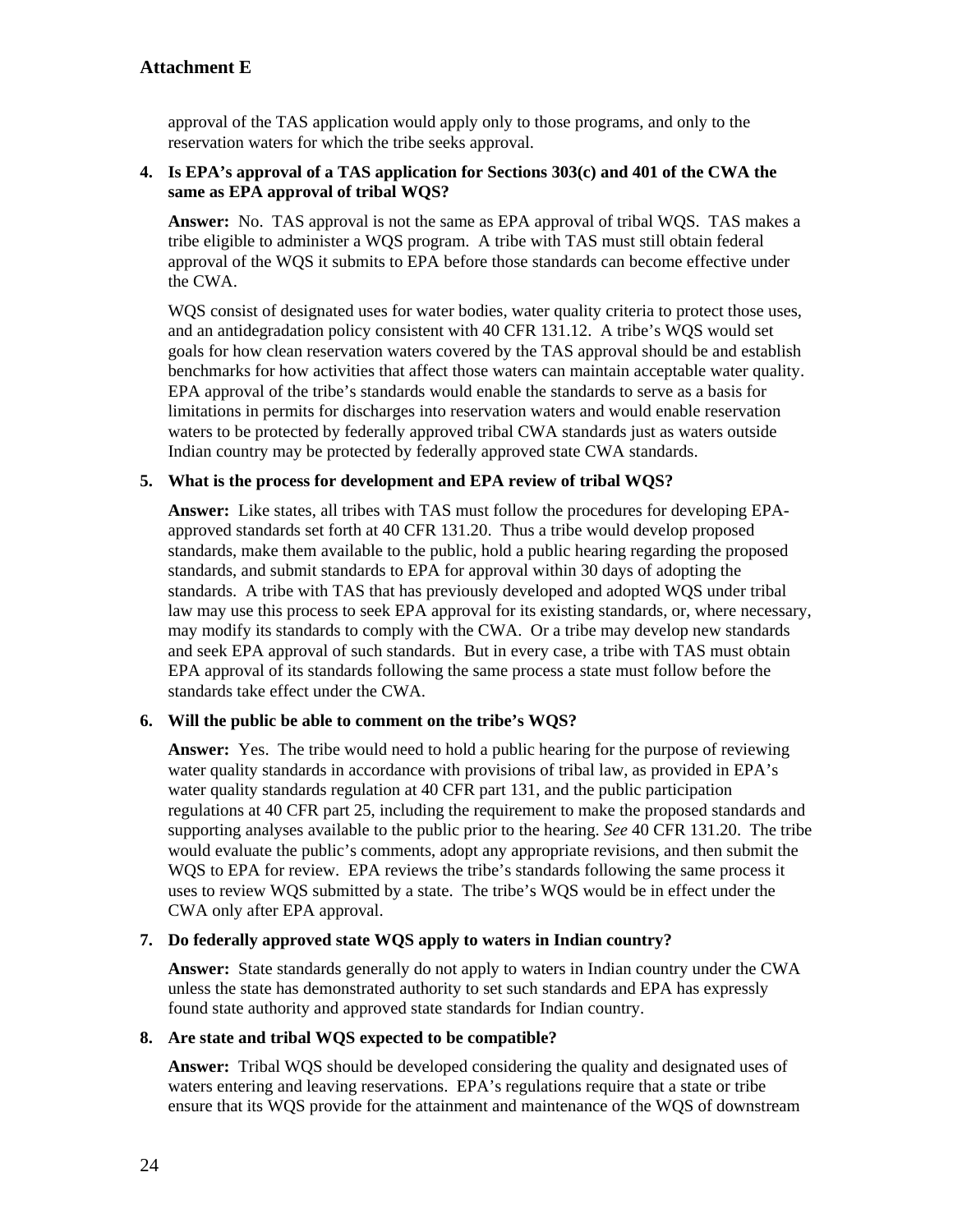waters. *See* 40 CFR 131.10. Thus, it is important that the tribes recognize what the surrounding state (or another Indian reservation) WQS are even though there is no requirement to match those standards.

EPA has recommended to tribes that they use the standards of the adjacent states as a starting point for developing tribal standards. In most cases, the state standards are based on EPA's recommendations for narrative and numeric criteria. EPA's experience has been that tribes often set standards that are based on, or are similar to, standards set by an adjacent state. Often, even if there are differences between a tribe's and a state's use designations, the water quality criteria used by each jurisdiction to protect those uses are largely the same. Approved tribes, as well as states, often adopt water quality criteria that are the same as EPA's current national recommendations. Where differences exist in numeric criteria for a particular substance, it may simply be due to the timing of the state's and tribe's WQS revisions.

To the extent that differences do exist between state and tribal standards, a tribe and state may work together to resolve differences on a case-by-case basis, just as neighboring states work out differences. EPA regulations also provide for a mechanism to address disputes between states and tribes arising as a result of differing WQS adopted on common bodies of water where the difference in WQS results in unreasonable consequences. *See* 40 CFR 131.7.

#### **9. Once a tribe has received TAS for Sections 303(c) and 401 of the CWA, can a tribe issue National Pollutant Discharge Eliminations System (NPDES) Permits?**

**Answer:** No. EPA will continue to issue NPDES permits for the reservation. The tribe's TAS for WQS applies only to the tribe's authority to establish WQS under Section 303(c) of the CWA for reservation waters covered by the application and to issue water quality certifications under Section 401 of the CWA for federal permits and licenses for activities that discharge to those waters. A tribe must qualify for TAS status for each provision of the CWA or environmental program that it seeks to implement. At this time, no tribe has been approved for TAS status to administer the NPDES or any other CWA permit program on its reservation. An NPDES permit issued by EPA would need to contain any limits necessary to ensure compliance with EPA-approved tribal WQS. For a discharge upstream of the reservation, an NPDES permit must include conditions that ensure compliance with the applicable water quality requirements of the downstream waters covered by a TAS approval. *See* 40 CFR 122.4(d); 40 CFR 122.44(d) (3) and (4).

#### **10. Once a tribe has received TAS for Sections 303(c) and 401 of the CWA, can the tribe prepare Section 401 Water Quality Certifications?**

**Answer:** Once a tribe with TAS designates a certifying agency, *see* 40 CFR 121.1(e), that agency becomes authorized to prepare water quality certifications for federal permits and licenses for activities that may result in any discharge to the reservation waters covered by the TAS approval. Where EPA approves a tribe for TAS for purposes of WQS, the tribe likewise is eligible to the same extent as a state for purposes of certifications conducted under Section 401 of the CWA. EPA regulations (40 CFR part 121) address the issuance of water quality certifications by states and tribes with TAS.

This means that a tribe would evaluate whether a discharge under a federal license or permit would be consistent with the tribe's WQS and decide whether to grant, deny, or condition a water quality certification under Section 401 of the CWA. Thus, a federally issued NPDES or Section 404 permit for a facility (or activity) discharging into reservation waters covered by the TAS approval could not be issued without a tribal CWA Section 401 certification or waiver. EPA retains authority for issuing water quality certifications where a tribe has not been approved for TAS for WQS and water quality certifications. The CWA also provides a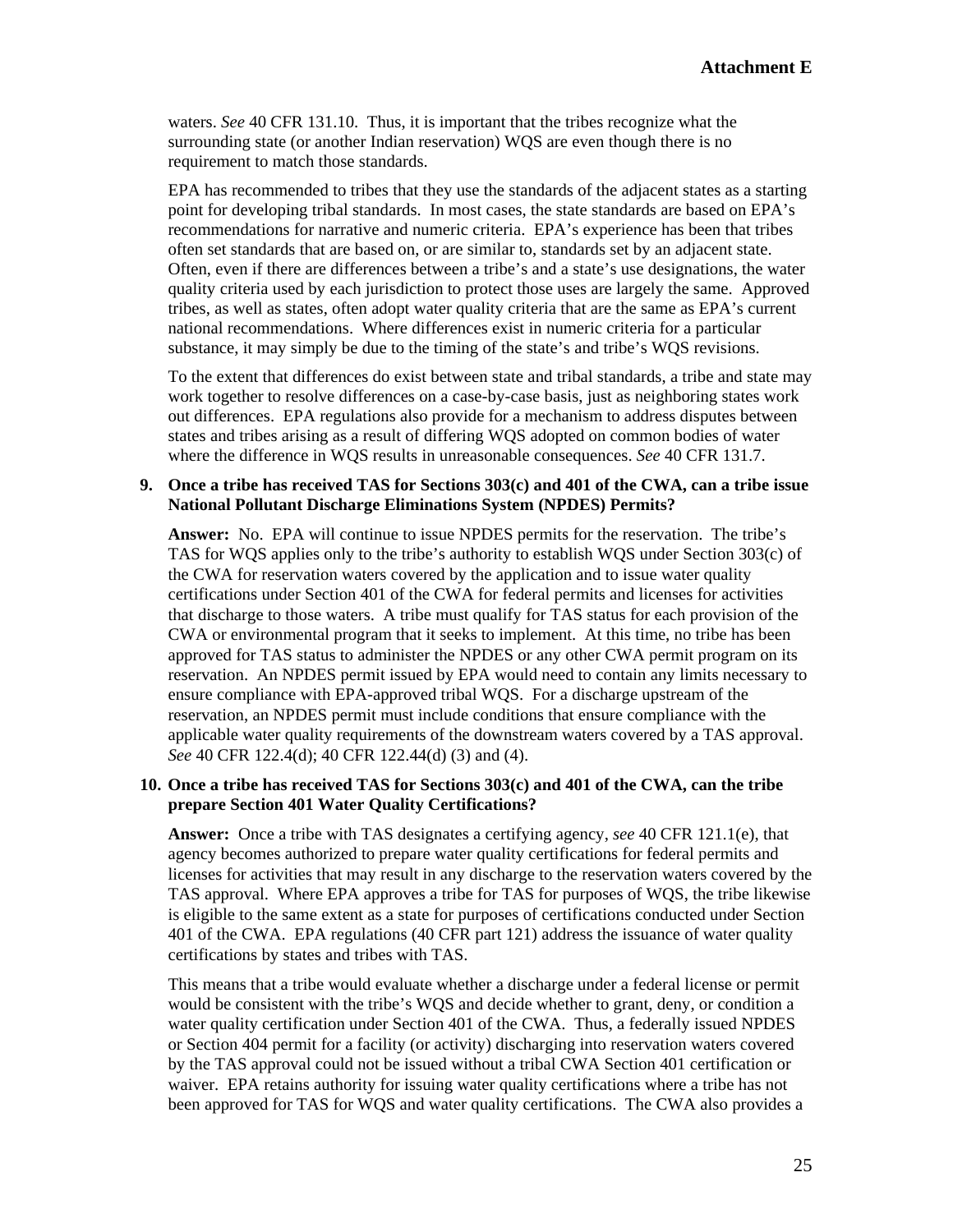### **Attachment E**

tribe with TAS a formal role in commenting on federal licenses or permits for discharges upstream from or adjacent to tribal waters. *See* CWA Section 401(a) (2).

#### **11. Does TAS approval for Sections 303(c) and 401 of the CWA give a tribe enforcement authority for WQS under the CWA?**

**Answer:** No. EPA's approval of a tribe's TAS application would not provide any enforcement authority to the tribe under the CWA. WQS help protect and improve water quality, but do not impose any directly enforceable requirements on any party. They do serve as a basis for specific control actions, such as effluent limitations in permits, that are enforceable, but the tribe's TAS approval to establish WQS and provide water quality certifications does not provide the tribe with any authority to enforce the standards. EPA would remain the entity with enforcement authority under the CWA. Unless and until a tribe is federally approved to implement a federal permitting program, if a tribe chooses to establish any regulations or enforcement measures to enforce the standards, it must do so under tribal law pursuant to the tribe's inherent authority as a sovereign government.

Under the CWA, a tribe's WQS would serve as benchmarks for water quality when EPA issues NPDES permits to facilities or when the U.S. Army Corps of Engineers issues Section 404 permits for activities that discharge to the reservation waters covered by the TAS approval. EPA or the Corps of Engineers is responsible for both issuing and enforcing these permits, which would include any conditions based on a tribe's Section 401 certification.

#### **12. How would tribal water quality standards affect Total Maximum Daily Loads (TMDLs)?**

**Answer:** A TMDL is a "pollution budget" for a water body that is failing to meet applicable WQS. A TMDL includes (1) a calculation of the maximum amount of a pollutant that a water body can receive and still meet WQS and (2) allocations of that total pollutant load to its point and nonpoint sources.

Water bodies on a reservation that have been listed under Section 303(d) of the CWA as not meeting applicable WQS require development of a TMDL set at a level that will implement the applicable WQS with seasonal variations and a margin of safety. For reservation waters, EPA could establish any needed TMDLs until the tribe obtains TAS for the TMDL program. TAS approval for TMDLs under Section 303(d) requires a separate approval beyond a TAS approval for Section 303(c) and Section 401 of the CWA.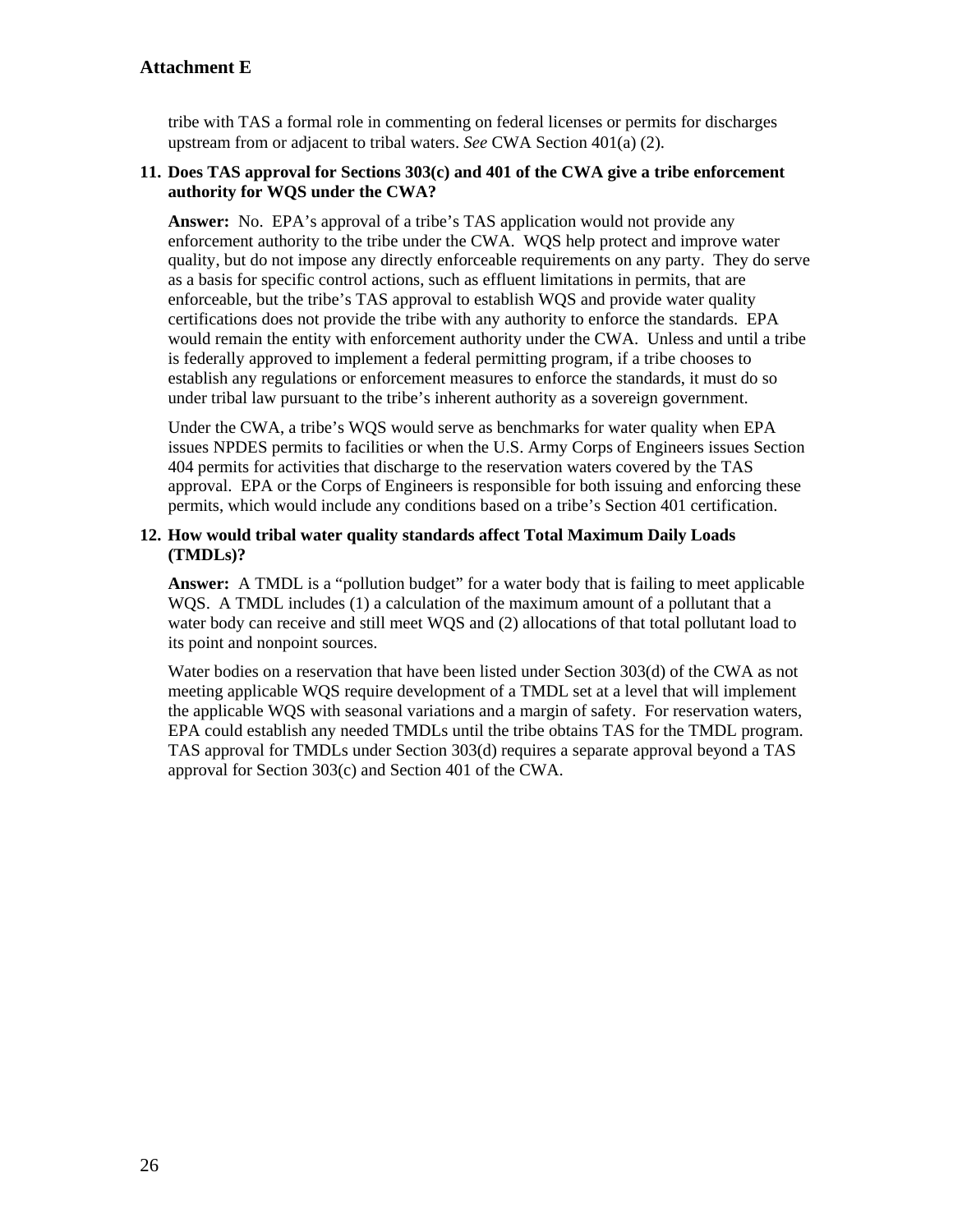# **Procedural Steps for Processing Tribal Applications for TAS Eligibility for Regulatory Programs Under the Clean Air Act[1](#page-26-0)**

The U.S. Environmental Protection Agency process for reviewing a federally-recognized tribe's (tribe or tribal) application for treatment in the same manner as a state (TAS) eligibility to administer a regulatory program under the Clean Air Act (CAA) consists of four steps. They are:

• **Step 1: The Tribe Submits an Application.[2](#page-26-1)** Tribes are encouraged to work with EPA in developing their TAS eligibility applications to administer CAA programs. Drafts or components of the application may be shared with EPA before being formally submitted to the Agency. After EPA examines the tribe's application, EPA may request additional information.

| <b>Step</b>    | <b>Description</b>                                                                                                                                                       | <b>Responsibility</b> |
|----------------|--------------------------------------------------------------------------------------------------------------------------------------------------------------------------|-----------------------|
| 1A             | Pre-application discussions and technical assistance if<br>appropriate                                                                                                   |                       |
| 1B             | EPA review of pre-application materials (if requested)                                                                                                                   | Joint Tribe-EPA       |
| 1 <sup>C</sup> | Tribe submits application to EPA                                                                                                                                         |                       |
| 1D             | EPA notifies the tribe of receipt of the application, and, as<br>needed, requests additional information from the tribe,<br>within 30 days of receipt of the application | EPA (Region)          |
| 1E             | Tribe submits additional information (if applicable)                                                                                                                     | Tribe                 |

**Step 2: EPA Review.** EPA reviews the initial or revised application to verify that it is complete, i.e. includes all the basic information required for an eligibility determination. When EPA determines it has received a complete, initial application, it notifies the tribe that the application is complete, and provides notice to appropriate governmental entities regarding the application.

| <b>Step</b> | <b>Description</b>                                                                                                                                                                                                                                                            | <b>Responsibility</b> |
|-------------|-------------------------------------------------------------------------------------------------------------------------------------------------------------------------------------------------------------------------------------------------------------------------------|-----------------------|
| 2A          | EPA reviews application and determines if the application is<br>complete                                                                                                                                                                                                      | EPA (Region)          |
| 2B          | EPA notifies all appropriate governmental entities of the<br>application and how it identifies the reservation's<br>boundaries, and of any assertions regarding tribal authority<br>over non-reservation areas, within 30 days of receipt of<br>initial, complete application | EPA (Region)          |
| 2C          | EPA notifies the tribe, in writing, that the application is<br>complete no later than when EPA provides the notification<br>in Step 2B                                                                                                                                        | EPA (Region)          |

<span id="page-26-0"></span><sup>&</sup>lt;sup>1</sup> This document sets out the procedures EPA intends to follow in processing TAS applications under the CAA. EPA retains the discretion to deviate from this process when appropriate. This document imposes no binding legal requirements.

<span id="page-26-1"></span> $2^2$  Special provisions of law may apply to tribes in the State of Oklahoma. Tribes in Oklahoma should contact EPA for more information on TAS eligibility for EPA regulatory programs.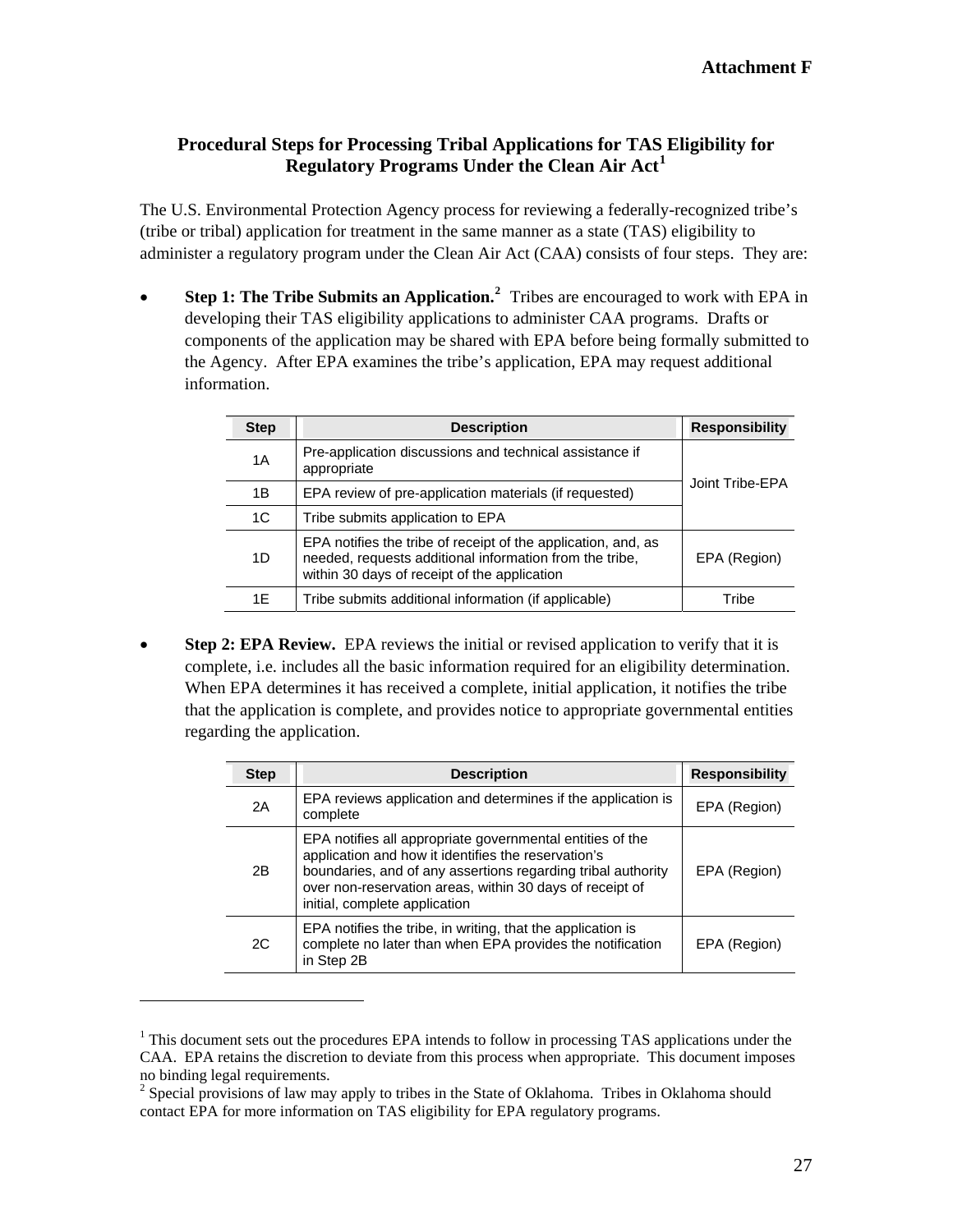# **Attachment F**

• **Step 3: Comment Period (if needed).** Appropriate governmental entities and the public have 30 days to comment regarding the reservation's boundaries and tribal authority over non-reservation areas. *See* 40 CFR 49.9(b). EPA provides the comments to the tribe, which has the opportunity to respond. Where there is a dispute concerning tribal authority that EPA cannot promptly resolve, it may approve the portion of an application addressing undisputed areas. *See* 40 CFR 49.9(e).

| <b>Step</b> | <b>Description</b>                                                                                                                                                                                                         | <b>Responsibility</b> |
|-------------|----------------------------------------------------------------------------------------------------------------------------------------------------------------------------------------------------------------------------|-----------------------|
| 3A          | Appropriate governmental entities and the public have the<br>opportunity to comment regarding the reservation's<br>boundaries or tribal authority over non-reservation areas;<br>comments are generally due within 30 days | Commenters            |
| 3B          | EPA provides the comments to the tribe within 30 days of<br>the close of the comment period                                                                                                                                | EPA (Region)          |
| 3C          | The tribe reviews the comments and may respond                                                                                                                                                                             | Tribe                 |

• **Step 4: Final TAS Eligibility Decision.** Based on its review of all the material – including the application, the administrative record, comments submitted, and any tribal responses – if EPA is prepared to approve the tribe's TAS application, the EPA team produces a draft decision document, including a response to comments for final review within the Agency.<sup>[3](#page-27-0)</sup> The regional office notifies the tribe in writing of EPA's approval of the tribe's TAS application. The approval letter and the decision document are transmitted to the tribe. A determination by the EPA Regional Administrator concerning the boundaries of a reservation or tribal jurisdiction over non-reservation areas applies to all future CAA applications from the tribe, with no further notice to governmental entities unless the application presents different jurisdictional issues or significant new factual or legal information relevant to jurisdiction. *See* 40 CFR 49.9(f).

| <b>Step</b> | <b>Description</b>                                         | <b>Responsibility</b> |
|-------------|------------------------------------------------------------|-----------------------|
| 4A          | EPA prepares decision document and response to<br>comments | EPA (Team)            |
| 4B          | EPA regional official signs decision document              | EPA (Region)          |
| 4C          | EPA notifies tribe of decision within 30 days of signature | EPA (Region)          |

<span id="page-27-0"></span> purposes of a CAA provision, the tribe is eligible to be treated in the same manner as a state with respect to  $3$  If the EPA Regional Administrator determines that a tribe meets the requirements of 40 CFR 49.6 for that provision. The eligibility will extend to all areas within the exterior boundaries of the tribe's reservation, as determined by the EPA Regional Administrator, and any other areas the EPA Regional Administrator has determined to be within the tribe's jurisdiction. See 40 CFR 49.9(g).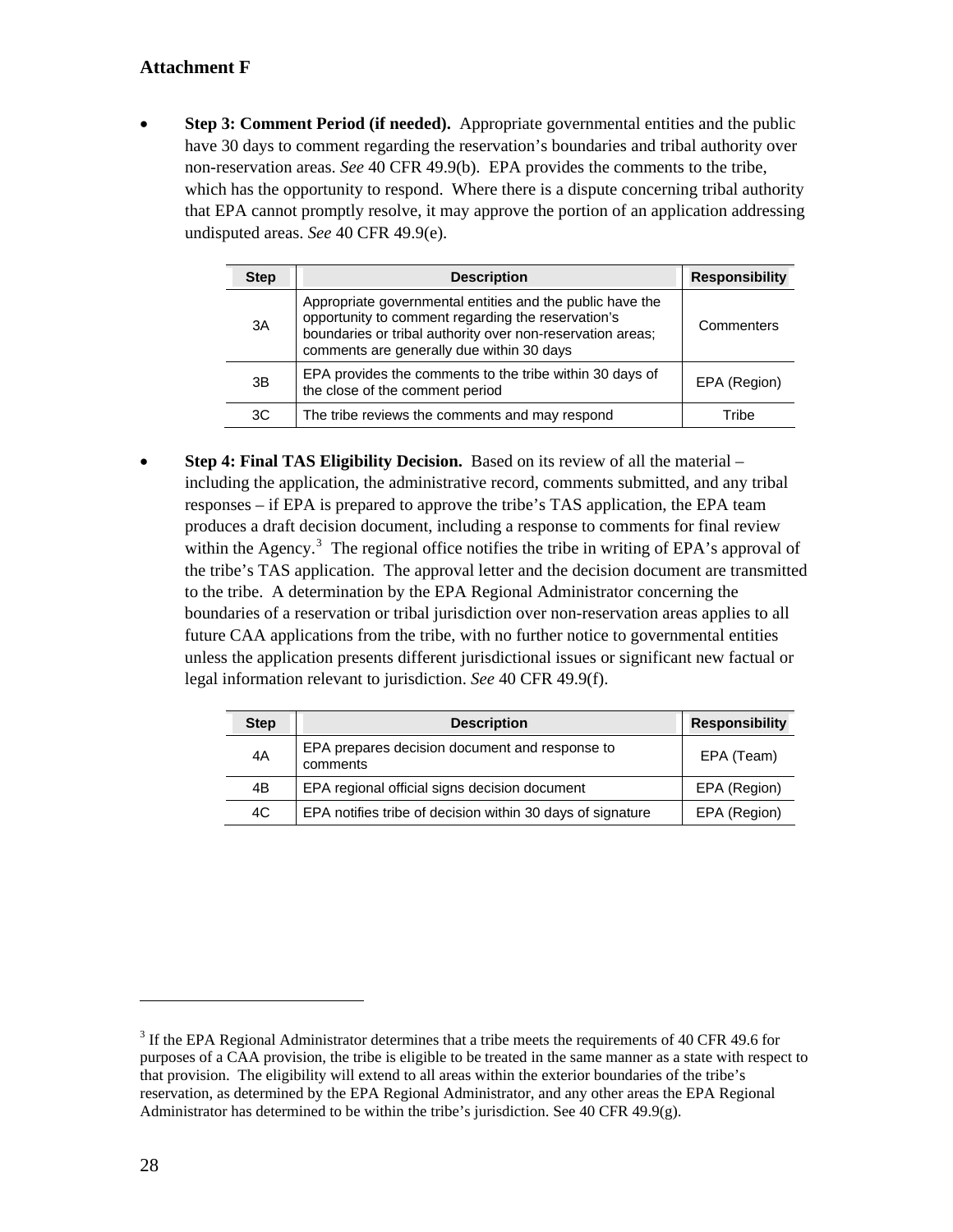# **Regulatory Requirements for TAS Eligibility Under the Clean Air Act and Examples of Supporting Documentation**

by tribes to meet those requirements. $<sup>1</sup>$ </sup> The information below identifies the regulatory requirements the U.S. Environmental Protection Agency considers in assessing a federally recognized Indian tribe's (tribe or tribal) application for treatment in the same manner as a state (TAS) under the Clean Air Act (CAA) Tribal Authority Rule set forth in 40 CFR part 49 and provides examples of documentation that has been provided

| <b>Regulatory Provision</b>                                                                                                                                                                                                                                                                                                                              | <b>Examples of Documentation</b>                                                                                                                                                                                                                                                                                  |
|----------------------------------------------------------------------------------------------------------------------------------------------------------------------------------------------------------------------------------------------------------------------------------------------------------------------------------------------------------|-------------------------------------------------------------------------------------------------------------------------------------------------------------------------------------------------------------------------------------------------------------------------------------------------------------------|
| 1) An Indian tribe must be federally recognized.<br>40 CFR 49.6(a). To meet this requirement, a tribe<br>should provide a concise statement that it is<br>recognized by the Secretary of the Interior.<br>40 CFR 49.7(a) (1).                                                                                                                            | The Secretary of the Interior publishes in the Federal<br>Register (FR) a list of federally recognized Indian<br>tribes. Applicants often submit a recent copy of the<br>FR list to establish that the tribe has federal<br>recognition.                                                                          |
| 2) The tribe has a governing body carrying out<br>substantial governmental duties and powers. 40<br>CFR 49.6(b). An application should include a<br>descriptive statement demonstrating that it is<br>currently carrying out substantial governmental<br>duties and powers over a defined area. 40 CFR<br>49.7(a) (2). The statement should:             |                                                                                                                                                                                                                                                                                                                   |
| • Describe the form of the tribal government.<br>40 CFR 49.7(a) (2) (i).                                                                                                                                                                                                                                                                                 | Applications discuss the organizational structure of<br>the tribe and identify and describe the entities that<br>exercise the executive, legislative, and judicial<br>functions of government.                                                                                                                    |
| • Describe the types of government functions<br>currently performed by the tribal governing<br>body such as, but not limited to, the exercise<br>of police powers affecting (or relating to) the<br>health, safety, and welfare of the affected<br>population; taxation; and the exercise of the<br>power of eminent domain.<br>40 CFR 49.7(a) (2) (ii). | Applications discuss specific regulatory, legislative,<br>executive and judicial activities the tribe undertakes,<br>including actions to exercise its police power to<br>protect the environment, e.g. establishing regulatory<br>programs or carrying out permitting and enforcement<br>activities.             |
| • Identify the source of the tribal government's<br>authority to carry out the governmental<br>functions currently being performed.<br>40 CFR 49.7(a) (2) (iii).                                                                                                                                                                                         | Applications identify sources of the tribal<br>government's authority, which may include oral or<br>written tradition, an oral or written tribal constitution,<br>tribal ordinances, codes, by-laws, charters, and<br>resolutions, relevant provisions of federal treaties,<br>executive orders or statutes, etc. |

<span id="page-28-0"></span><sup>&</sup>lt;sup>1</sup> Where the applicant has previously received authorization for a CAA program or for any other EPAadministered program, the applicant need only identify the prior authorization and provide the required information that has not been submitted in the previous application. 40 CFR 49.7(a) (8).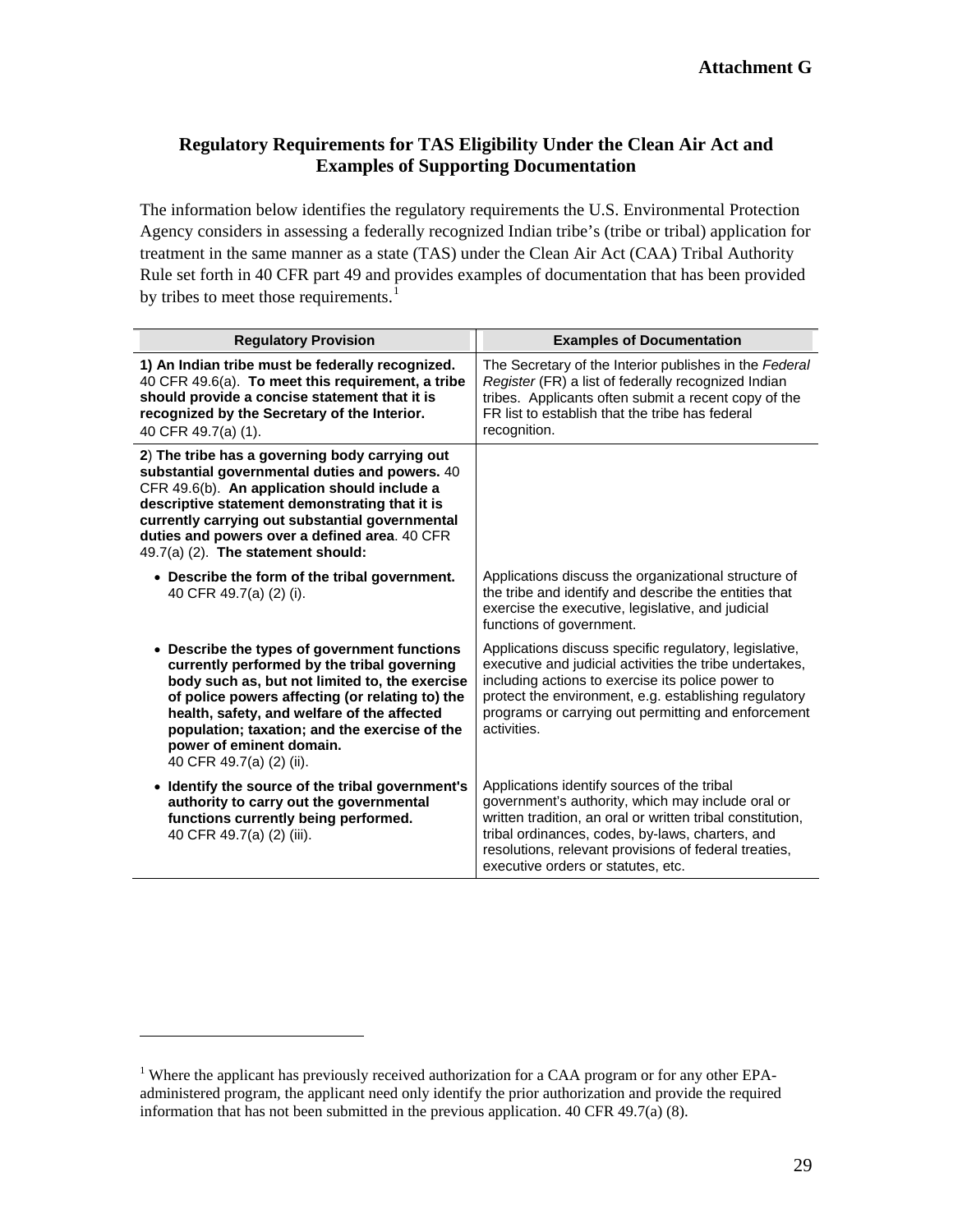| <b>Regulatory Provision</b>                                                                                                                                                                                                                                                                                                                                                                                                                                                     | <b>Examples of Documentation</b>                                                                                                                                                                                                                                                                                                                                                                                                                                                                                                                                                                                                                                                                                          |
|---------------------------------------------------------------------------------------------------------------------------------------------------------------------------------------------------------------------------------------------------------------------------------------------------------------------------------------------------------------------------------------------------------------------------------------------------------------------------------|---------------------------------------------------------------------------------------------------------------------------------------------------------------------------------------------------------------------------------------------------------------------------------------------------------------------------------------------------------------------------------------------------------------------------------------------------------------------------------------------------------------------------------------------------------------------------------------------------------------------------------------------------------------------------------------------------------------------------|
| 3) The functions to be exercised by the Indian<br>tribe pertain to the management and protection<br>of air resources within the exterior boundaries of<br>the reservation or other areas within the tribe's<br>jurisdiction. 40 CFR 49.6(c). A tribe's application<br>should include a descriptive statement of the<br>Indian tribe's authority to regulate air quality. 40<br>CFR 49.7(a) (3).                                                                                 |                                                                                                                                                                                                                                                                                                                                                                                                                                                                                                                                                                                                                                                                                                                           |
| • For applications covering areas within the<br>exterior boundaries of the applicant's<br>reservation, the statement must identify with<br>clarity and precision the exterior boundaries<br>of the reservation including, for example, a<br>map and legal description of the area.<br>40 CFR 49.7(a) (3).                                                                                                                                                                       | EPA interprets CAA § 301(d) as a Congressional<br>delegation of authority to eligible federally<br>recognized tribes for all air resources within a<br>reservation. Thus, a tribe's application must<br>establish the reservation's location and boundaries.<br>Applications include maps showing the area and air<br>resources over which the tribe asserts authority. A<br>map may be based on an official survey by the U.S.<br>Department of the Interior or an official map of the<br>reservation prepared by the Bureau of Indian Affairs.<br>A written legal description discusses with some<br>specificity the locations of the boundaries of the<br>reservation areas over which the tribe asserts<br>authority. |
| • For tribal applications covering areas<br>outside the boundaries of the reservation,<br>the statement should include:                                                                                                                                                                                                                                                                                                                                                         |                                                                                                                                                                                                                                                                                                                                                                                                                                                                                                                                                                                                                                                                                                                           |
| $\circ$ A map or legal description of the area<br>over which the application asserts<br>authority. 40 CFR 49.7(a) (3) (i).                                                                                                                                                                                                                                                                                                                                                      | Applications include maps showing the area and air<br>resources over which the tribe asserts authority. A<br>map may be based on an official survey by the U.S.<br>Department of the Interior or an official map of the<br>reservation prepared by the Bureau of Indian Affairs.<br>A written legal description discusses with some<br>specificity the locations of the boundaries of the<br>reservation areas over which the tribe asserts<br>authority.                                                                                                                                                                                                                                                                 |
| o A statement by the applicant's legal<br>counsel (or equivalent official) that<br>describes the basis for the tribe's<br>assertion of authority (including the<br>nature or subject matter of the asserted<br>regulatory authority) which may include<br>a copy of documents such as tribal<br>constitutions, by-laws, charters,<br>executive orders, codes, ordinances,<br>and/or resolutions that support the<br>tribe's assertion of authority.<br>40 CFR 49.7(a) (3) (ii). | Legal counsel statements identify and discuss the<br>legal basis for the tribe's assertions of authority over<br>areas covered by the application, with special<br>attention to showing the tribe has jurisdiction over<br>nonmember activities, if applicable.                                                                                                                                                                                                                                                                                                                                                                                                                                                           |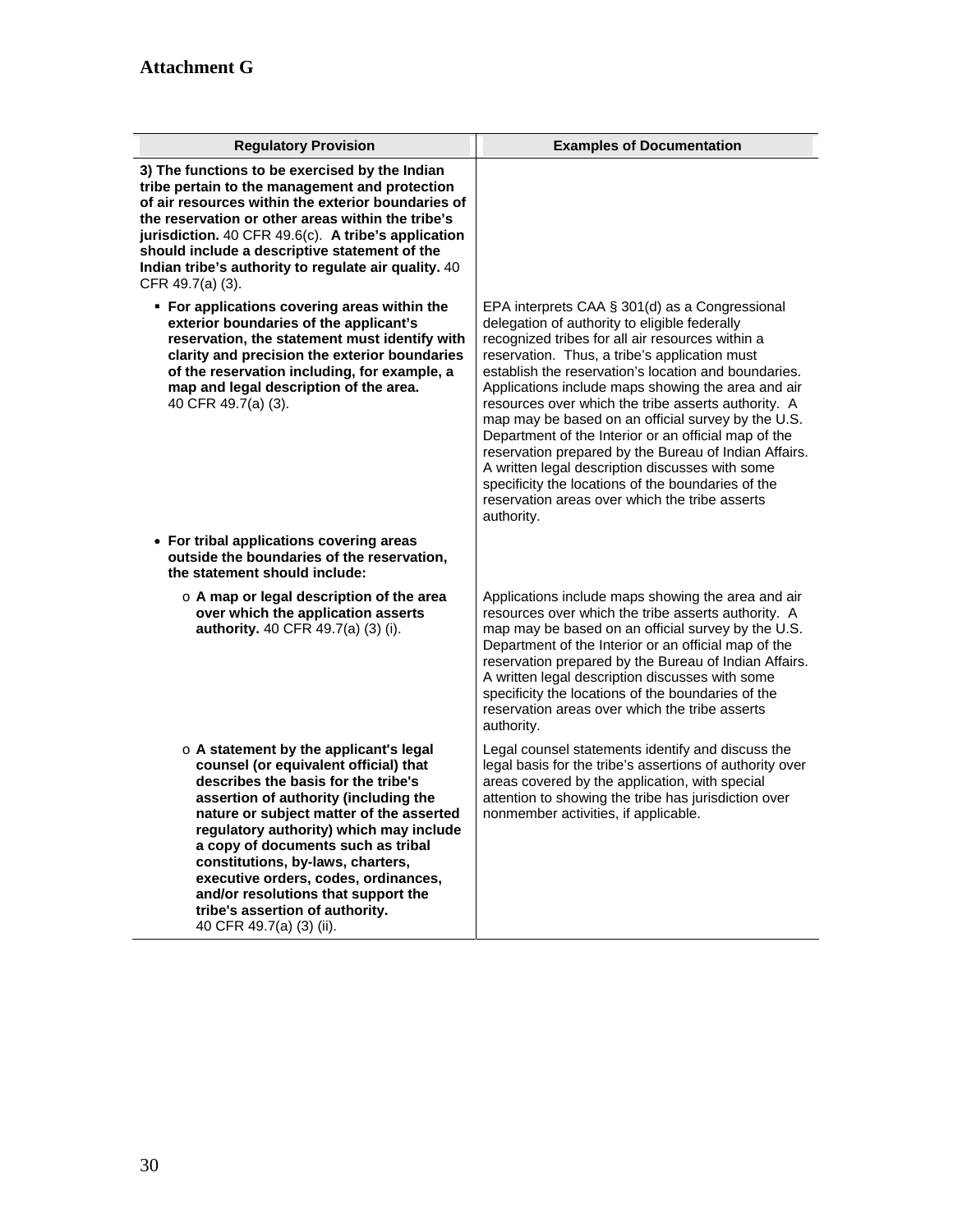| <b>Regulatory Provision</b>                                                                                                                                                                                                                                                                                                                                                                                                               | <b>Examples of Documentation</b>                                                                                                                                                                                                                                                                                                                                                                                                                                                                                       |
|-------------------------------------------------------------------------------------------------------------------------------------------------------------------------------------------------------------------------------------------------------------------------------------------------------------------------------------------------------------------------------------------------------------------------------------------|------------------------------------------------------------------------------------------------------------------------------------------------------------------------------------------------------------------------------------------------------------------------------------------------------------------------------------------------------------------------------------------------------------------------------------------------------------------------------------------------------------------------|
| 4) The tribe is reasonably expected to be capable<br>of effectively administering the Clean Air Act<br>program for which the tribe is seeking approval.<br>40 CFR 49.6(d). The application should include:                                                                                                                                                                                                                                |                                                                                                                                                                                                                                                                                                                                                                                                                                                                                                                        |
| • A narrative statement describing the<br>capability of the applicant to administer<br>effectively the Clean Air Act program for<br>which the tribe is seeking approval. The<br>narrative statement must demonstrate the<br>applicant's capability consistent with the<br>applicable provisions of the Clean Air Act<br>and implementing regulations.<br>40 CFR 49.7(a) (4).                                                              | Examples of the recommended content of this<br>narrative are listed below:                                                                                                                                                                                                                                                                                                                                                                                                                                             |
| And, if requested by the Regional Administrator,<br>the statement may include:                                                                                                                                                                                                                                                                                                                                                            |                                                                                                                                                                                                                                                                                                                                                                                                                                                                                                                        |
| • A description of the Indian tribe's previous<br>management experience which may include<br>the administration of programs and services<br>authorized by the Indian Self-Determination<br>and Education Assistance Act (25 U.S.C. 450,<br>et seq.), the Indian Mineral Development Act<br>(25 U.S.C. 2101, et seq.), or the Indian<br><b>Sanitation Facility Construction Activity Act</b><br>(42 U.S.C. 2004a). 40 CFR 49.7(a) (4) (i). | In addition to experience with the federal programs<br>listed in the regulation, tribal applications may also<br>discuss the tribe's previous management experience<br>with its own tribal programs. This discussion need<br>not address environmental program management<br>experience, which is included in the next heading.                                                                                                                                                                                        |
| • A list of existing environmental or public<br>health programs administered by the tribal<br>governing body and a copy of related tribal<br>laws, policies, and regulations.<br>40 CFR 49.7(a) (4) (ii).                                                                                                                                                                                                                                 | Applications describe a tribal air, water, or waste<br>management program, or any other environmental or<br>public health programs administered by the tribe, as<br>well as tribal experience with resource management.<br>Relevant documents include copies or summaries of<br>tribal laws and regulations governing the described<br>program(s). A tribe is not required to have<br>experience in administering environmental<br>programs, but a tribe with such experience may wish<br>to provide such information. |
| • A description of the entity (or entities) that<br>exercise the executive, legislative, and<br>judicial functions of the tribal government.<br>40 CFR 49.7(a) (4) (iii).                                                                                                                                                                                                                                                                 | Applications describe the tribal governmental<br>system. This information may overlap with or<br>duplicate information about the tribal governmental<br>structure and functions discussed under 40 CFR<br>49.7(a) (2) above, and a tribe may refer to, rather<br>than repeat, that information.                                                                                                                                                                                                                        |
| • A description of the existing, or proposed,<br>agency of the Indian tribe that will assume<br>primary responsibility for administering a<br>Clean Air Act program (including a<br>description of the relationship between the<br>existing or proposed agency and its<br>regulated entities). 40 CFR 49.7(a) (4) (iv).                                                                                                                   | Applications describe the tribe's environmental<br>management program.                                                                                                                                                                                                                                                                                                                                                                                                                                                 |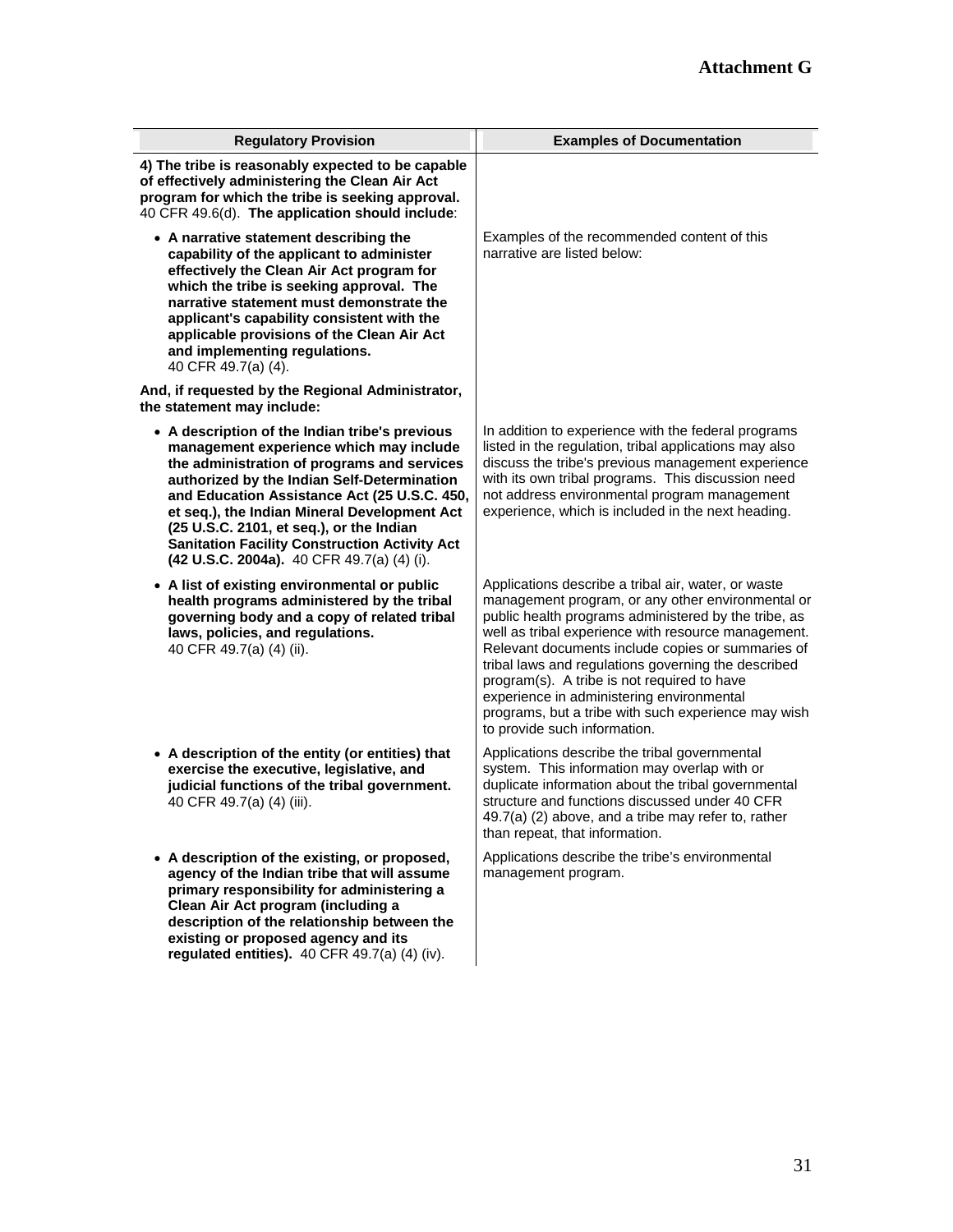| <b>Regulatory Provision</b>                                                                                                                                                                                                                                                                                                                                                                               | <b>Examples of Documentation</b>                                                                                                                                                                                                                                                                                                                                                                                                           |
|-----------------------------------------------------------------------------------------------------------------------------------------------------------------------------------------------------------------------------------------------------------------------------------------------------------------------------------------------------------------------------------------------------------|--------------------------------------------------------------------------------------------------------------------------------------------------------------------------------------------------------------------------------------------------------------------------------------------------------------------------------------------------------------------------------------------------------------------------------------------|
| • A description of the technical and<br>administrative capabilities of the staff to<br>administer and manage an effective air<br>quality program or a plan which proposes<br>how the tribe will acquire administrative and<br>technical expertise. The plan should<br>address how the tribe will obtain the funds to<br>acquire the administrative and technical<br>expertise.<br>40 CFR 49.7(a) (4) (v). | Applications describe the qualifications of tribal staff.<br>including resumes. Position descriptions are also<br>useful documentation, since individual staff may<br>change in future years. Or an application may<br>include a plan that describes how the tribe will<br>acquire the needed expertise to operate an effective<br>program and how it will obtain the funds required to<br>develop technical and administrative expertise. |
| 5) Additional information required by EPA that, in<br>EPA's judgment, is necessary to support a tribal<br>application. 40 CFR 49.7(a) (7).                                                                                                                                                                                                                                                                | Additional documentation from a tribe when needed<br>to clarify or supplement the application.                                                                                                                                                                                                                                                                                                                                             |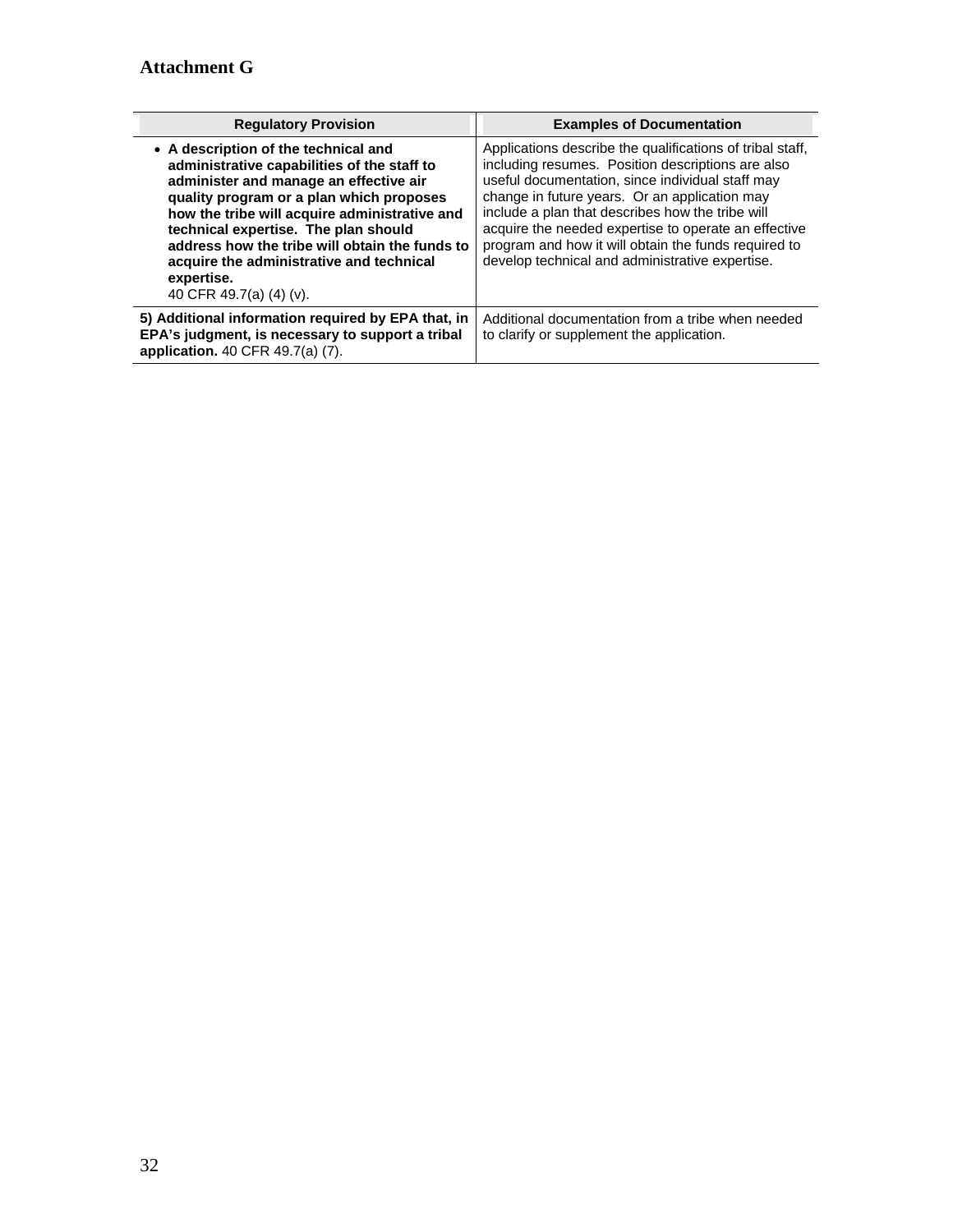### **Regulatory Requirements for TAS Eligibility Under the Safe Drinking Water Act Public Water System Supervision Program and Examples of Supporting Documentation**

[1](#page-32-0)42.76 and provides examples of documentation that can meet those requirements.<sup>1</sup> The information below identifies the regulatory requirements that the U.S. Environmental Protection Agency considers in assessing a federally recognized Indian tribe's (tribe or tribal) application for treatment in the same manner as a state (TAS) as part of its review of a tribal application for primary enforcement responsibility to implement the national standards for the Safe Drinking Water Act public water system supervision (PWSS) program under 40 CFR part 142, subpart B. This document addresses the TAS requirements set forth in 40 CFR 142.72 and

| <b>Regulatory Provision</b>                                                                                                                                                                                                                                                                                                                                                                  | <b>Examples of Documentation</b>                                                                                                                                                                                                                                                                               |
|----------------------------------------------------------------------------------------------------------------------------------------------------------------------------------------------------------------------------------------------------------------------------------------------------------------------------------------------------------------------------------------------|----------------------------------------------------------------------------------------------------------------------------------------------------------------------------------------------------------------------------------------------------------------------------------------------------------------|
| 1) The Indian tribe must be federally recognized<br>by the Secretary of the Interior. 40 CFR 142.72(a).<br>To meet this requirement, the tribe's application<br>must include a statement that the tribe is<br>recognized by the Secretary of the Interior.<br>40 CFR 142.76(a)                                                                                                               | The Secretary of the Interior publishes in the Federal<br>Register (FR) a list of federally recognized Indian<br>tribes. Applicants often submit a recent copy of the<br>FR list to establish that the tribe has federal<br>recognition.                                                                       |
| 2) The Indian tribe has a tribal governing body<br>carrying out substantial governmental duties and<br>powers. 40 CFR 142.72(b). An application must<br>include a concise, descriptive statement<br>demonstrating that the tribal governing body is<br>currently carrying out substantial governmental<br>duties and powers over a defined area. 40 CFR<br>142.76(b). That statement should: |                                                                                                                                                                                                                                                                                                                |
| • Describe the form of the tribal government.<br>40 CFR 142.76(b) (1).                                                                                                                                                                                                                                                                                                                       | An application may discuss the organizational<br>structure of the tribe and identify and describe the<br>entities that exercise the executive, legislative, and<br>judicial functions of government.                                                                                                           |
| • Describe the types of governmental<br>functions currently performed by the tribal<br>governing body such as, but not limited to,<br>the exercise of police powers affecting (or<br>relating to) the health, safety, and welfare of<br>the affected population; taxation; and the<br>exercise of the power of eminent domain.<br>40 CFR 142.76(b) (2).                                      | An application may discuss specific regulatory,<br>legislative, executive, and judicial activities the tribe<br>undertakes, including actions to exercise its police<br>power to protect the environment, e.g. establishing<br>regulatory programs or carrying out permitting and<br>enforcement activities.   |
| • Identify the sources of the tribal<br>government's authority to carry out the<br>governmental functions currently being<br>performed. 40 CFR 142.76(b) (3).                                                                                                                                                                                                                                | Applications identify sources of the tribal<br>government's authority, which may include oral or<br>written tradition, an oral or written tribal constitution,<br>tribal ordinances, codes, by-laws, charters,<br>resolutions, relevant provisions of federal treaties,<br>executive orders, or statutes, etc. |

<span id="page-32-0"></span> Water Act, or Clean Air Act program, the applicant need only provide the required information unique to the Public Water System Supervision program. *See* 40 CFR 142.76(f). <sup>1</sup> Where the applicant has previously been granted TAS eligibility for a Safe Drinking Water Act, Clean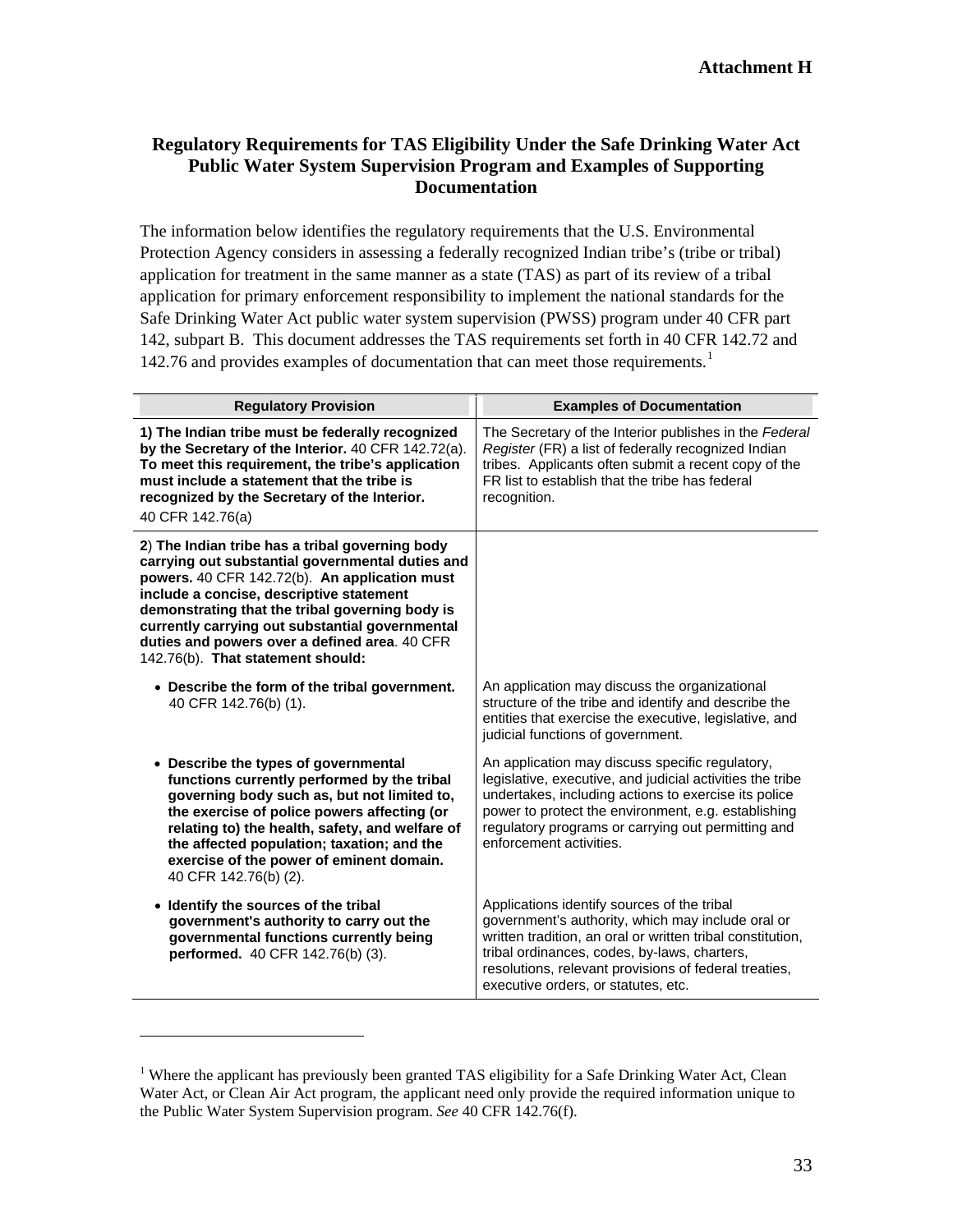| <b>Regulatory Provision</b>                                                                                                                                                                                                                                                                                                                                                                                                                                                        | <b>Examples of Documentation</b>                                                                                                                                                                                                                                                                                                                                                                                                                                                                                                                                                                                                                              |
|------------------------------------------------------------------------------------------------------------------------------------------------------------------------------------------------------------------------------------------------------------------------------------------------------------------------------------------------------------------------------------------------------------------------------------------------------------------------------------|---------------------------------------------------------------------------------------------------------------------------------------------------------------------------------------------------------------------------------------------------------------------------------------------------------------------------------------------------------------------------------------------------------------------------------------------------------------------------------------------------------------------------------------------------------------------------------------------------------------------------------------------------------------|
| 3) The Indian tribe demonstrates that the<br>functions to be performed in regulating the<br>public water systems that the applicant intends<br>to regulate are within the area of the Indian tribal<br>government's jurisdiction. 40 CFR 142.72(c). $2$<br>The application must include:                                                                                                                                                                                           |                                                                                                                                                                                                                                                                                                                                                                                                                                                                                                                                                                                                                                                               |
| • A map or legal description of the area over<br>which the Indian tribe asserts jurisdiction.<br>40 CFR 142.76(c).                                                                                                                                                                                                                                                                                                                                                                 | Applications include maps showing the area and<br>public water systems over which the tribe asserts<br>authority. Some tribes provide maps based on an<br>official survey by the U.S. Department of the Interior<br>or an official map of the reservation prepared by the<br>Bureau of Indian Affairs. A written legal description<br>discusses with some specificity the locations of the<br>boundaries of the reservation areas over which the<br>tribe asserts authority.                                                                                                                                                                                  |
| • A statement by the Tribal Attorney General<br>(or equivalent official) that describes the<br>basis for the tribe's jurisdictional assertions<br>(including the nature or subject matter of the<br>asserted jurisdiction) and a copy of those<br>documents such as tribal constitutions, by-<br>laws, charters, executive orders, codes,<br>ordinances, and/or resolutions that the tribe<br>believes are relevant to its assertions<br>regarding jurisdiction. 40 CFR 142.76(c). | Legal counsel statements identify and discuss the<br>legal basis for the tribe's assertions of authority over<br>areas/water systems covered by the application, with<br>special attention to showing the tribe has jurisdiction<br>over nonmember activities, if applicable. Statements<br>may provide land ownership information, including<br>maps and summary information on tribal trust, Indian<br>trust, Indian fee, nonmember fee, and other types of<br>land status or ownership. Statements summarize<br>information within relevant provisions of listed<br>documents and explain how the documents support<br>the tribe's assertion of authority. |
| • A description of the locations of the public<br>water systems the tribe proposes to<br>regulate. 40 CFR 142.76(c).                                                                                                                                                                                                                                                                                                                                                               | Applications identify the public water systems for<br>which the tribe intends to regulate, describe their<br>locations, and may include a map that shows the<br>locations and configurations of those public water<br>systems.                                                                                                                                                                                                                                                                                                                                                                                                                                |

<span id="page-33-0"></span> $2$  This overlaps with the requirement that a state or tribe seeking primacy must demonstrate that its laws and ordinances to carry out the PWSS program were duly adopted and are enforceable, 40 CFR 142.11(a) (7) (i), and that it has adequate authority to carry out primary enforcement responsibility. 40 CFR 142.11(a) (7) (ii).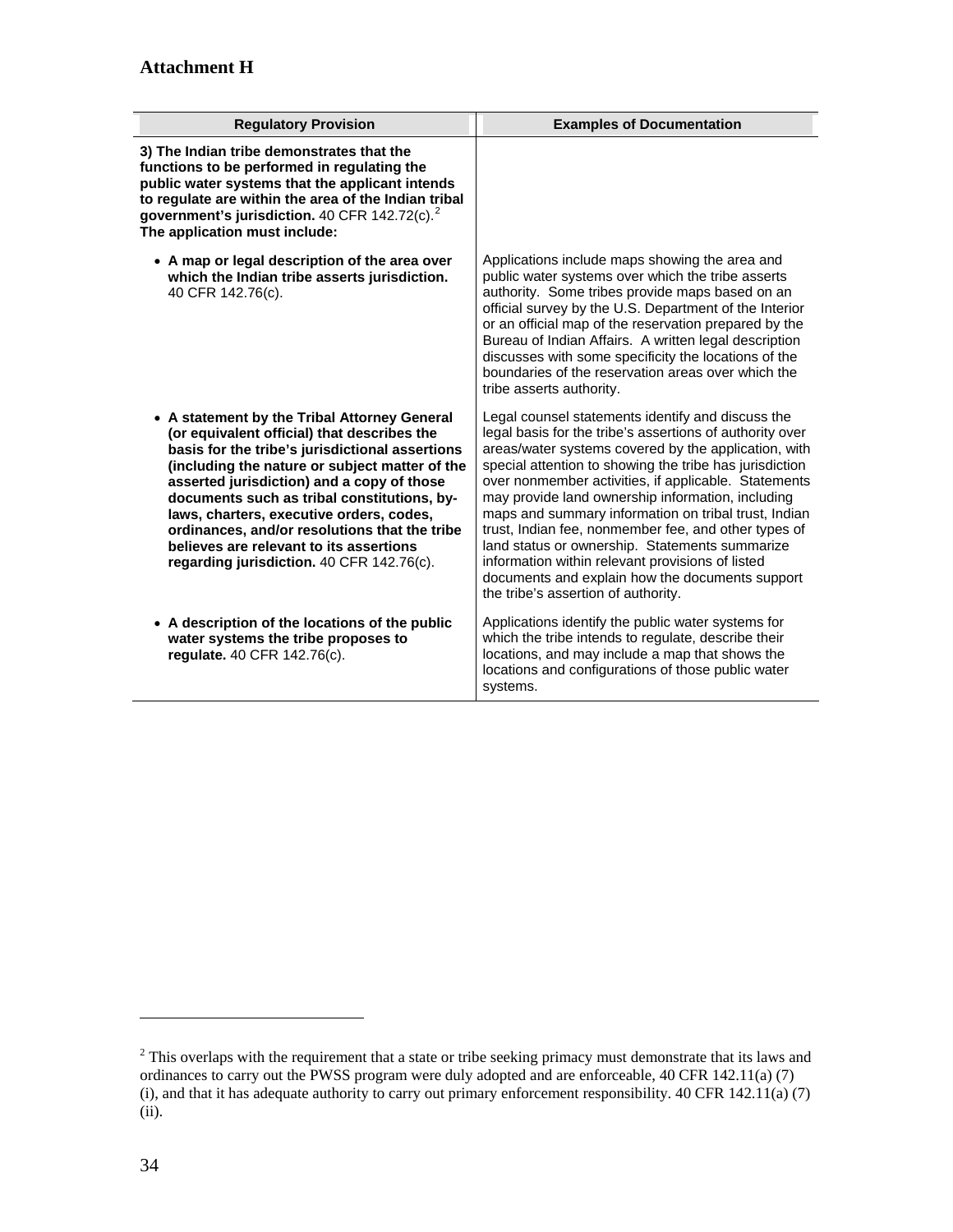| <b>Regulatory Provision</b>                                                                                                                                                                                                                                                                                                                                                                                                                                                                                              | <b>Examples of Documentation</b>                                                                                                                                                                                                                                                                                                                                                                                                                                                                                                                            |
|--------------------------------------------------------------------------------------------------------------------------------------------------------------------------------------------------------------------------------------------------------------------------------------------------------------------------------------------------------------------------------------------------------------------------------------------------------------------------------------------------------------------------|-------------------------------------------------------------------------------------------------------------------------------------------------------------------------------------------------------------------------------------------------------------------------------------------------------------------------------------------------------------------------------------------------------------------------------------------------------------------------------------------------------------------------------------------------------------|
| 4) The Indian tribe is reasonably expected to be<br>capable of administering (in a manner consistent<br>with the terms and purposes of the Safe Drinking<br>Water Act and all applicable regulations) an<br>effective Public Water System Supervision<br>program. 40 CFR 142.72(d). The application must<br>include a narrative statement describing the<br>capability of the Indian tribe to administer an<br>effective Public Water System Supervision<br>program. 40 CFR 142.76(d). That statement<br>should include: |                                                                                                                                                                                                                                                                                                                                                                                                                                                                                                                                                             |
| • A description of the Indian tribe's previous<br>management experience, which may include<br>the administration of programs and services<br>authorized by the Indian Self-Determination<br>and Education Assistance Act (25 U.S.C. 450<br>et seq.), the Indian Mineral Development Act<br>(25 U.S.C. 2101, et seq.), or the Indian<br><b>Sanitation Facility Construction Activity Act</b><br>(42 U.S.C. 2004a). 40 CFR 142.76(d) (1).                                                                                  | In addition to experience with the federal programs<br>listed in the regulation, tribal applications may also<br>discuss the tribe's previous management experience<br>with its own tribal programs. This discussion need<br>not address environmental program management<br>experience, which is included in the next heading.                                                                                                                                                                                                                             |
| • A list of existing environmental or public<br>health programs administered by the tribal<br>governing body and a copy of related tribal<br>laws, regulations, and policies.<br>40 CFR 142.76(d) (2).                                                                                                                                                                                                                                                                                                                   | Applications describe a tribal air, water, or waste<br>management program, or any other environmental or<br>public health programs administered by the tribe, as<br>well as tribal experience with resource management,<br>including forestry and fisheries. Relevant documents<br>include copies or summaries of tribal laws and<br>regulations governing the described program(s). A<br>tribe is not required to have experience in<br>administering environmental programs, but a tribe<br>with such experience may wish to provide such<br>information. |
| • A description of the Indian tribe's accounting<br>and procurement systems. 40 CFR 142.76(d)<br>(3).                                                                                                                                                                                                                                                                                                                                                                                                                    | Applications may describe the system of record-<br>keeping and accounting the applicant uses for<br>managing tribal funds and how it procures goods or<br>services. A tribe that has received EPA financial<br>assistance will have managed procurement under its<br>grant using a system consistent with the<br>procurement requirements set forth at 40 CFR 31.36.                                                                                                                                                                                        |
| • A description of the entity (or entities) that<br>exercise the executive, legislative, and<br>judicial functions of the tribal government.<br>40 CFR 142.76(d) (4).                                                                                                                                                                                                                                                                                                                                                    | Applications describe the tribal governmental<br>system. This information may overlap with or<br>duplicate information about the tribal governmental<br>structure and functions discussed under 40 CFR<br>142.76(b) (1) above, and a tribe may refer to, rather<br>than repeat, that information.                                                                                                                                                                                                                                                           |
| • A description of the existing, or proposed,<br>agency of the Indian tribe that will assume<br>primary enforcement responsibility,<br>including a description of the relationship<br>between owners/operators of the public<br>water systems and the agency.<br>40 CFR 142.76(d) (5).                                                                                                                                                                                                                                   | Applications describe the tribe's environmental<br>management program.                                                                                                                                                                                                                                                                                                                                                                                                                                                                                      |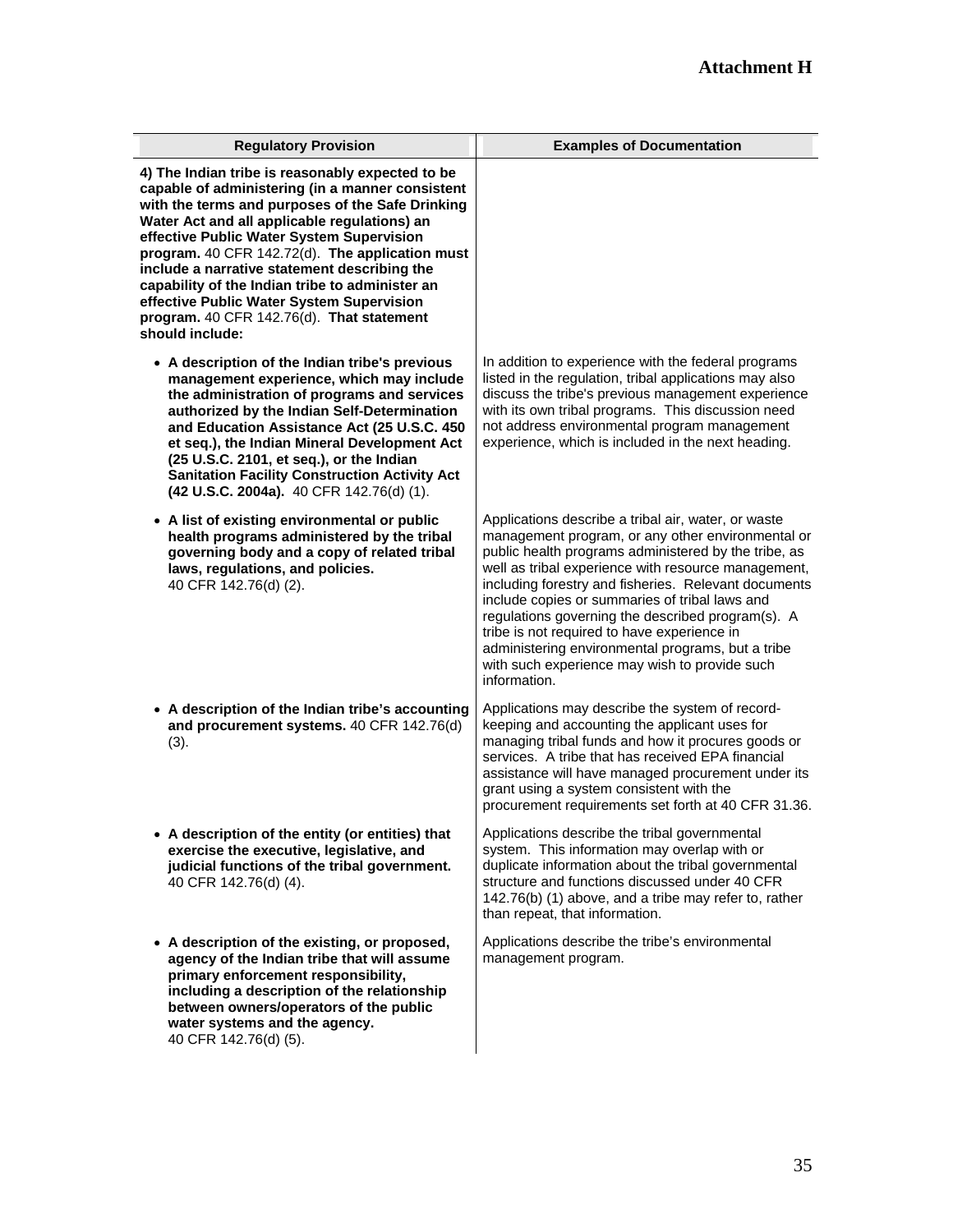| <b>Regulatory Provision</b>                        | <b>Examples of Documentation</b>                          |
|----------------------------------------------------|-----------------------------------------------------------|
| • A description of the technical and               | Applications describe the qualifications of tribal staff, |
| administrative capabilities of the staff to        | including resumes. Position descriptions are also         |
| administer and manage an effective Public          | useful documentation, since individual staff may          |
| Water System Supervision program or a plan         | change in future years. Or an application may             |
| that proposes how the tribe will acquire           | include a plan that describes how the tribe will          |
| additional administrative and/or technical         | acquire the needed expertise to operate an effective      |
| expertise. The plan must address how the           | program and how it will obtain the funds required to      |
| tribe will obtain the funds to acquire the         | develop technical and administrative expertise.           |
| additional administrative and technical            | Evidence of management of EPA grants may also be          |
| expertise. 40 CFR 142.76(d) (6).                   | included.                                                 |
| 5) Additional information required by EPA that, in | Additional documentation as requested from a tribe        |
| EPA's judgment, is necessary to support a          | by EPA may be needed to clarify or supplement the         |
| tribe's eligibility. $40$ CFR $142.76(e)$ .        | application.                                              |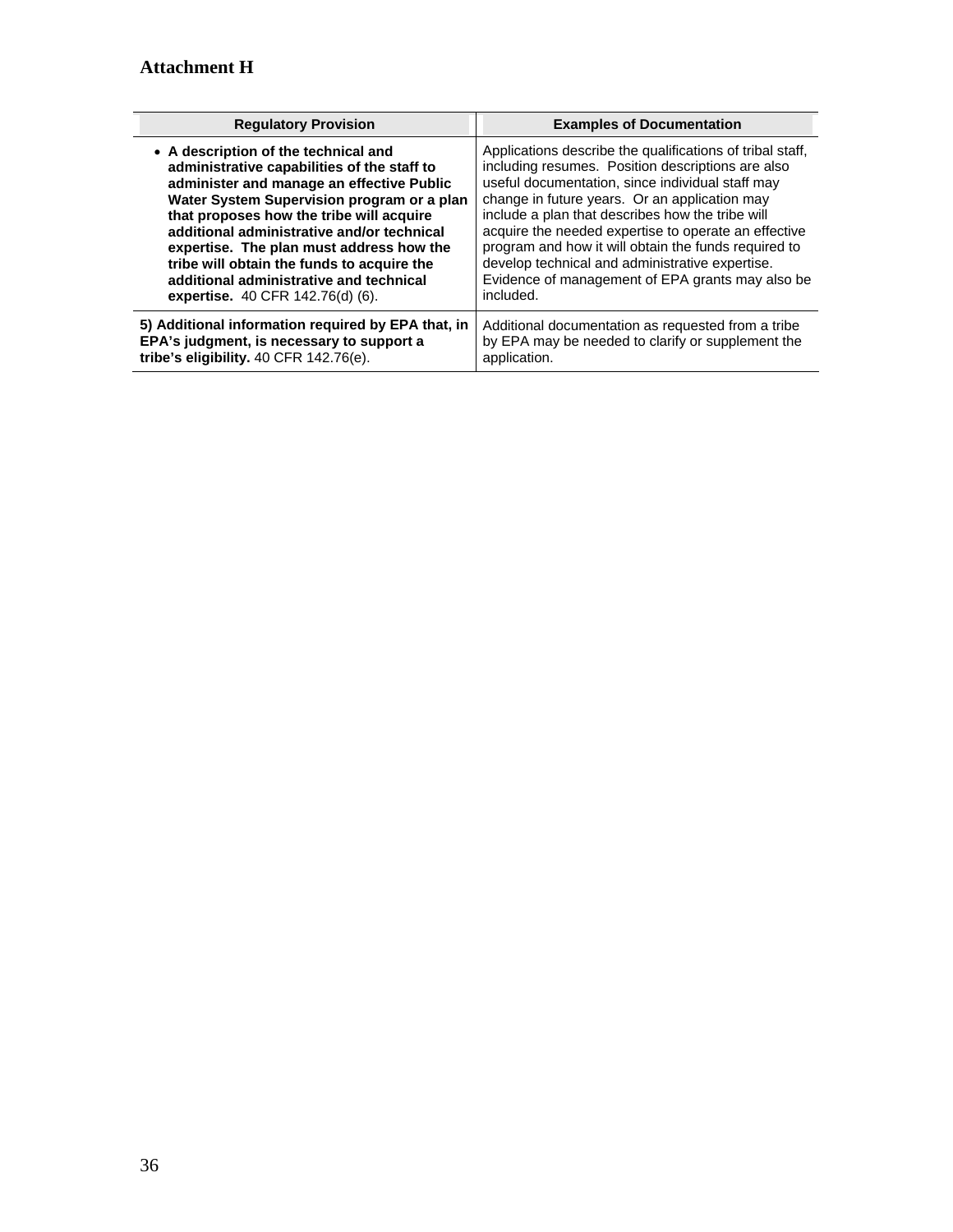### **Frequently Asked Questions: TAS Eligibility Process for the Safe Drinking Water Act Public Water System Supervision Program**

This document provides answers to FAQs about the treatment in the same manner as a state (TAS) eligibility process for the Safe Drinking Water (SDWA) Public Water System Supervision (PWSS) program.

#### **1. What is the Public Water System Supervision program?**

**Answer:** The SDWA is designed to protect public health through maintaining and improving the quality of the nation's drinking waters. The 1974 law was amended in 1986 to address federally recognized Indian tribes (tribes or tribal) and further amended in 1996. The SDWA authorizes many actions to protect drinking water and its sources. Through the PWSS program, the U.S. Environmental Protection Agency implements and enforces drinking water standards to protect public health.

#### **2. What water systems are regulated under the SDWA?**

**Answer:** The SDWA regulates water systems that serve 25 or more persons or have at least 15 connections. Regulated systems can be either privately or publicly owned. The SDWA does not regulate private wells or systems that serve fewer than 25 individuals.

### **3. What is TAS?**

**Answer:** The SDWA authorizes EPA to treat eligible Indian tribes in the same manner as a state for the purpose of assuming primary enforcement responsibility for the PWSS program. A tribe must obtain TAS eligibility approval in order to assume such a role. TAS is sought in conjunction with primacy or a program development grant and is not a separate process.

### **4. What is Primacy?**

**Answer**: Tribes may be approved for primary enforcement responsibility (or "primacy") to implement the national standards for the PWSS program at public water systems under their jurisdiction. For a tribe to obtain primacy, EPA must approve the tribe for TAS and determine that the tribe meets the requirements for primacy under Section 1413(a) of the SDWA, 42 U.S.C. § 300g-2(a), and 40 CFR part 142, subpart B. TAS is sought in conjunction with primacy and is not a separate process. The *Tribal Primacy: An Overview*  brochure (EPA 816-K-02-007) provides more details about primacy requirements for the PWSS program. EPA regions retain primary enforcement authority for the PWSS program in the absence of an EPA-approved PWSS program in Indian country.

#### **5. Can my tribe receive funding from EPA to develop a primacy program?**

**Answer**: Yes. The SDWA authorizes financial assistance to states and to tribes with TAS approval for the PWSS program to develop primacy programs. As part of the process for obtaining a PWSS grant to develop a primacy program, a tribe must obtain approval for TAS for purposes of receiving a grant.

#### **6. Is my tribe eligible for TAS for the PWSS Program?**

**Answer:** There are four requirements for tribal TAS eligibility. A tribe must 1) be recognized by the Secretary of the Interior; 2) have a functional tribal government responsible for the health, safety, and welfare of the tribal community; 3) be able to demonstrate that the